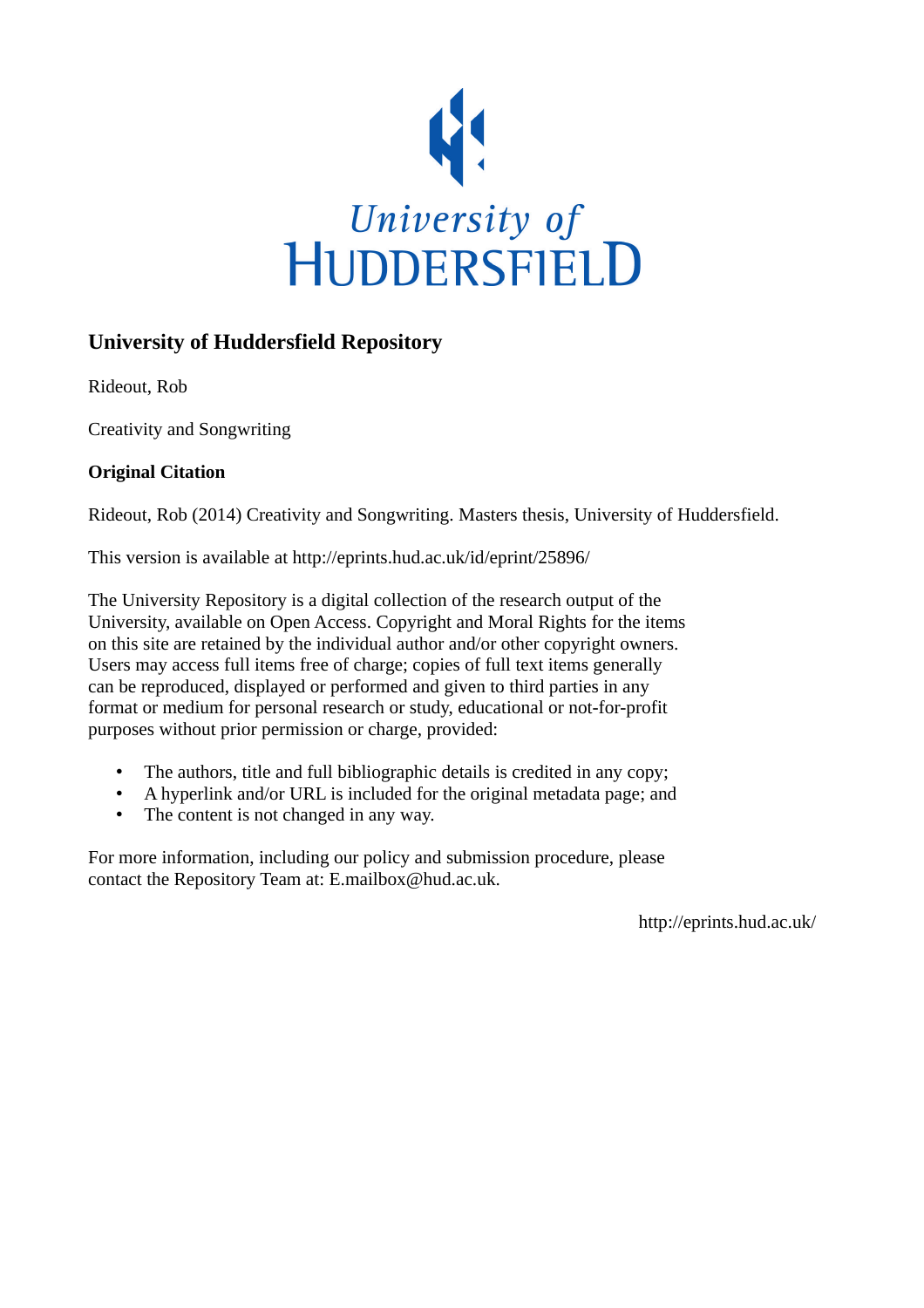## **CREATIVITY AND SONGWRITING**

## **ROB RIDEOUT**

# **A Thesis submitted to the University of Huddersfield**

## **in partial fulfilment of the requirements for the**

## **degree of Master of Arts by Research**

# **The University of Huddersfield**

## **September 2014**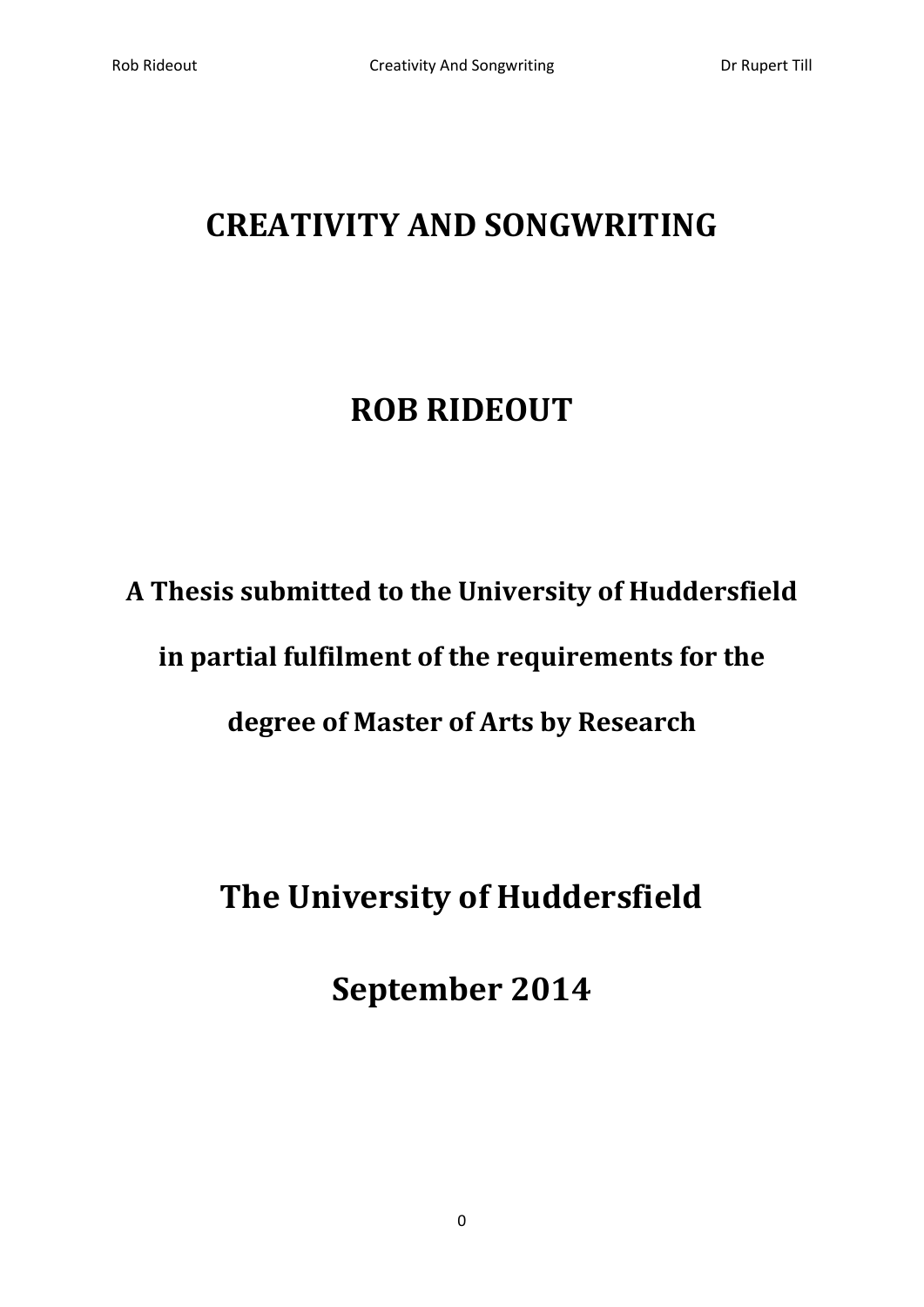### <span id="page-2-0"></span>**Abstract**

This study tested a number of theories of creativity in an experiment where a song was written and recorded every day for over 170 days using various techniques and ideas. 15 have been reworked, finalised, and released on an audio CD, attached as Appendix 1. The finished CD contains material from a number of styles and is intended to showcase the gradual progression of the songwriting process and the change in style over time, and explores the question of whether songwriting and creativity in general can be improved through regular practice. It also demonstrates a wide array of skill and fluency in songwriting and creativity gained from a large amount of practice, whilst also exhibiting examples of the material that was written in the daily songwriting practice routine.

The audio CD (Appendix 1) is accompanied by a data CD containing 100 recorded demos of songs written over the course of the experiment (Appendix 2) and a thesis explaining the creative process behind selected tracks, complete with a literature review of research into the current understanding of creativity. This is explored from both a psychological viewpoint and a more subjective viewpoint, relating specifically to songwriting. The thesis also attempts to find common ground between psychological practices aimed at improving general creativity, and more specific songwriting techniques, intended to explore how songwriters can produce a higher quality or quantity of work. It addresses such issues as writer's block, songwriting as a routine, and also the relationship between the number of songs written and the quality of those songs, whilst also autoethnographically detailing the writing process of the songs written over the 170 day period, and the experience of the artist of the effects of the practice routine.

The project aimed to determine whether creativity could be improved by following a regimented practice routine over the course of a set period of time (in this case, roughly half a year). Both quantitative and qualitative data have been collected from this experiment and analysed from an autoethnographical perspective, and it has been determined that in this case, the artist's perceived skill in songwriting has grown due to the amount of time specifically dedicated to it, the regular practice enabling a larger volume of higher quality work to be produced. Secondary research also showed that creativity in general was improved from the exercise, and that this enhanced creativity can be applied more generally than simply to songwriting.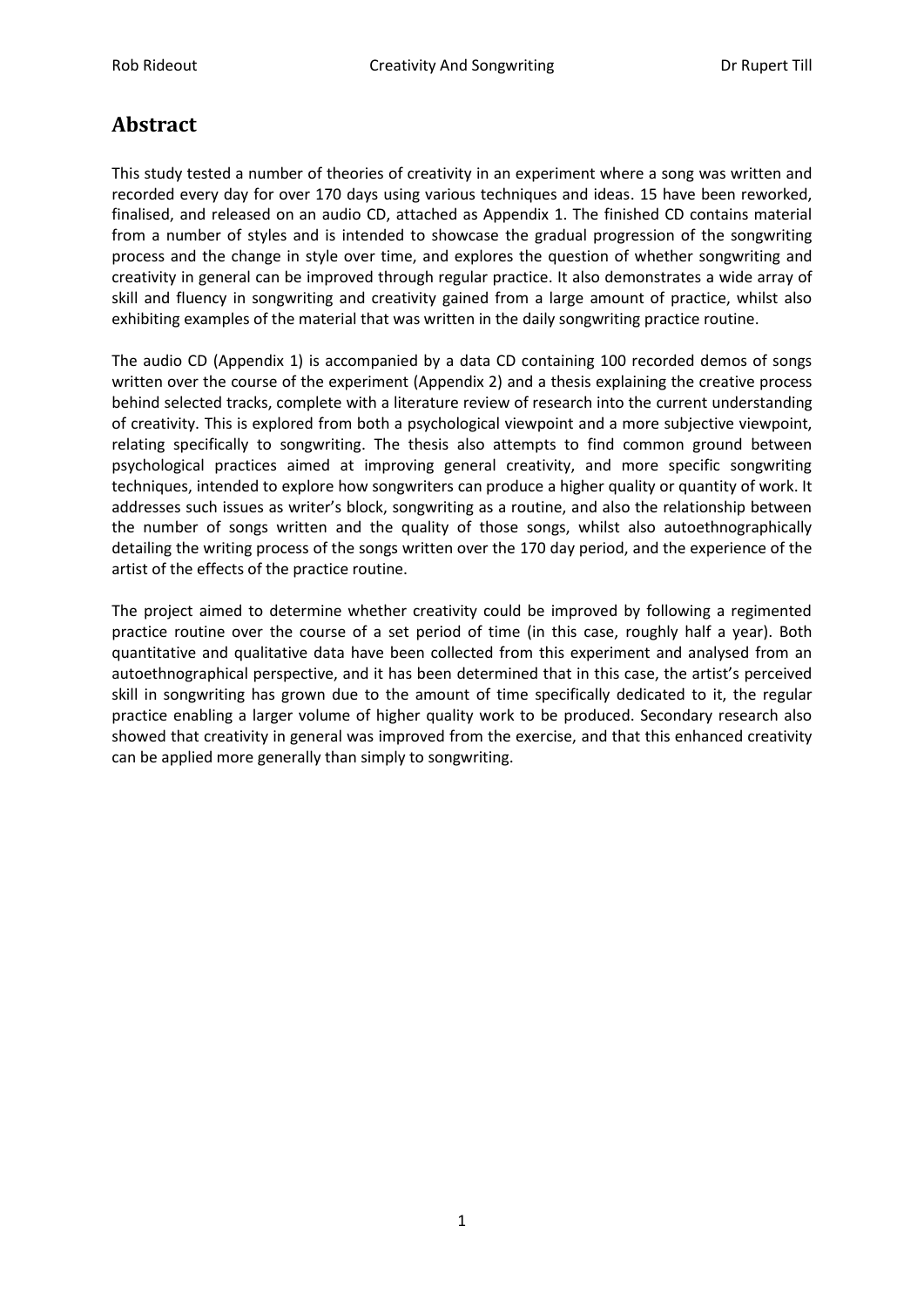### **Contents**

### Total word count: 18,924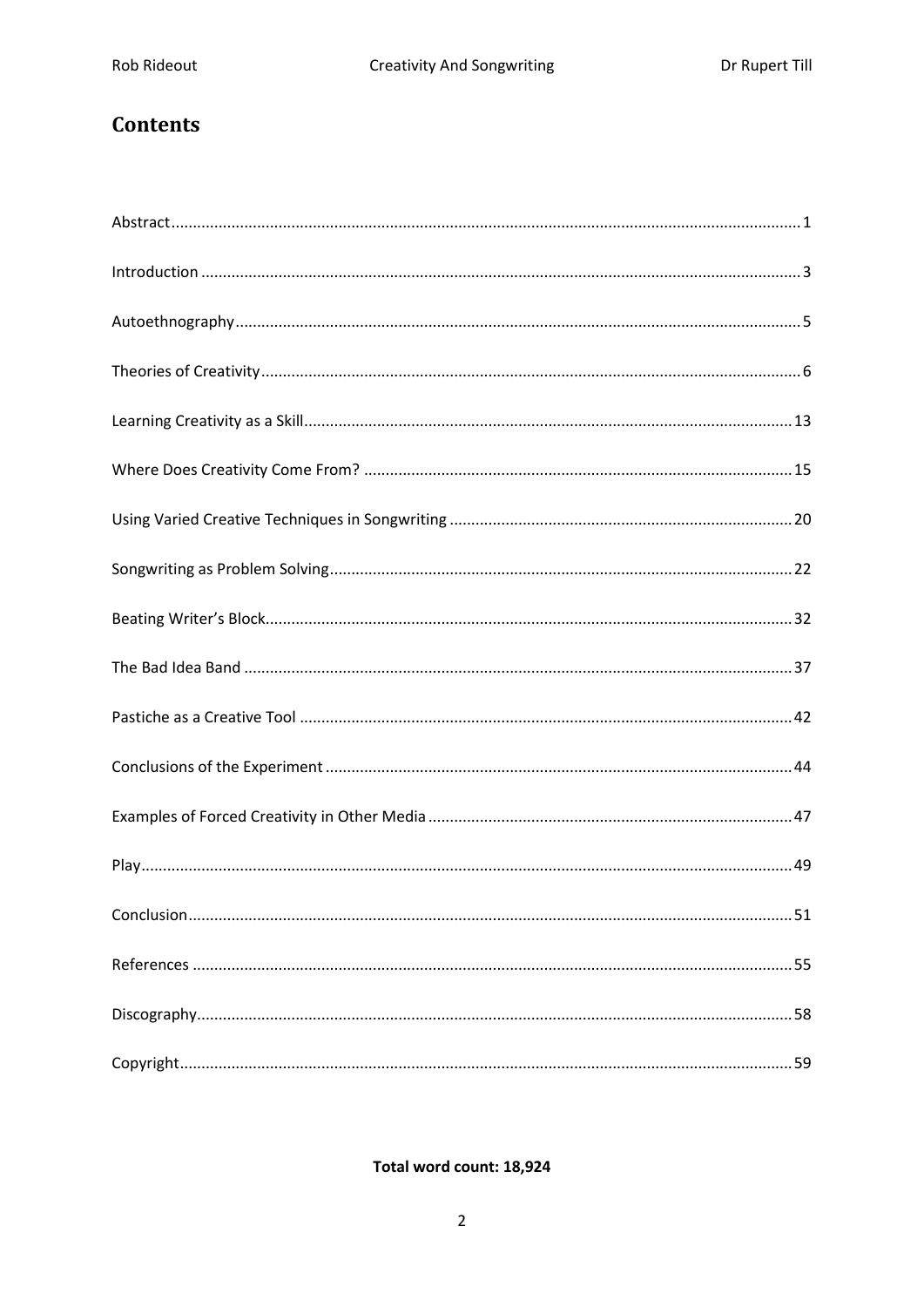#### <span id="page-4-0"></span>**Introduction**

This thesis attempts to answer the question of whether songwriting can be improved with regular practice, and if so, whether this improved artistic creativity can be applied more generally to other artistic and problem solving situations. It also explores whether creativity is a constant or a skill which can be practiced and developed over time, and whether inspiration can be produced at will after training.

Using autoethnographical research methods, I detail my own experience of writing a new song every day for 170 days, using techniques suggested by various sources, from interviews with successful songwriters to books claiming to boost creativity and problem solving skills in a business capacity. Many of these songs are recorded as demos. To ensure proper protocol when carrying out the autoethnographical research, the thesis includes a short literature review on this subject, outlining the nature and pitfalls of this research method, and the steps taken to further ensure the reliability and validity of this study. After the initial routine writing phase of the experiment (between August and April) is over, I redirect my efforts to selecting, reworking, and arranging 15 of the demo pieces to be featured and recorded to a much higher standard on the final CD, and cease my experiment of recording every day from then on.

The thesis also details various theories of the psychology behind creativity, and contains a literature review on the subject before describing in detail the results of my self-reflective case study, in which I attempt to improve my own creative potential using regular repetition of the creative process and implementation of other techniques discussed in the relevant literature. Alongside the written portion of this submission I also include a data CD containing 100 demo recordings of songs and a full length album CD containing the reworked final versions of 15 outstanding songs from the portfolio, complete with artwork. The CD is branded as a release from Flying Machine, which is an artistic pseudonym used to distance my final musical releases from the rough demo tracks from which they originated.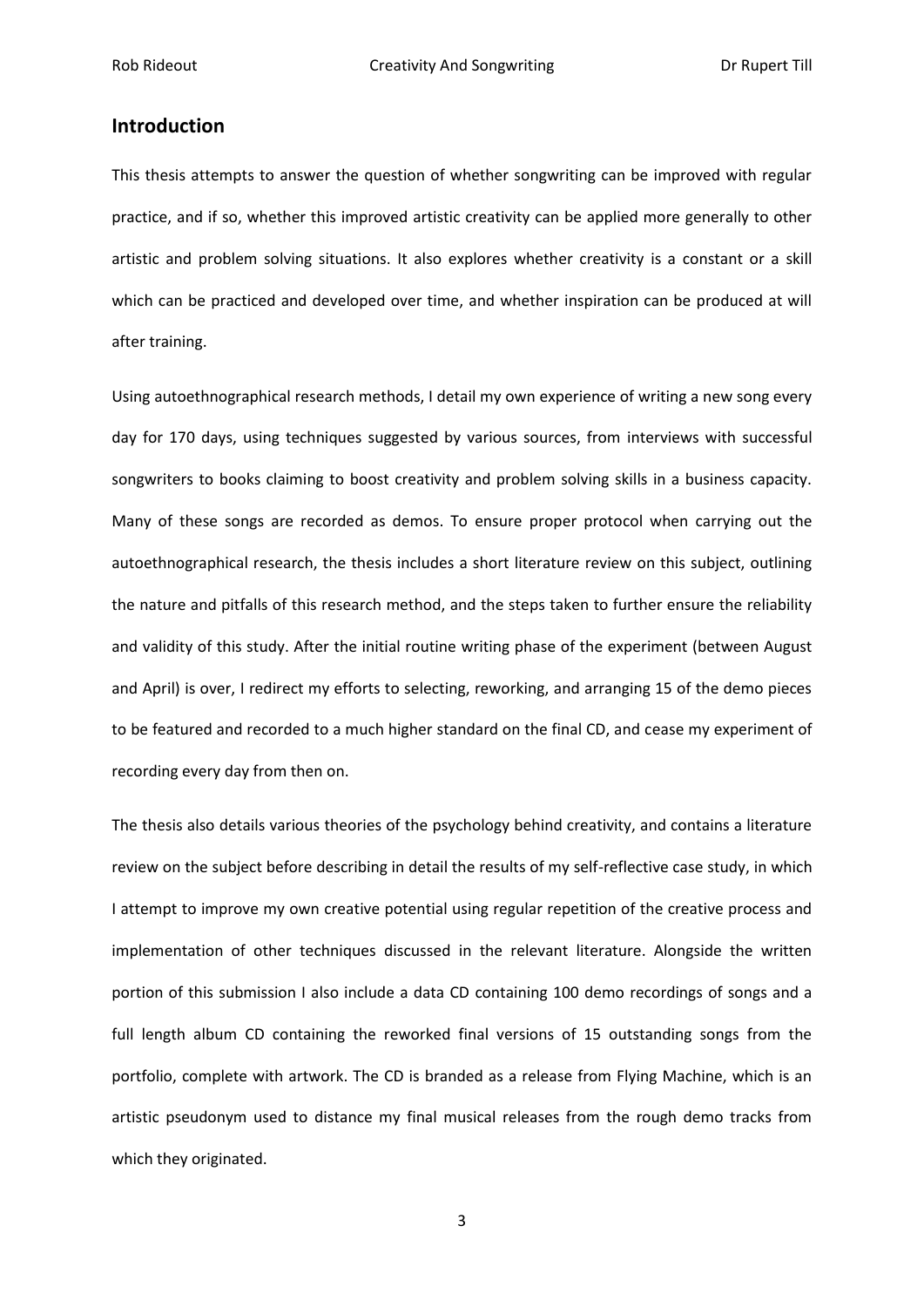In the literature review, I attempt to find a wide variety of sources on the subject of creativity from which to draw upon and discuss. I apply suggested practices from these texts to my songwriting process, with a view towards testing the hypotheses they provide. A large amount of my information in the literature review comes from lectures by creative experts organised by TED, a company that organises conferences in which lectures are given from various leaders in their field, which are recorded and uploaded to the company's website, where all lectures are available and free to watch online. A large amount of content generated by TED relates to creativity in various forms, and therefore the website is a valuable source of information in the literature review.

Despite the widespread availability of research on ways of improving creativity in a problem solving sense and the equally widespread availability of texts suggesting ways of improving songwriting skill, I find few that specifically refer to techniques established to improve the quantity or quality of artistic creativity from a psychological and scientific point of view. I dedicate a large amount of research to finding common ground between these ideas, and using proven psychological methodologies in order to enhance the artistic potential of the individual, the idea of regular and structured practice, for example.

The thesis also explores collaborative creativity within time constraints in the experiment, through a project entitled the Bad Idea Band, although collaboration is not a primary focus of my research. I feel that it is necessary to include, as other research cites collaboration as one of the most potent methods to improve creativity. This portion of the experiment corroborates these findings, and I plan to explore the potential of this idea in greater depth in future research.

As well as the primary focus of my experiment (songwriting), I also attempt other pursuits to test for improvement in my general creativity, as well as simply from a musical perspective, to ensure that any findings in the improvement of my songwriting is not simply a result of frequent practice in a single narrow field. I find that my results in creative pursuits such as art, poetry, games design, and problem solving in general increase in quality after the experiment has run its course. I have chosen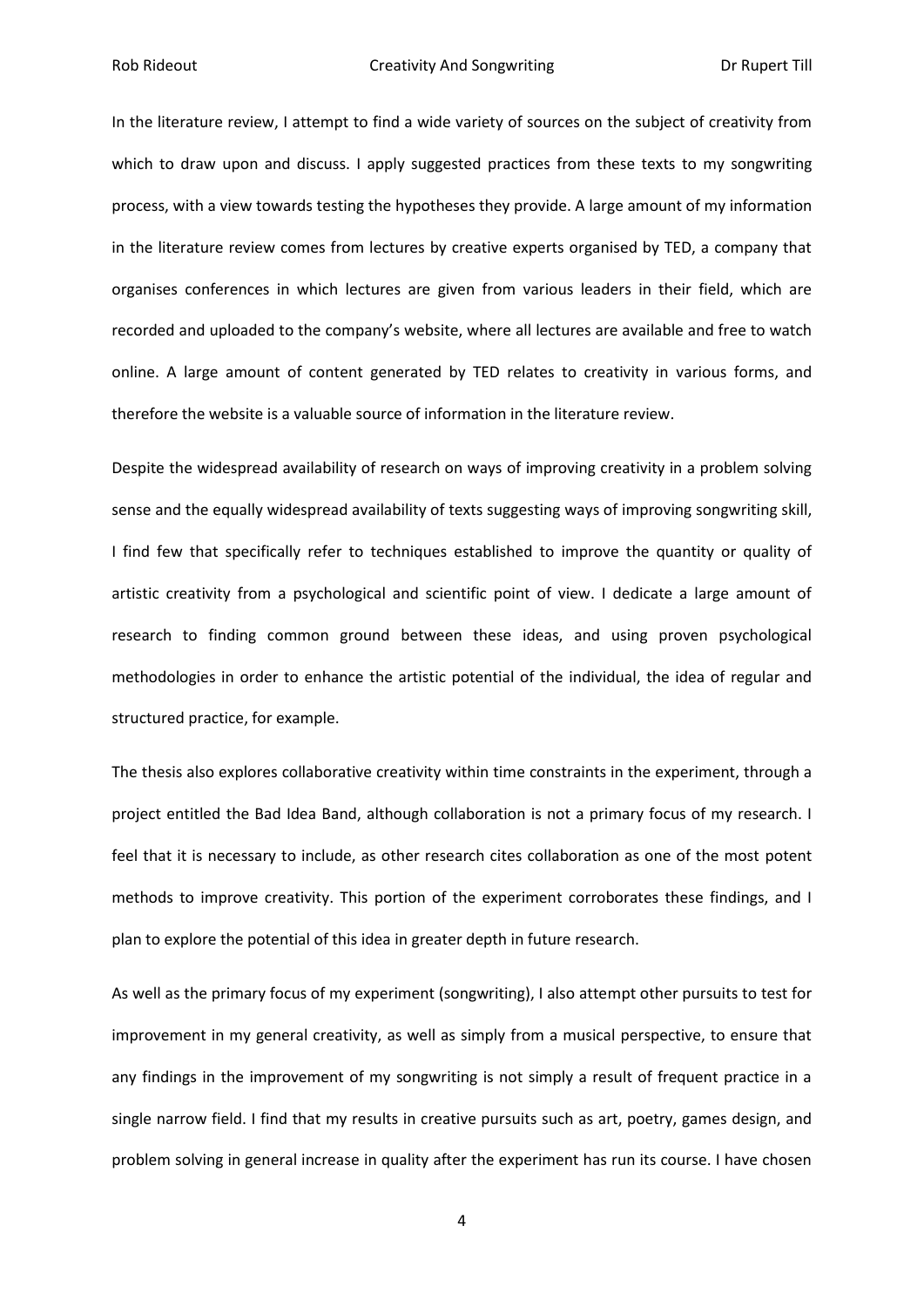not to include the majority of this data in my findings, as my exploration of this secondary part of the experiment is less formal.

This thesis aims to explore creativity through songwriting, and is a composition thesis. Although it covers research into the nature of creativity, the main contribution is to explore the effects of regular songwriting on creativity from an autoethnographical point of view. In the majority of the portfolio work the research is directed towards writing guitar based music with lyrics. There are some exceptions, including instrumental songs and electronic compositions, but these are included in order to showcase practice in music to which I was unaccustomed, emulating the feeling of having less practice and expertise in songwriting in general.

#### <span id="page-6-0"></span>**Autoethnography**

Over the course of the last year, I have conducted an autoethnographical study into the culture of creativity, and the various methods that are used in order to nurture it. While, strictly speaking, the experiment is more of a self-reflective case study, I chose to structure it according to the guidelines of conducting autoethnographical research as suggested by Ellis (2004, p.742), focussing on cultural and social aspects of personal experience. The ultimate goal of any autoethnographical study is to shed light on the psychological and cultural factors surrounding the autobiographical material that is being studied. In this case, the experiment centres primarily on the individual, rather than on the wider culture of songwriting, meaning that by the standards of Chang (2007, pp.46-49), this experiment would not classify entirely as autoethnographical. However, the research for the experiment takes into account factors from the overarching culture of creativity and songwriting, taking cues from perceived problems in the creative mind-set, such as writer's block.

By analysing research into the wider culture of creativity, particularly that used in business and management training (Kelley and Kelley, 2013), I have attempted to cross reference findings and techniques from a range of sources with the more specific culture of songwriting. This is explored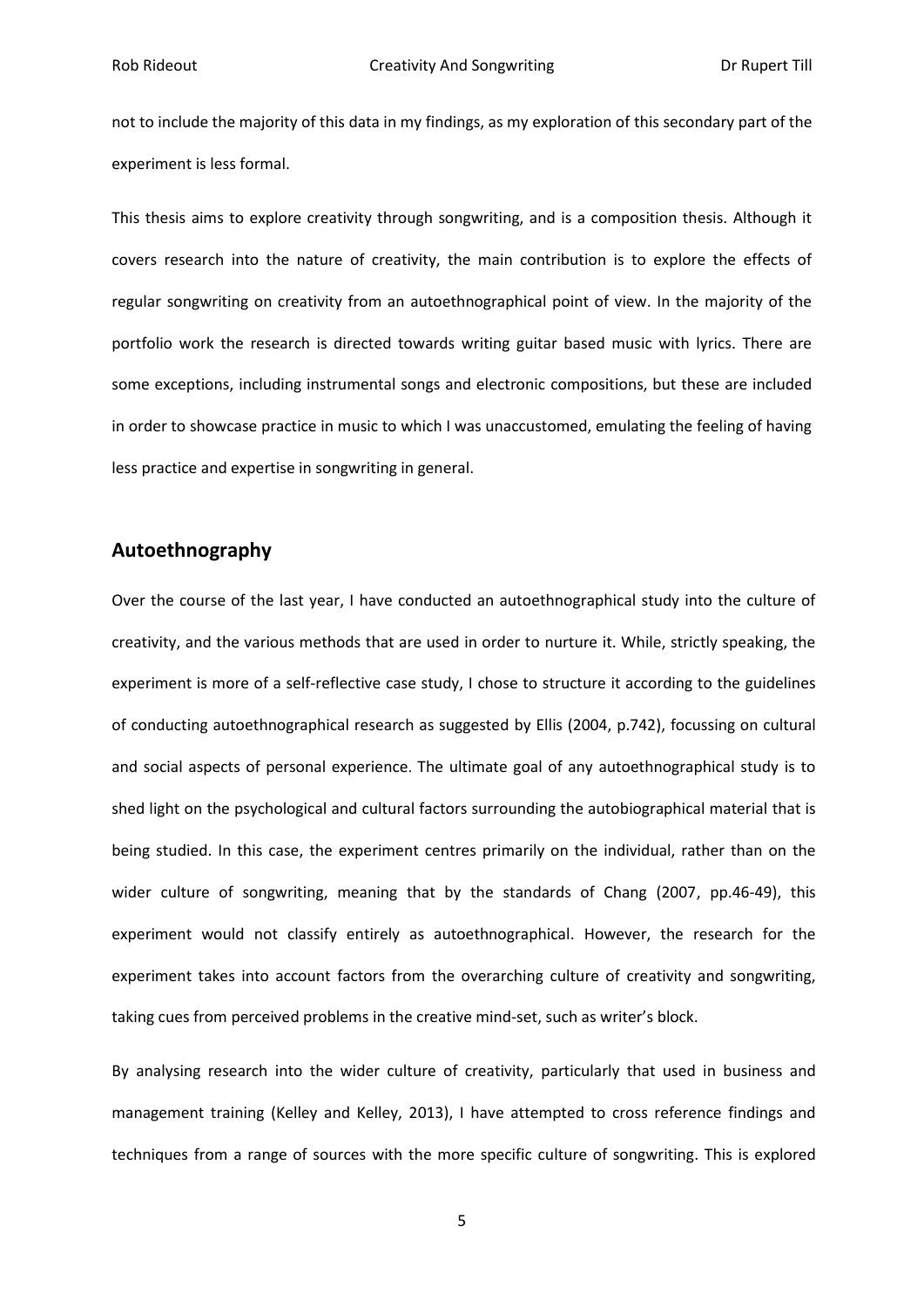through a creative experiment in using psychological studies and theories to shed light on the artistic facets of the mind. Autoethnography allows a close personal voice within social research (Wall, 2008, p.1), and allows research into intangible subjects (such as that of creativity) through the exploration of first hand qualitative data. Typically, autoethnographical studies contain an informal writing style, and can be almost poetic in nature (one example is Poulos, 2008), but in this case, I chose to follow a more academic approach to the writing, in order to avoid overemphasis on narration, rather than analysis (Reed-Danahay, 1997; cited in Ellis, 2004, p.2). Taking cues from other notable noted pitfalls of autoethnographical study, I also chose to make notes on the writing process behind each of the songs I wrote as the song was completed, ensuring that there wasn't an overreliance on personal memory as a source of data, as memory has been shown to be subject to change, depending on outside factors, such as language used in description (Loftus and Palmer, 1974).

It should be noted that in this instance I had attempted a similar project previously on a smaller scale, and had some idea of what to expect from my regular songwriting experiment. The more recent experiment was much more controlled and structured in nature so as to ensure a high level of reliability and validity amongst the results. It cannot therefore be assumed that certain results would also apply to an individual less practiced in exercising their creativity so regularly.

#### <span id="page-7-0"></span>**Theories of Creativity**

In 1991 David Kelley, Bill Moggridge, and Mike Nuttall founded IDEO, a company that explored the psychology of innovation. By focusing on the creative process in product design, and treating creativity as an important part of the business model, they changed the paradigms of the corporate world. Since then, they have worked on various projects, from designing Apple's first computer mouse to innovations in next generation surgical equipment. Citing a study by technology company IBM, IDEO put forward the idea that creativity is the "single most important leadership competency in modern business" (Berman, 2010; cited in Kelley and Kelley, 2013, p.4).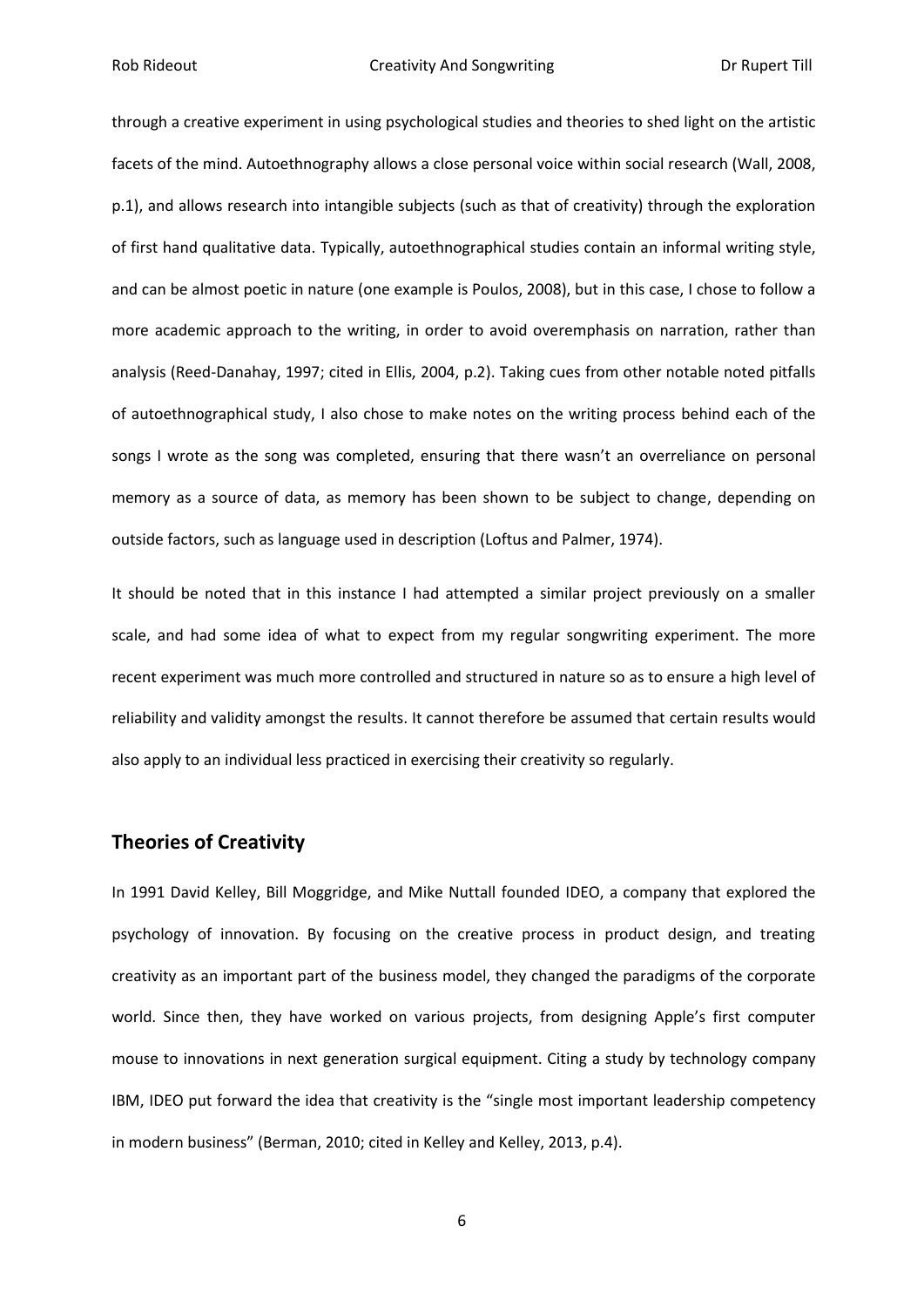IDEO and its staff work on the basis that everyone is creative. Their research described a long standing preconception of the "creative type", people who would lead the way in fields such as architecture and advertising because of some unexplainable, God given ability to think creatively when those around them were incapable of doing so (Kelley, 2012). The research conducted at IDEO (and later the d.school, a design company set up by David Kelley) led to acceptance of creativity as a skill which, like a muscle, only gets more powerful as it is used, and showed that creative was not simply a synonym for artistic (Kelley and Kelley, 2013, p.2). Previous conceptions of creative types allowed some executives to hide behind the excuse that they just weren't creative people, and this as a long term mind-set allowed their creativity to atrophy, culminating in a downward spiral where any attempts at innovation led to what they perceived as poor results, which further reinforced their notion of a lack of inherent genetic ability.

Whilst IDEO focuses on innovation and design in a business environment, the core concepts applied to their work can be applied more widely. Some of their exercises commonly used to warm up creative thought are applicable to songwriting or inspiration in any facet of art. There are several related examples of tests of creativity, including the 30 Circles Test (Brown, 2008) and the Alternative Uses Test (Guilford, 1967) that focus solely on quantity, rather than quality (although to a slightly lesser extent in the latter). In the 30 Circles Test, participants are presented with a piece of paper with 30 blank circles printed on it. The participant is then given 90 seconds in which to fill as many of the circles as possible with a drawing. Any drawing is applicable, including doodles, shapes, words, and even drawings that incorporate several of the circles at once. The objective is to overcome a twitch response to edit our own thoughts, as a second spent deciding whether a certain idea will be perceived as good enough is a second wasted. The alternative uses test is similar, but involves thinking up as many uses for a designated object as possible, again within a time limit (Brown, 2008). Interestingly, in tests such as these, children tend to excel. In terms of sheer numbers children often

fill more circles in than adults, and at an accelerated pace (Brown, 2008). Kelley and Kelley (2013)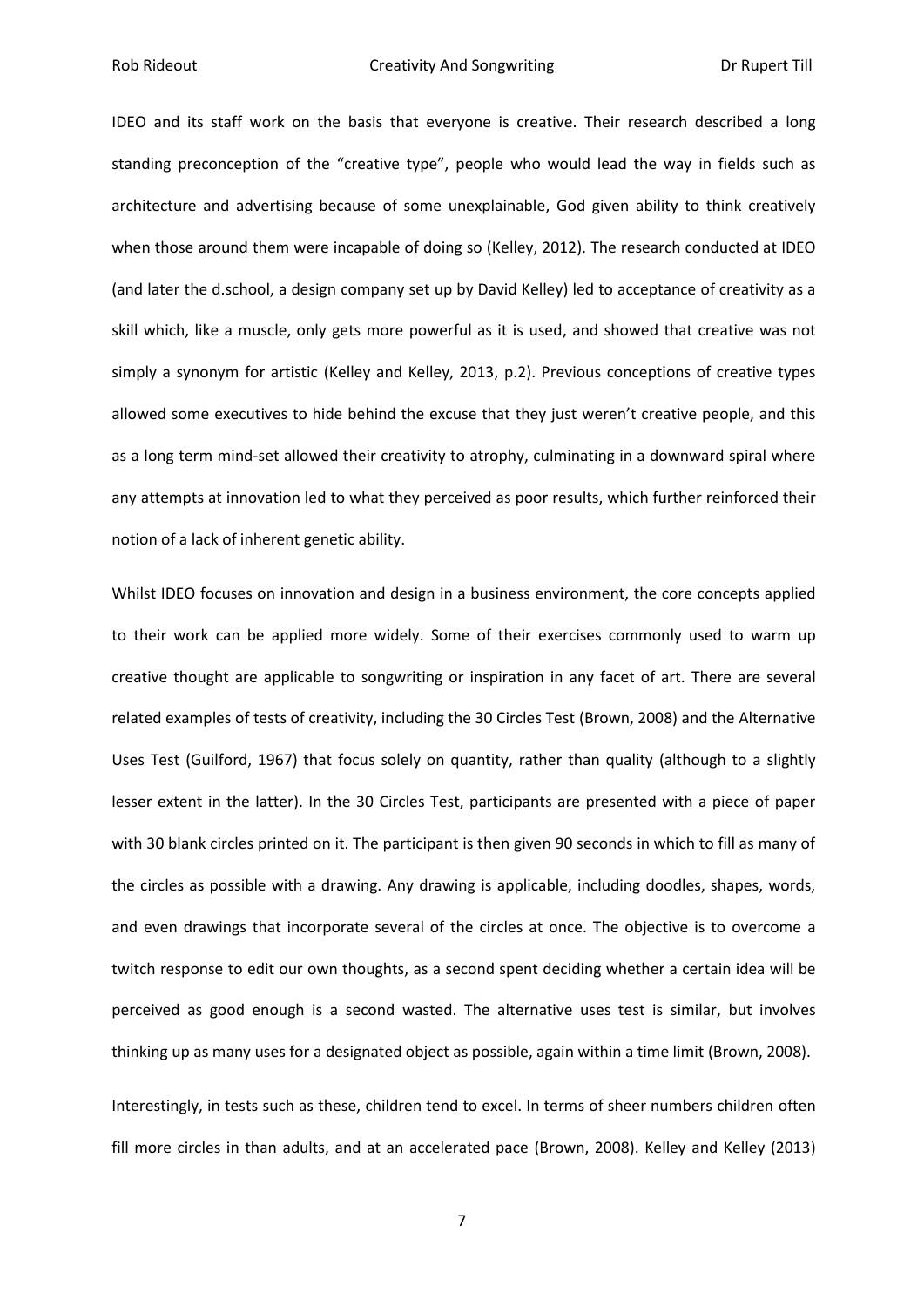postulate that this is because they are yet to learn to fear the criticism and judgement of others. For example, a person who sees themselves as uncreative or inartistic will frequently waste time by asking themselves or others whether a certain filling for a circle is a valid answer, or whether it transgresses any of their preconceived rules of the game, whilst a person who prides themselves on their artistic merit is likely to spend much longer filling in circles in order to make their work satisfactory to themselves, or impressive to others. Both of these mind-sets will waste time during the task, during which time a toddler would typically be scribbling in all the circles, using their time more creatively and efficiently, and having fun whilst doing it (Brown, 2008). Adults can still learn to exhibit this kind of creative freedom, but to do so would initially require a trusting environment in which to work, where the subject feels as though his or her work isn't likely to be judged by others (Bidault and Castello, 2009; Covey, 1989).

We are all naturally creative; the trick is to remain creative as we grow up. (Pablo Picasso, quoted in Robinson, 2006)

(Robinson, 2006). Ken Robinson, famed for his 2006 TED talk *How Schools Kill Creativity*, claims that children are educated out of their creativity and originality by the pressure of an educational culture where mistakes are stigmatised. At the age where children begin fearing judgement from their peers or superiors, their creativity starts to wane as they deem their own creative endeavours unsatisfactory. At this crucial point in a child's psychological and social development, they are highly vulnerable to criticism regarding their creativity, and often develop a fear of perceived failure. Research by IDEO found that a third of businessmen and women have experienced what researcher Brene Brown refers to as a "creativity scar", a childhood memory wherein perceived negative criticism of their creativity stuck with them, causing them to be dissuaded from future attempts at anything creative (Brown and Katz, 2009, pp.63-64). When a child loses confidence in their creativity,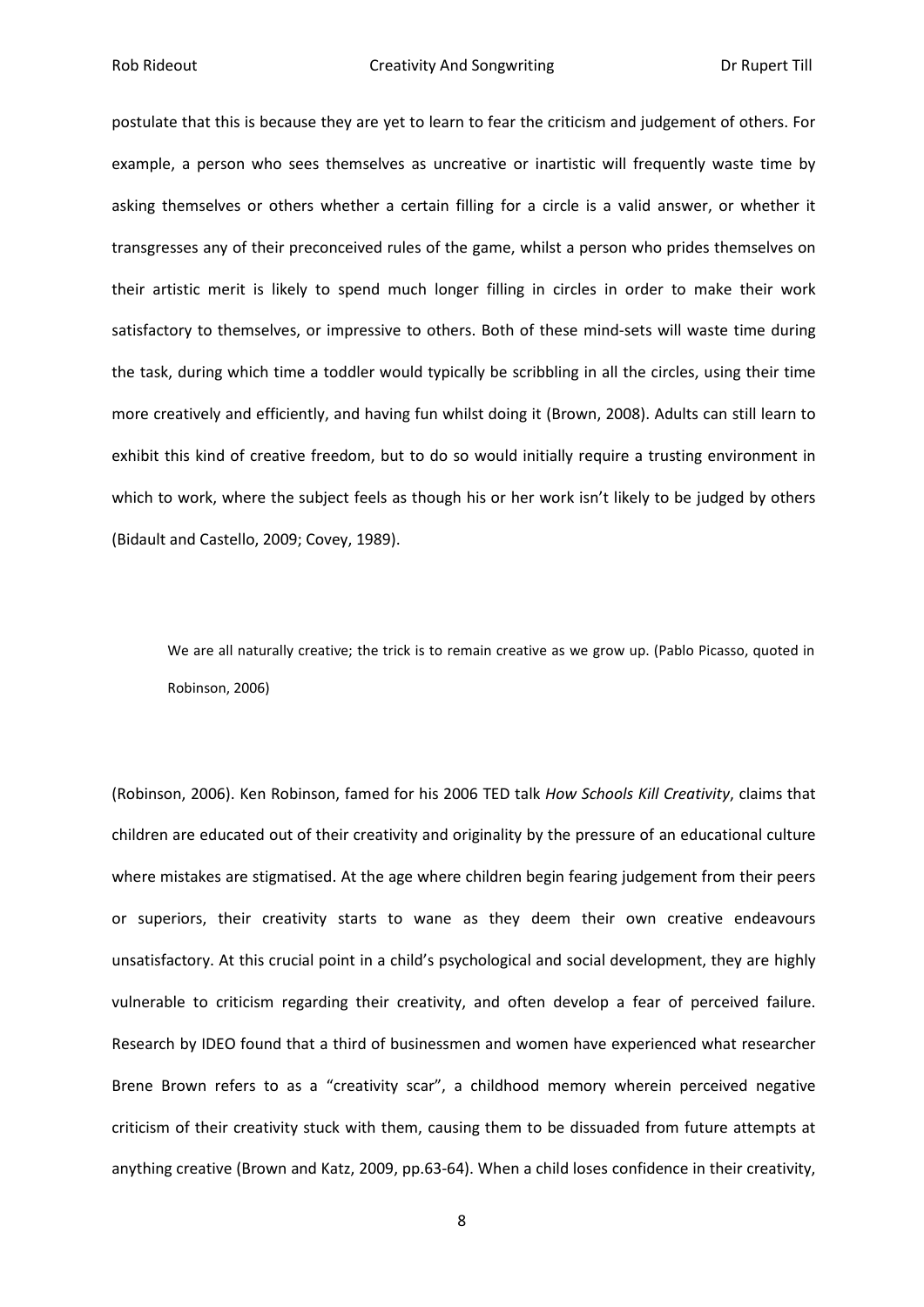it can have a profound effect, leading into a downward spiral. As the metaphorical creative muscle atrophies over time, any creative work they produce is perceived to be judged by the standards of professional work or those around them with more practice, and this can prompt a response of disappointment if they fail to live up to these unrealistic expectations, further reinforcing their belief that they simply aren't a creative person.

In order to break this vicious circle, it is necessary to accept that initial attempts at creativity may yield very simple or low quality results, and more importantly, to understand that this stage is simply a starting point upon which to build a stronger creative mind-set. There are exceptions, but to use the electric guitar as an analogy, one would not simply expect to be able to play well upon first picking up a guitar. It is only through repeated mistakes and criticism (either from others or from ourselves) that we learn to hone our skills, and the studies mentioned above suggest that this applies equally to endeavours of the creative mind as well as the mechanical aspects of a skill such as playing an instrument.

Songwriting, like any other discipline, requires initially stepping outside of one's area of expertise, and the personal nature of the practice often causes people to approach it with wariness, especially in the case of those types of writers who use songwriting as a creative outlet for personal issues (Zollo, 2013, p.655). Sharing problems and feelings with a wider audience can leave a writer or composer feeling particularly exposed to criticism, and could often lead to a heightened sense of failure if their work is not well received. The direction in which creativity goes at this point depends primarily on the individual's self-efficacy and confidence; factors such as motivation, goal setting, and self-esteem are linked closely to the belief in oneself to overcome obstacles and complete tasks (Bandura, 1977).

Training in creativity is as much about building the necessary self-confidence to feel comfortable taking the risks as it is to do with finding or pinpointing inspiration in the first place. This manifests itself in the ability to write without censoring or editing oneself (as in the 30 Circles Test), leading to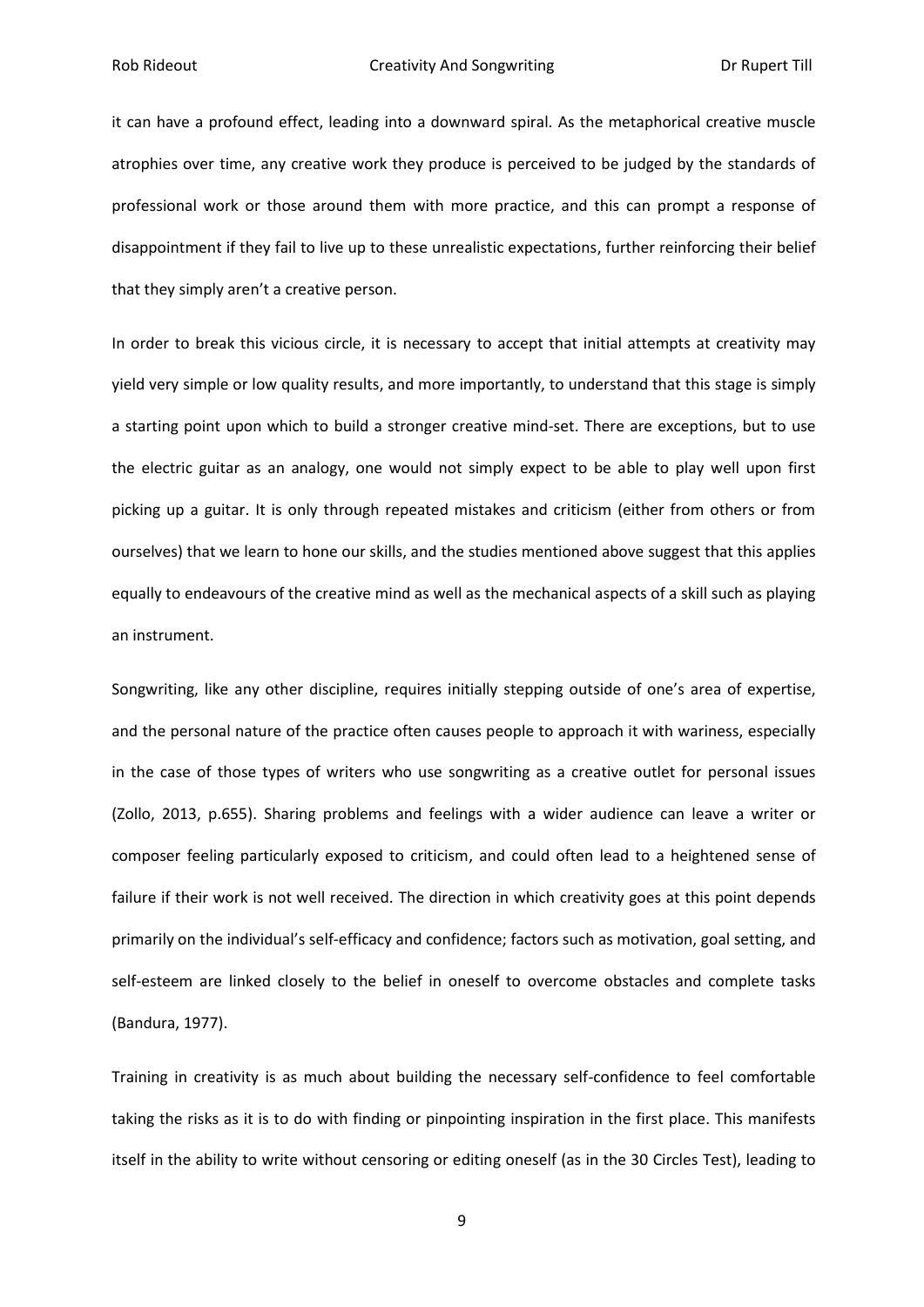having a larger volume of ideas, and a larger range of tools with which to process those ideas. In recent years, the addressing of these issues has become increasingly evident within the corporate world, with companies that pride themselves on their creative, innovative, or problem solving ideas, investing large amounts of money into dedicated spaces for their employees to feel relaxed and creative, and ensuring that negativity is kept away from the workplace, in order to encourage a larger volume (and consequently a higher calibre) of ideas and products (Kelley and Kelley, 2013).

The research of psychologist Albert Bandura proved that self-efficacy can be learned, by helping ophidiophobics overcome their fear of snakes (Bandura, 1977). The method was as simple as introducing the participant to their fear in several small stages: for example, being told there is a snake in the next room, touching or opening the door, standing close to the snake whilst wearing protective gear, and ultimately, touching the snake without fearing it. The same can be applied to overcoming a fear of creativity, or more accurately, a fear of one's creative endeavours being judged; training someone to feel comfortable when exercising their creativity is the first step in rediscovering their creative mind.

To effectively exercise one's creativity, it is important to have an understanding of failure, and the nature of one's own mistakes. Robinson (2006) suggests that educational systems tend towards discouraging risk-taking, due to the fact that it creates an increased possibility of failure. However, this fear of failure is absorbed by students, leading to generations of people so afraid of making mistakes that they deliberately label themselves as uncreative in an effort to avoid having to try. Mistakes are an integral and natural part of any process, and can result in positive and surprising outcomes, especially when applied to creativity. The nature of a mistake implies an unforeseen possibility, and learning of extra variables in any possibility leads to new avenues of thinking. Indeed, Whitehead (1999, cited in Cascone, 2007, p.393) suggests that failure is the only outcome of any endeavour from which more information can be gathered. Perfection offers no incentive for improvement.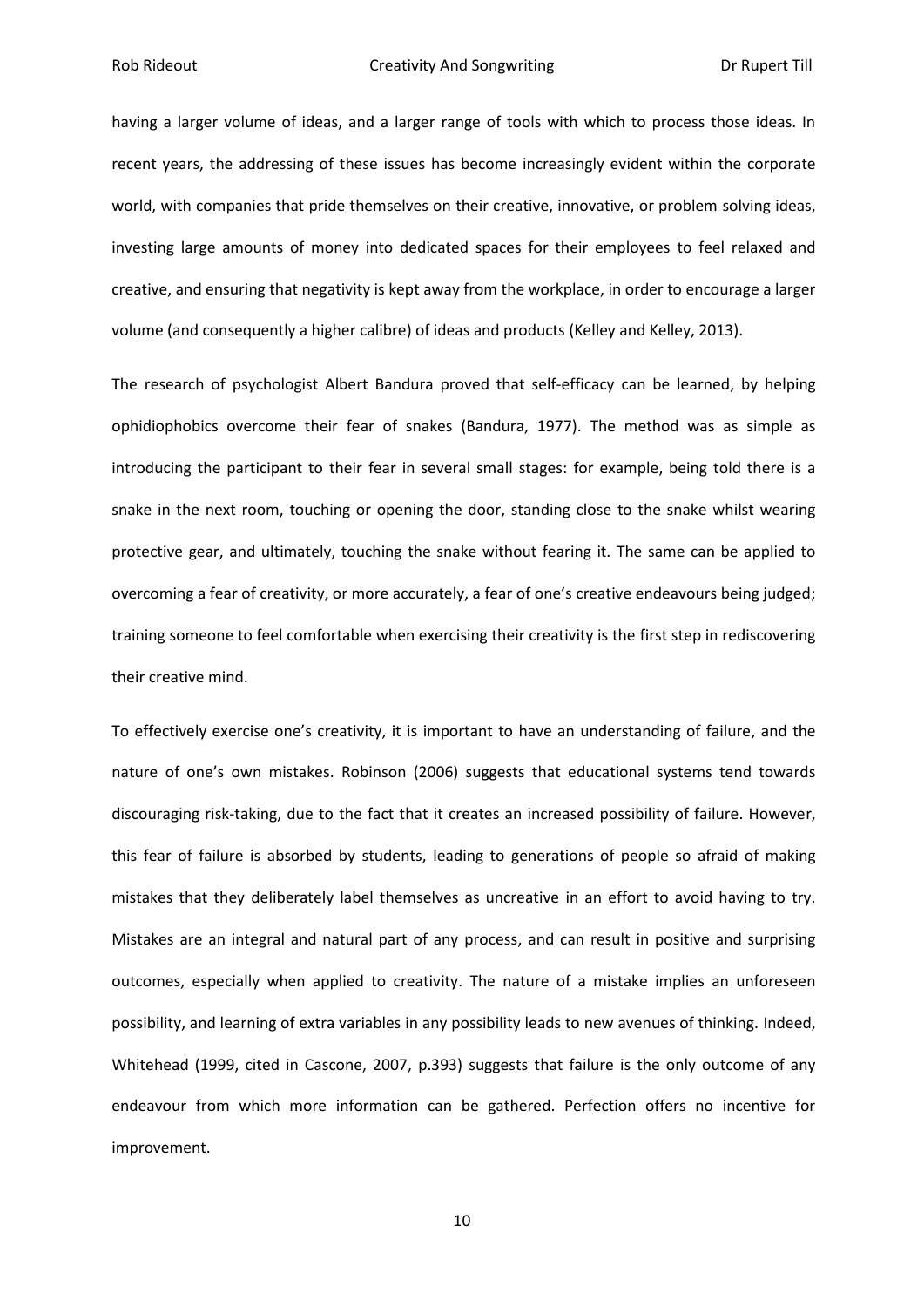Failure has always existed as an accepted and valid creative tool, from breakthroughs in the field of medicine (as in the discovery of penicillin) to haute couture fashion (Mizrahi, 2008). Indeed, several genres have emerged in music where failure in audio systems has become the desired stimulus for source audio, including genres such as glitch, sinecore, IDM (Cascone, 2007, p.392), and 21<sup>st</sup> century minimalism (Reich and Hillier, 2002, p.20). Within songwriting, it's difficult to judge what is perceived as failure or a mistake. A mistake performed with enough confidence may be perceived as interpretation, rather than error. As Harris (2011) suggests, in something as subjective as music, mistakes may be indicative of a lack of confidence, and it is this lack of confidence, combined with a lack of ability to deal with one's own mistakes, or the mistakes of those around you, that turn an interesting unexpected note into a wrong note.

Both Kelley and Kelley (2013, p.10) and Sawyer (2013, p.103) suggest that confidence and selfefficacy are important factors in the ability to be openly creative. A lack of confidence can translate to a lack of commitment in a project, preventing the artist from realising their full potential. This can be for several reasons, notably due to the fact that working on a number of smaller projects creates a lesser sense of failure when one is judged (by themselves or others) to be unrepresentative of the artist's current perceived skill level. However, Cascone (2007, p.396) claims that this mind-set can be preventative, and does not take into consideration the fact that, in the case of art, both failure and the art itself are subjective.

Before creativity can happen, it is necessary to learn to use the basic tools of whichever practice one intends to partake in. Songwriting becomes much easier when one understands how to coax a melody from an instrument, or the theory of how to effectively harmonise that melody idiomatically. A greater understanding of the art's tools leads to a much richer palette from which to choose creative techniques. At the very outset of primary education, children are encouraged to create without judgement, and are given basic creative tools (for example, paper and paint). To allow an individual greater access to the tools to express themselves, the student must be educated in how to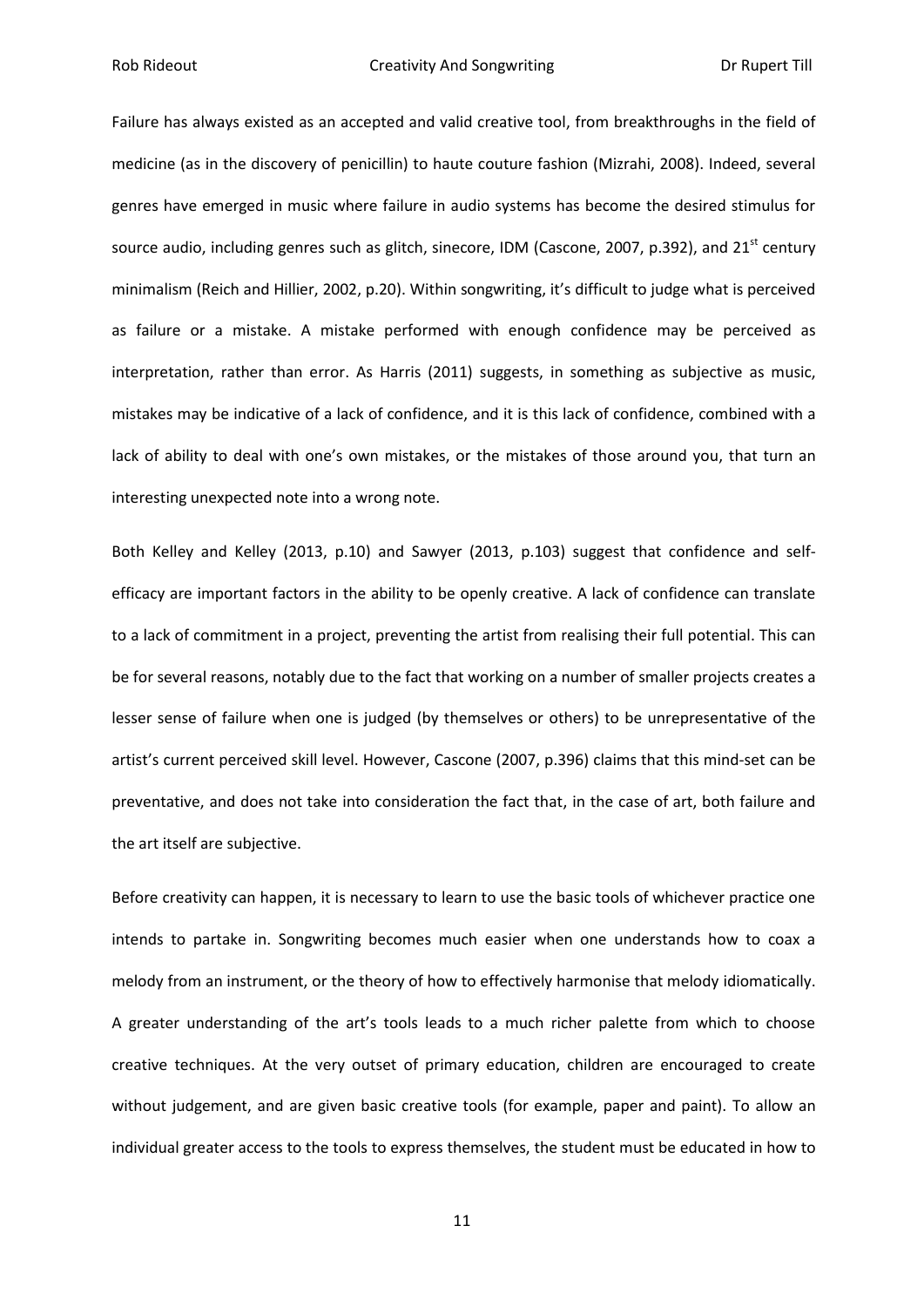use these tools, but education in how to use something can imply the existence of a wrong way of using it. Once a precedent has been set for the wrong way to use any techniques, the teacher is essentially taking away a number of possibilities for the student. For example, if a child was introduced to a pencil for the first time, and began to use the end with the rubber attached to trace out (albeit invisible) shapes on a page, a teacher might intervene, and show the child that the pencil was most effective when used to draw shapes with the lead. Whilst this is the traditional way to use this particular tool, it instils a mind-set of a right and a wrong way to be creative, which may hinder the pure creativity of the student in another endeavour. The idea of there being a right way to use any creative tool carries the implication that it is possible to be wrong, leading to censoring of one's own work, and ultimately slowing down the creative process and taking away avenues of exploration. Thus the culture surrounding artistic knowledge has an impact on students.

Sylvia (2006) explains that as an artist becomes more experienced with creative practices, they will move towards creating increasingly complex work, and that the expectation to create more complicated work can lead to feelings of inadequacy when creating simpler pieces of art and selfediting in order to ensure that a piece is representative of the creator's perceived skill level. Believing oneself to be of a certain calibre can also discourage exploration of new media, as the artist can become so accustomed to creating work of a certain virtuosic level that revisiting the basics in another medium can seem unwieldy, counterproductive, and ultimately unpleasant. However, over the course of this songwriting experiment, I attempted to exercise my creativity in other avenues including art, poetry, and games design, and felt as though the creative tools I gained through regular songwriting aided all of these endeavours. Perhaps an understanding of these issues assists in reducing the risk of problematizing them. It seems clear from the research consulted that creativity is not entirely innate, and can be developed, or learned, in a number of ways.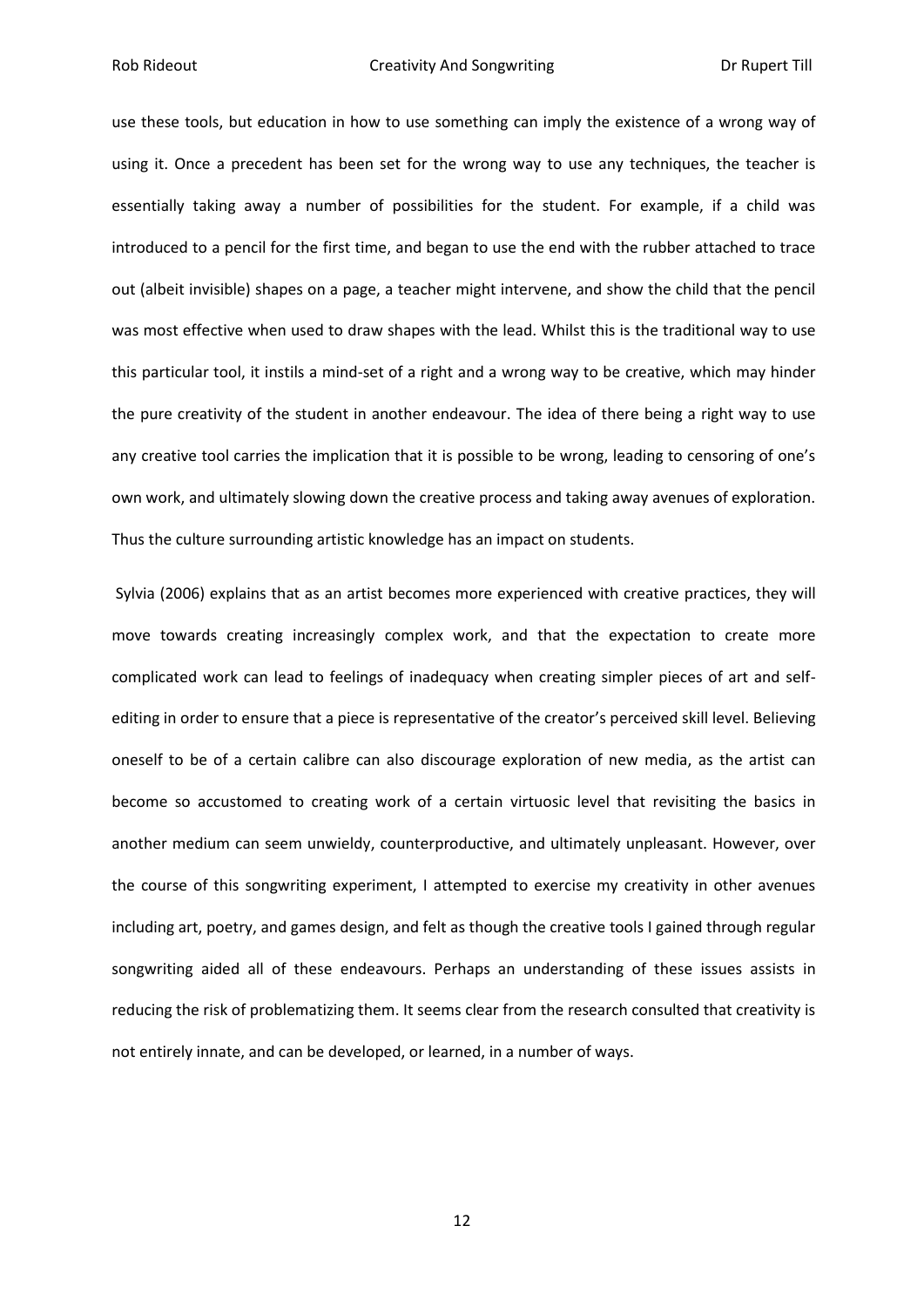#### <span id="page-14-0"></span>**Learning Creativity as a Skill**

We have seen research that has shown that all people are born with a certain degree of innate capacity for original thought, and the artistic spectrum of creativity can be accessed to some degree by anyone. "Research indicates we are wired from birth, and that creativity is not the preserve of a chosen few." (Barrett, 2006; cited in Burnard, 2013, p.2). To allow someone who perceives themselves as uncreative to learn creative confidence, one must first challenge their preconceptions of inadequacy in the field (Kelley and Kelley, 2013, p.75). In order to successfully train a student's creativity, it is necessary to emphasise a trusting and safe environment in which the student can apply themselves without fear of judgement. Once this is achieved, a number of exercises can be applied to show a student their own creative processes at work, which will in turn allow them to explore and understand their creativity in more ways as the processes become easier and feel more natural.

Keith Sawyer's book *Zig Zag: a Surprising Guide to Greater Creativity* (2013) is full of exercises intended to allow the reader to tap into their creative side. Breaking down the creative process, he identifies eight steps to creativity, and provides exercises for the reader to train each individual building block. Whilst the book is primarily geared towards an understanding of creativity in a problem solving sense, certain steps apply to artistic creativity. The exercises included can be used to train the overall mind-set of creativity, allowing a greater flow of ideas, and a greater quality of ideas, even if the exercises are unrelated to the user's specific field. For example, an exercise suggested in Chapter Six (inspired by Howard-Jones, 2008) requires the reader to write a short story, using three unrelated words, with the intention of stimulating creative thought as the unconscious mind tries to make links between the seemingly random objects. This prompts new and interesting connections leading to a higher volume of creative output, which can prove to the student their own creative potential, increasing confidence, and therefore their ability to practice and train their own creative mind.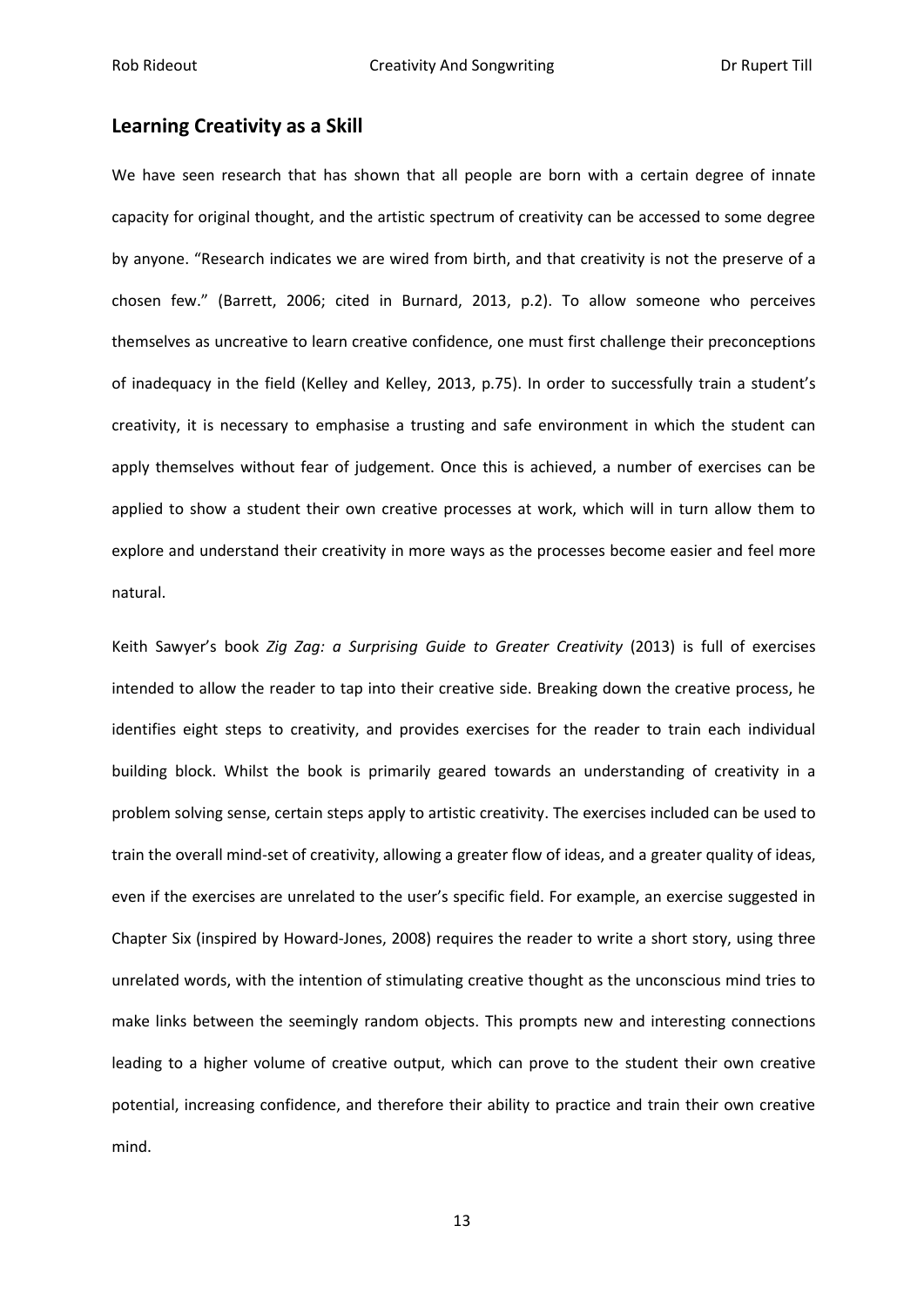Once the initial spark of songwriting inspiration has subsided, it usually falls to the writer to fill in the remainder of the song. It is at this point where creativity becomes largely about putting in the effort required to create a finished song from a brief idea (Gilbert, 2009), and where the songwriting method can be thought of as a problem solving process. Questions relating to the overall style, general structure, and even the ultimate intended purpose of the song must all be asked and answered to ensure a successful and coherent piece, and it is by asking the correct questions (as pointed out in Sawyer, 2013, p.25) that a writer is led to a satisfactory finished product.

Ridley (2010) suggests that the basis of creative thinking can be thought of as creating connections between previously unrelated nodes of thought. Writers may be wary of using ideas that could be construed as having been stolen from another artist, on the grounds that it may cause others to think negatively about their own creativity, or that they somehow lack the ability to create original content. This raises an interesting debate about the morality of accidentally using ideas stored in the unconscious after hearing them in another artist's work. After completing the writing of one of the songs from my portfolio, " $16<sup>th</sup>$  December 2013 – The Boy Who Was Made of Bees and Other Stories" (which can be found in Appendix 2), I discovered that the guitar part had been plagiarised by mistake from a song written by a friend. I had heard the part and committed it to memory, only to play it myself several weeks later, assuming it was my own. However, it was this guitar part that led to me creating original lyrics and other original content to fit the song.

Whether deliberate or not, using another artist's work as a starting point is an effective way to work towards creating original content, especially as using ideas from established artists can lead to a greater understanding of the art in general. For example, learning to draw by imitating another artist's drawing can be used as an effective method of studying the composition in the artwork, or playing a cover version of another artist's song leading to better understanding of harmonic and melodic structure of one's own ideas, allowing a greater spectrum of creativity and understanding of creative tools in the original content of future works. Using other artist's songs as a basis for the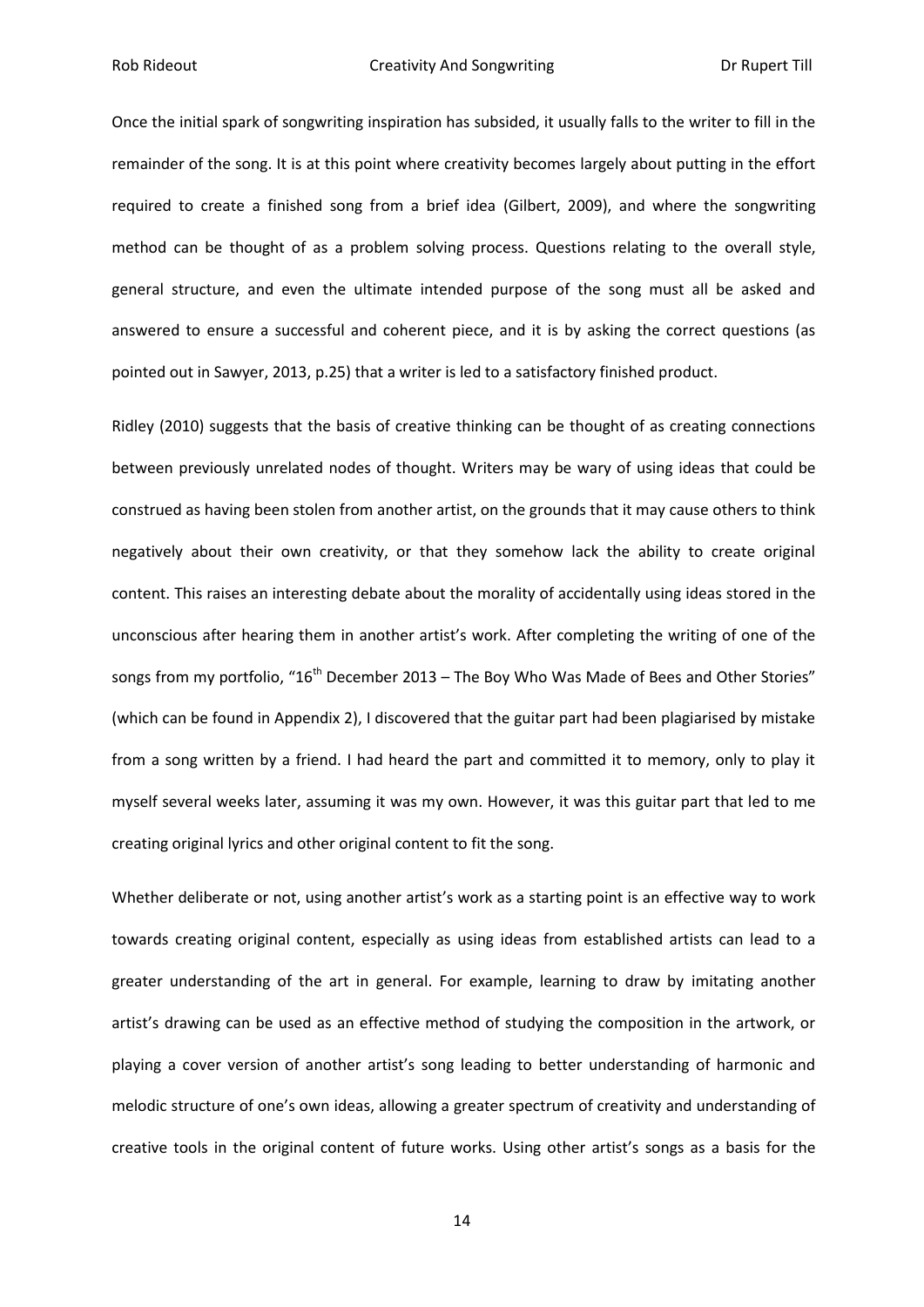original inspiration for a song is employed by artists including Tom Waits (who uses lines and concept from nursery rhymes or folk songs, including "Midnight Lullaby" (*Closing Time*, 1973), "Jockey Full of Bourbon" (*Rain Dogs*, 1985), and "Tom Traubert's Blues" (*Small Change*, 1976) and the Foo Fighters, whose melody for "The Pretender" (2007) was based on the American children's song "One of These Things is Not Like The Others", by Joe Raposo and Jon Stone. Another composition is merely one source of inspiration. It is useful to consider how creativity is sparked, and what its source might be.

#### <span id="page-16-0"></span>**Where Does Creativity Come From?**

Creativity has often in the past been suggested to have been the work of God, or some other similar deity or higher power (Gilbert, 2009). For example, the Greek Muses were goddesses specifically devoted to the task of endowing great thinkers with inspiration. This belief has persisted through the ages, albeit with different core beliefs, and is still recognised in the songwriting community, with various writers including K.D. Lang (Zollo, 2013, p.610) and Elizabeth Gilbert (2009) citing their work as a gift from God, or a talent bestowed upon them by the universe ("the composer speaks, but the voice is not his own: it is the voice of nature" – Cook, 1998, p.32).

Some of these ideals are still widely recognised today in the form of talent or a gift that some people possess while others do not, and while some sources (notably Bob Dylan and Paul Simon, in Paul Zollo's *Songwriters On Songwriting*, 2003, pp.82, 97) believe that creativity is more powerful and more readily accessible to some than others, research suggests that the potential for creativity is readily and equally available to everyone (Kelley and Kelley, 2013, p.5). Indeed, creativity researcher Gerard Puccio (2012) cites creativity as the very thing that makes us human, our intuition and inventiveness separating us from animals and allowing us, from the evolution of *Homo Habilis* to the modern man, to rise above competition in the natural world by using our imagination to solve problems, create tools, and unite with others of our species towards completing common goals, even if some intelligent animals have been known to use creativity in solving problems (Gardner and Gardner, 1969).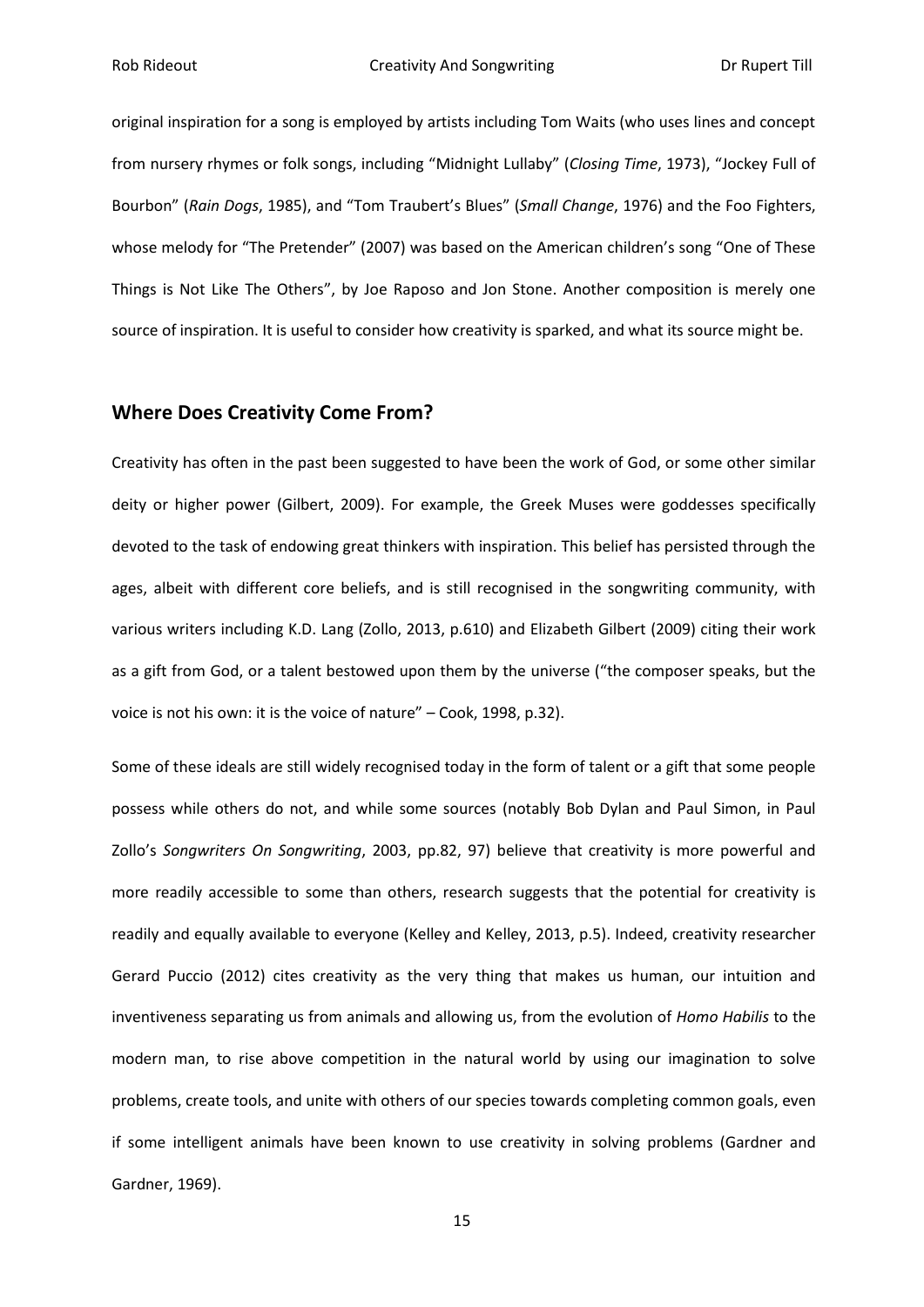Various theories of the psychology of creativity have attributed the "Eureka!" moment, in which sudden clarity or understanding is achieved, to a number of factors. George F. Kneller puts forward a case in his 1965 book *The Art and Science of Creativity* for the idea that creativity comes primarily from the connection of two previously known, but unrelated, ideas, suggesting that creativity comes from the re-arrangement of existing knowledge:

A familiar case is the metaphor. If I say that an airliner burns like a white dagger in the noonday sky, I am connecting the three ideas, not normally associated, of airliner, dagger, and burn. So as far as I know, this image is original. (Kneller, *The Art and Science of Creativity,* 1965, p.4)

This idea is widely supported in theses by Sawyer (2013, p.76) and Young (2003, p.15), and often informs the founding principles of books which contain exercises and practice regimes for stimulating creativity. The basic idea behind the principle is that, when presented with a problem, an individual draws on a number of facts and connections in their unconscious mind in order to find a solution. The process of unconsciously collecting this information is described by Carson (2010, p.73) as the absorb state. In cases where the solution seems obvious, the nodes may have been previously connected, either by a previous heuristic solution to the problem, or by observation of an implemented similar solution. For example, if the problem was "how do we get to the other side of the river?", one solution that presents itself is simply to build a bridge. However, this solution could have arisen in the mind of the problem solver through previous exposure to a solution to another iteration of the problem, in this case that bridges are a widely known and used method of crossing a river or road. Such obvious solutions can even stifle creativity, leading to Einstellung effects, an overreliance on preconceived solutions for problems, a term first coined by Luchins (1942). Whilst immediately relying on predetermined solutions for problems can be more time efficient, it leads to rejection of newer and more novel ideas, effectively narrowing the mind-set of creativity. Luchens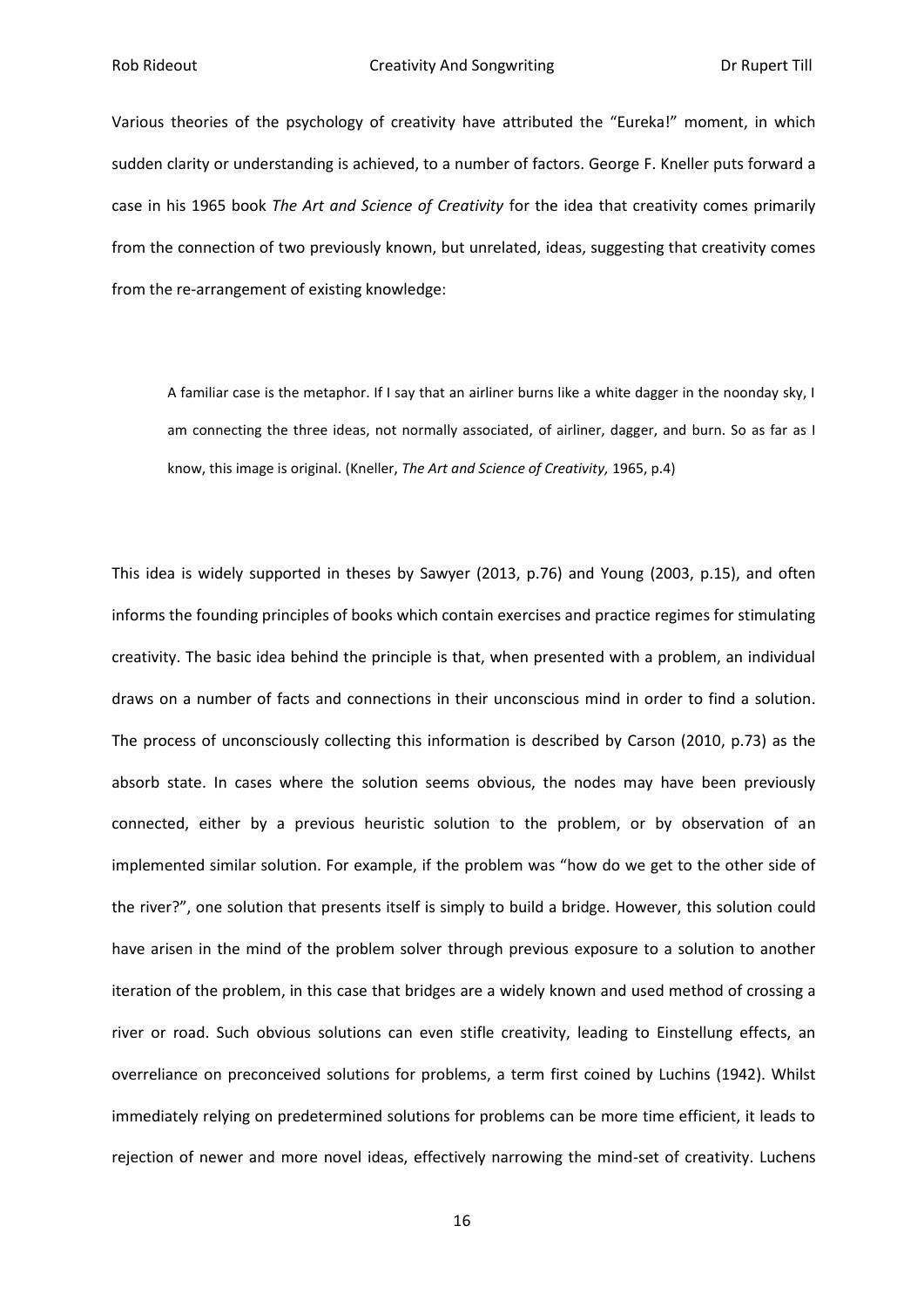(1942) conducted research into which factors can affect the potency of Einstellung effects, including perceived stress at the time of the problem, age, gender, and intelligence. However, these experiments are out-dated, and more recent research has discovered findings inconsistent with previous studies (Lipmann, 1966).

Another model for problem solving behaviour is the heuristic model, in which a participant examines the problem by implementing solutions on a trial and error basis. Although good heuristics will not necessarily yield the most optimal and efficient solution, it tends to produce good solutions in a reasonable amount of time (Foulds, 1983). In problems where problem solving materials are scarce and not reusable, it may not be feasible to use them in a solution which may not turn out to be fully effective, rendering the trial and error nature of heuristics ineffective at these particular kinds of tasks.

Kneller (1965, p.26) suggests that true creativity comes from associationism, the activation of unprecedented mental connections, and that the highest form of creativity involves novel and original ideas. To revisit the river crossing example, solving the problem with Einstellung effects would likely lead to building a bridge, whilst heuristics could lead to a much greater number of more original ideas, possibly including building a boat, raft or catapult, or even digging under the river:

An open mind and the ability to produce a larger volume of ideas have been proven time and again to yield the best solutions to any given problem. (Kelley and Kelley, *Creative Confidence,* 2013, p.74)

In order to be able to generate a high number of potential solutions, the mind must be open to all possibilities and have a wide reservoir of knowledge from which to draw the connections that make up creative thought (Young, 2003, p.42). This wide array of potential starting points for creative connections ensures not only a higher volume of ideas, but also a wider range of ideas, leading to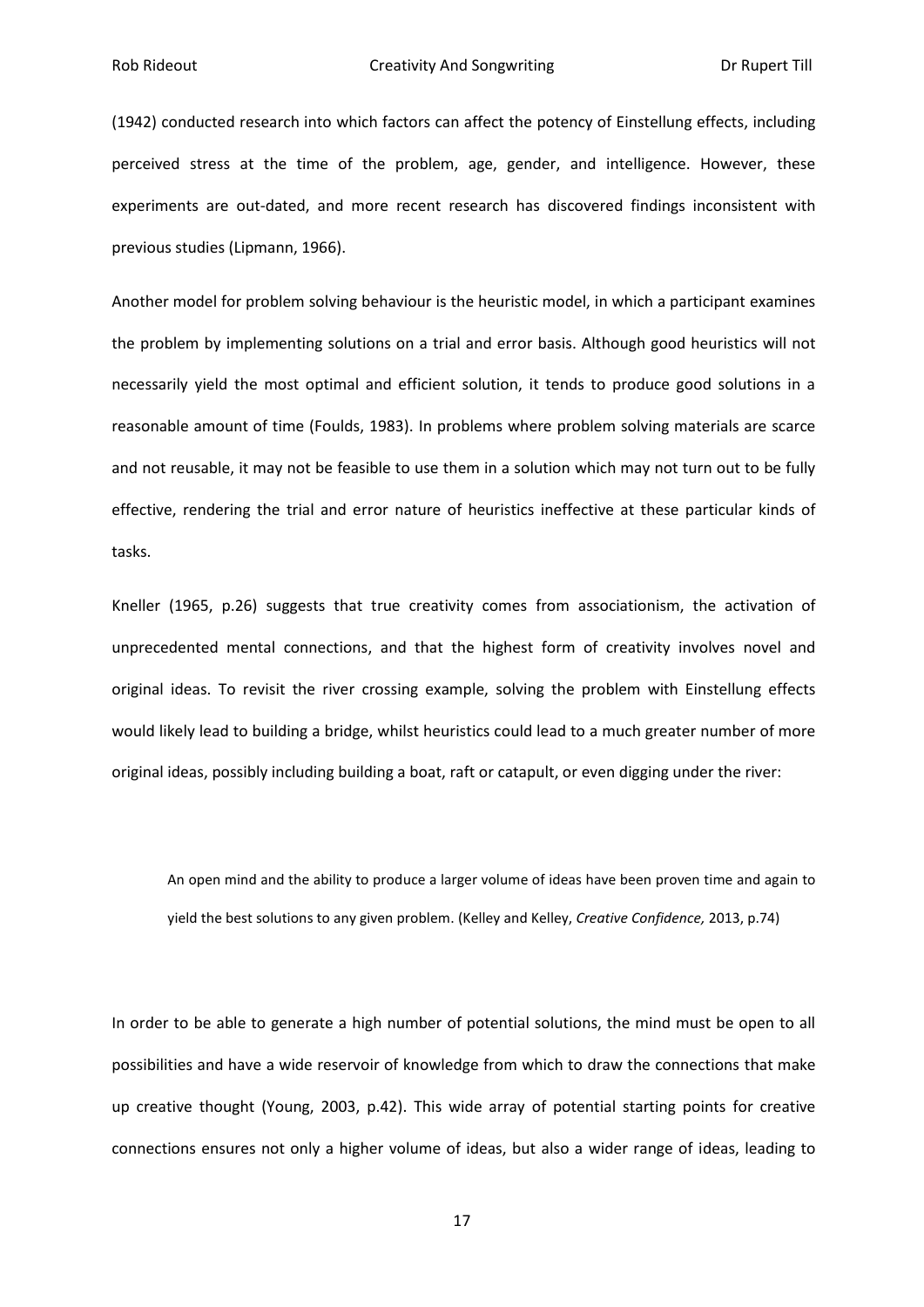more potential for creative problem solving. Sawyer (2013, p.64) makes the point of being "T shaped", meaning aware but specialised. In this analogy the T shape is charted on hypothetical inverted bar chart of range of knowledge against depth of knowledge, with width of the individual's range of knowledge makes up the top part of the T shape, and the depth of the specific subject based knowledge makes up the stem in the middle. This allows an individual to work within their own specific subject area whilst being able to at any given time draw on experience from other areas of interest to solve a problem which arises in their specialised subject, creating a novel and original solution.

In some cases it is useful to find alternative approaches to problems, for example to think about what caused the problem in the first place. Rather than solving the problem at hand ("how do we cross the river?"), it is possible to address the question as a solution to a different problem ("why do we need to cross the river?"). Using this method, it is possible to detach from the problem, often meaning that the problem never arises at all. Being able to think around a particular predicament, without having to tackle the situation head on, can lead to an increase in the number of potential solutions, and the more this is repeated, the more likely a feasible and practical solution is to present itself. In my experience over the course of the songwriting experiment, this often offers the possibility to avoid the original problem altogether.

To use an example in a pop songwriting or composition context, the problem could be a section that builds up tension to such a great degree that no drop or following section sounds sufficiently powerful to follow the build-up. It would appear at first glance that the problem in this context is figuring out how to write the succeeding section to sound effective as a drop or climax point. A more effective solution might be to alter the preceding section or build-up, perhaps making it slightly less tense, so as to ensure the desired effect when the climactic section arrives. This could also be achieved by taking energy away from the section before the build-up, allowing the resulting drop to sound more effective in relation to its surroundings. This idea is often used in modern dance music,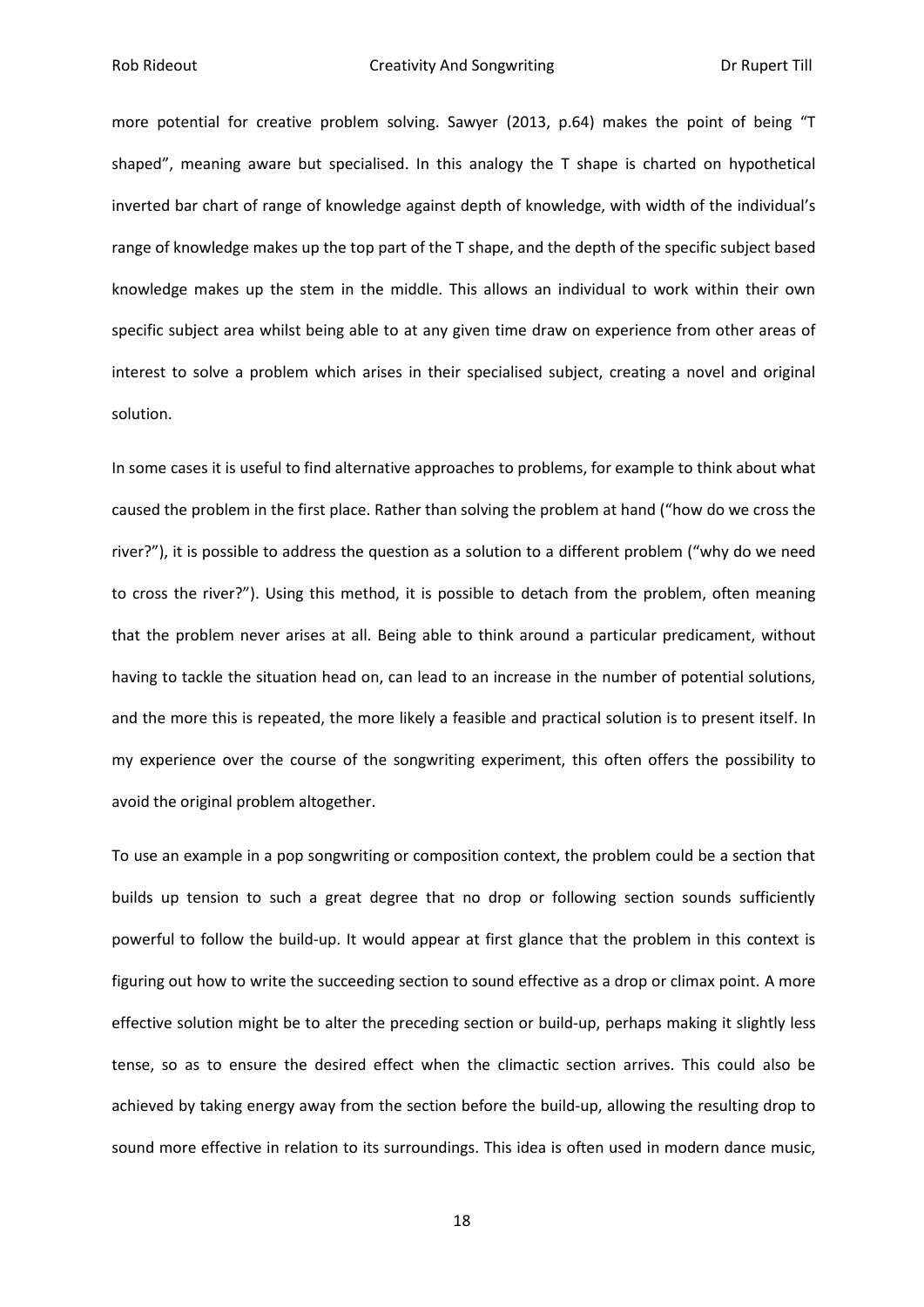gradually reducing the amount of bass in a mix over the course of a build-up, allowing it to re-enter at full volume to create a perceived increase in bass without affecting the mix structure.

In the physical law of conservation of energy, it is impossible to create something out of nothing, and ideas are not exempt from this rule, they all have a context (Ferguson, 2012). According to Kneller (1965, p.4), ideas are comprised entirely of smaller sections and borrowed inspiration from other ideas, which make connections in the unconscious mind. Eventually, when the unconscious mind has finished working on the idea, the idea often appears to spring, fully formed, into the mind of the thinker, in a "sudden, blink-like moment of clarity" (Johnson, 2010). This could explain the famous examples of Archimedes' "Eureka!" moment, or that of Newton sitting beneath the apple tree. The discovery in the case of the latter was the result of several years' work on Newton's part, during which the connections between mass and interactions of massive objects were being forged in his unconscious mind. Upon realising that the apple was pulled down toward the earth, the final piece of the puzzle was added, and he was able to complete his theory of gravity. This moment could not have happened without his years of study and extensive knowledge of the physical properties of the universe around him.

Some researchers subscribe to the belief that the nature of creativity makes it immeasurable and untraceable and that it cannot, by its very nature, ever be fully understood, including Kneller (1965, p.16), although books such as the aforementioned *Zig Zag* (Sawyer, 2013) and others (Edwards, 1980; Robinson, 2011; Sloane, 2010) claim to understand the nature and workings of creativity in the human mind, setting down steps that the reader can follow to produce more creative thought. While it may seem as though following a pre-ordained set of guidelines is unlikely to result in good quality original work, these practices are documented to have given rise to successful songs, including The Gorillaz' "Clint Eastwood" (2001) in which rapper Del the Funky Homosapien claims to have followed instructions from a book entitled The Manual: How To Have a Number One the Easy Way (Cauty and Drummond, 1998). The song reached number one in Spain and Italy (Hung, 2014), and was the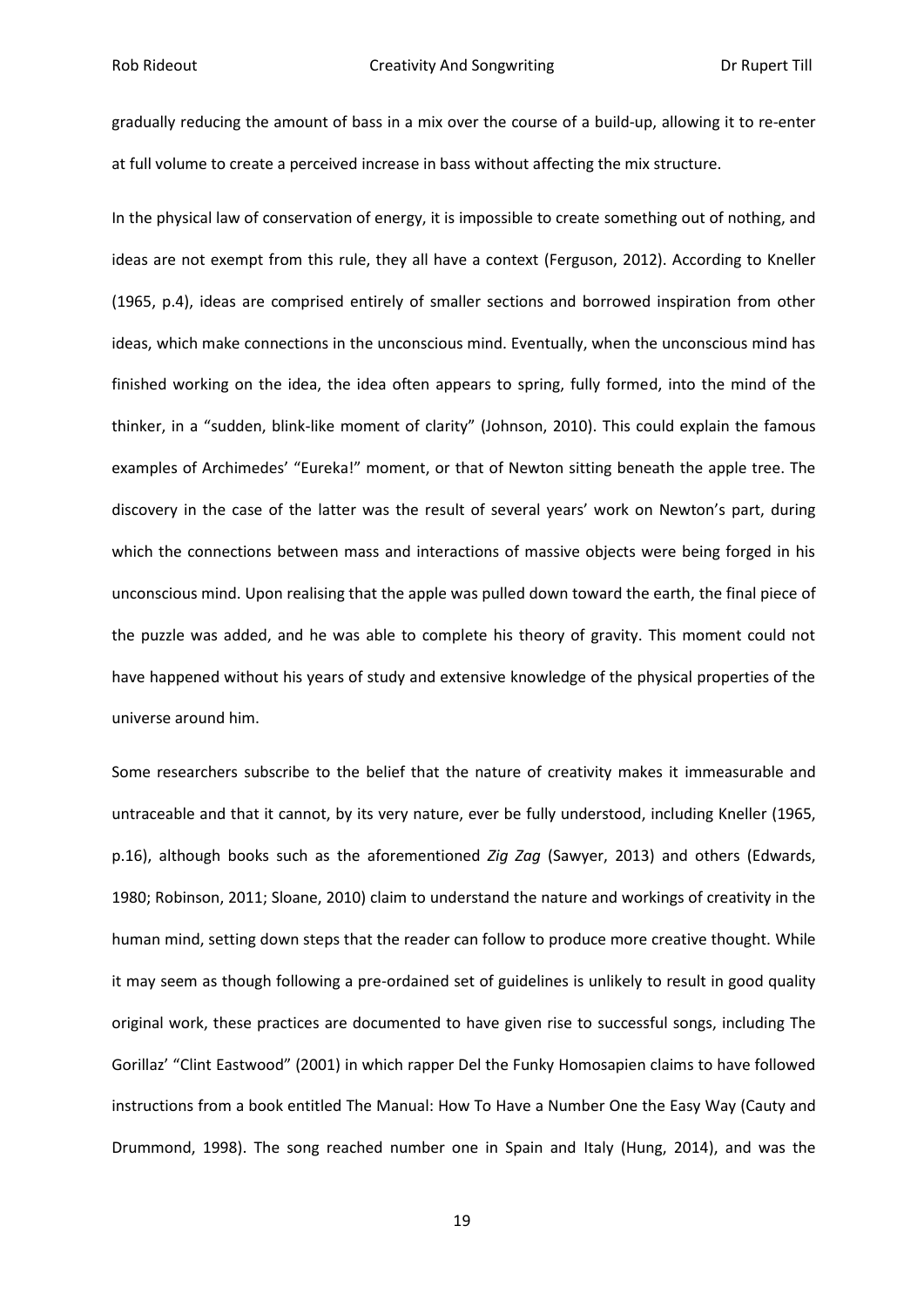Gorillaz' most successful hit until the release of "Feel Good Inc" in 2005. The book explains how the two members of KLF achieved a number one and invites readers to follow this formula. They suggest stealing ideas from other songs, and went on to utilise sampling to a great extent. "Bring me Edelweiss*"* by Edelweiss (1988) also used techniques suggested by this book.

Problem solving is reliant on the production of solutions and is a useful term to explore when considering creativity. The problem for songwriters is usually the same, that of how to write a song. As well as approaches drawn from a wide range of sources, there are solutions more specifically relevant to songwriting.

#### <span id="page-21-0"></span>**Using Varied Creative Techniques in Songwriting**

Donovan (2012, p.4) explains that a common practice in learning creative writing is to first break down the blocks that keep us from producing ideas. These come in many forms, notably the aforementioned self-editing and a lack of creative confidence. An exercise to achieve this that is common within creative writing is simply to write whatever comes to mind for a certain length of time, with the objective being to create an uninterrupted stream of consciousness on the page, with no impulses being edited or repressed during the course of the writing. Research by Proulx and Heine (2009) has also suggested that activities such as reading surreal literature can temporarily stimulate the ability to recognise patterns, and therefore help to make connections between existing unconscious knowledge, improving creativity.

In terms of creative processes in product design, *Creative Confidence* (Kelley and Kelley, 2013, pp.131-132) outlines a number of concepts and theories developed and taught by the d.school including ideas such as human centred design and iterative prototyping. These ideas have both proven effective in practical design creativity as a method of inspiring original ideas and products. Can these ideas, then, be equally effectively modified and utilised as tools to explore creative songwriting?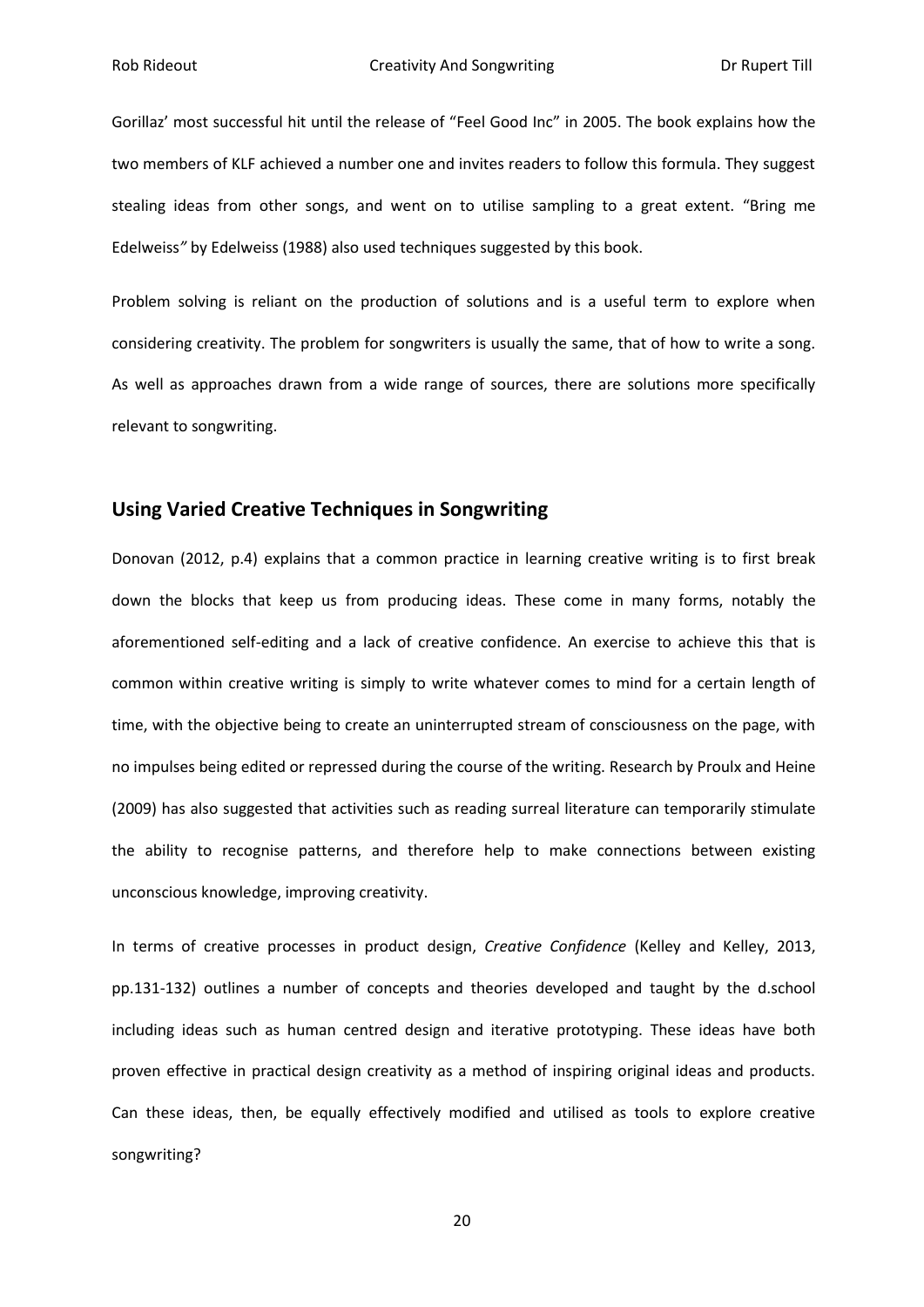Human centred design is an interesting concept to begin with, when thinking about cross pollinating the idea with songwriting. The phrase implies a certain amount of thought given to the practical and emotional needs of the end user. In product design this could be as simple as striving to empathise as closely as possible with a target demographic to identify problems in a current system in order to create a unique and original new system that more accurately attends to the needs of the client. In a musical setting, this could be achieved by carrying out research before the song is written, in order to discover what the audience thinks are the positive and negative aspects of the music to which they listen. Christgau (George, 2003, p.xviii) believes that the music industry, particularly in the case of pop music, is often run as a machine geared towards selling as many records as possible, although the downside to this approach is that the resulting product can be seen as soulless and manufactured, and often drives a number of people away.

Iterative prototyping is the concept of coming up with an idea using a vague and unrefined starting point, unintended to reflect the quality of the final idea, and through various stages this prototype idea is then moulded to meet the needs of the end user or client (Kelley and Kelley, 2013). This technique can be particularly effective because it requires the product to be tested in context a number of times, each time highlighting a new improvement to make to the product, in theory creating a much more user friendly product as an end result. The idea of iterative prototyping can be applicable to songwriting. For example, a technique suggested in Cauty and Drummond (1998) involves writing a single hook as a starting point and then expanding on it, before returning to the hook and starting from scratch with a different kind of idea. As useful as this process is however, a certain amount of qualitative work must be introduced in order to finalise the songs as a consumable product. Taking this into account, songwriting can be split into two main sections, inspiration and skill.

In this instance, creativity is the initial spark of imagination that ignites an idea. This basic idea can come in many forms and often contains only a shadow of the potential of the finished piece. As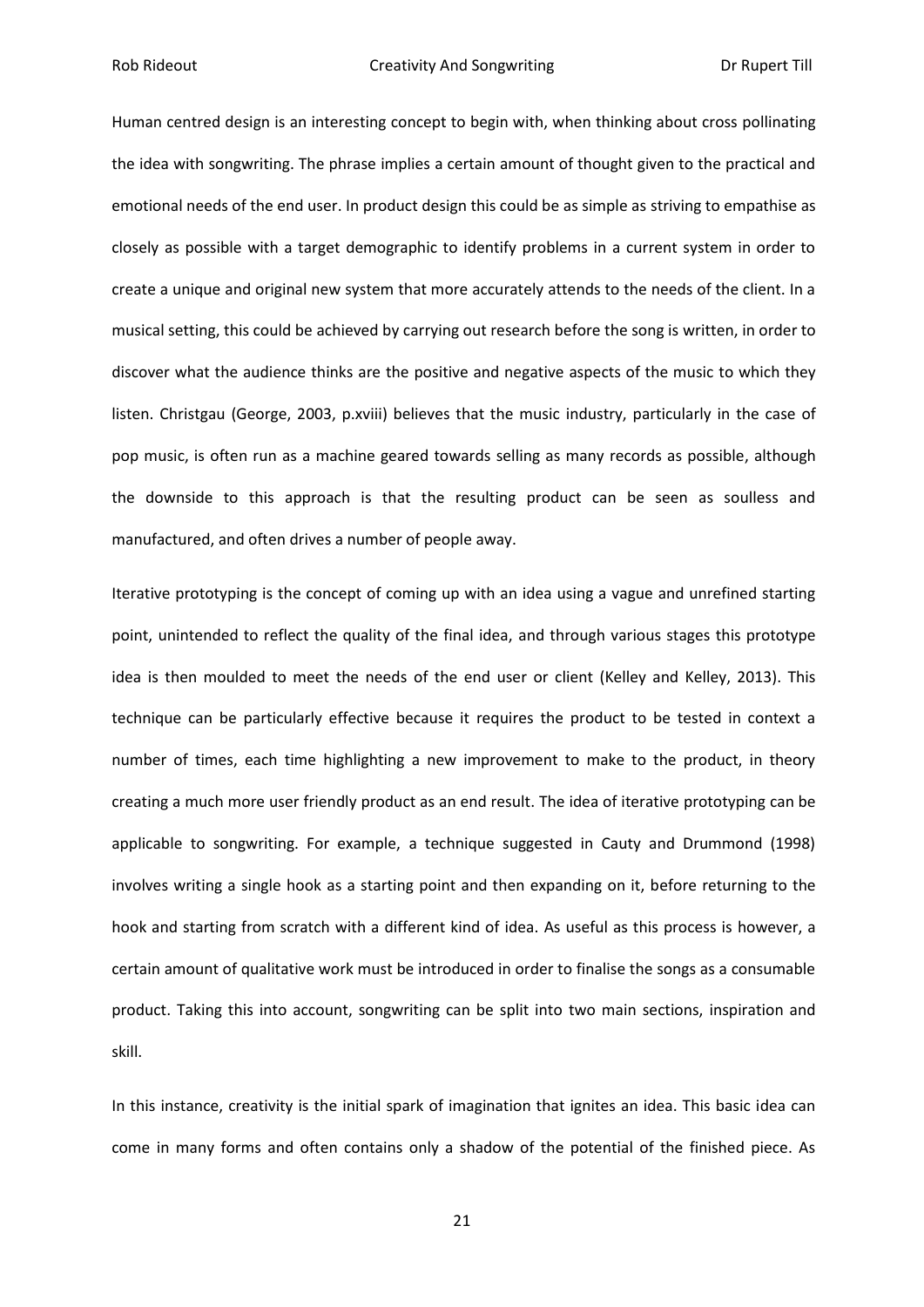discussed in detail previously, the ability to create these original thoughts is inherent in almost everyone from an extremely young age. This impulse can also be trained and refined to make it more efficient and dynamic, to the point of having ideas at will (Kelley and Kelley, 2013, p.75). The second half of the songwriting process is the ability to take a simple idea and apply processes to it in such a way that it grows into a finished product (Lee, 2013). This part of the process is taught more often, as it relies on a much more tangible skill set, usually involving knowledge of theory and experience.

#### <span id="page-23-0"></span>**Songwriting as Problem Solving**

Eysenck (1990, p.432) explains that research into the cognitive psychology of problem solving divides problems into two different categories, well-defined and ill-defined problems. The category of a problem is decided by whether or not there is an objective correct solution available to the problem. Well defined problems are much easier to measure quantitatively due to the examiner being able to identify more readily when a correct solution has been found. Much less research has been done into the ability to solve ill-defined problems, which by their nature do not necessarily have a single correct solution. These problems are often more relevant to everyday situations, and measurement may only be feasible qualitatively.

Because of the subjective nature of songwriting, its problem solving aspect can be thought of as an ill-defined problem with no correct solution. Problems can also be defined by the amount of prior knowledge required to solve them, and this creates an interesting subjective standard in songwriting, especially when looking at different writers' styles and whether they believe it to be necessary to have an in depth knowledge of music theory (Zollo, 2003, p.113). Strategies for problem solving are often categorised into divergent and convergent thinking.

Convergent thinking is thinking towards a certain solution, attempting to find the way from A to B, where A is the problem and B is the single correct answer. However, this approach is more effectively used to find solutions to well defined problems. Sawyer (2013 p.133) argues that a more beneficial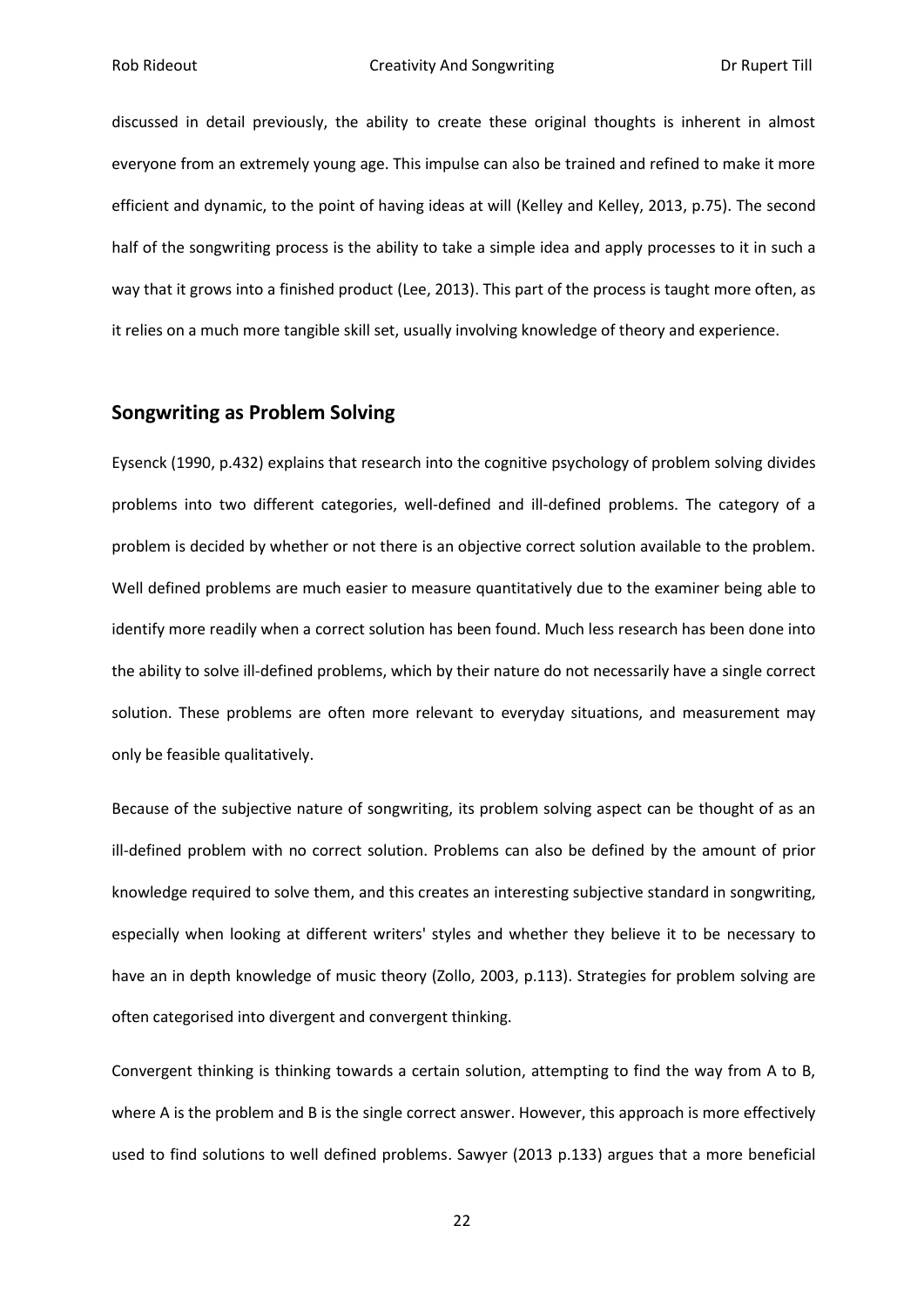approach is to tackle problems with divergent thinking, thinking outwards from the problem and attempting to find as many outcomes as possible. This approach is useful when addressing creative thinking, and can produce a number of potential solutions for a problem using a number of possible methods, often leading to a range of solutions (Kelley and Kelley, 2013, p.79). Creativity researcher Ken Robinson (2010) argues that the majority of western education systems teach children purely to think convergently (for example, to find the single correct answer to a maths problem used the single defined method given), and therefore discourage children from exploring their own more creative ways of solving problems, and as discussed earlier, this can have long term effects on the selfperception of creativity. A key problem for songwriters is the avoidance of writer's block, and how to come up with new songs on a regular basis. This problem can be phrased as asking the question "how can one write a new song?" This latter question requires repeated different solutions, rather than a single authoritative solution, thus approaches such as divergent thinking appear to be potentially beneficial to songwriters.

In *Songwriters On Songwriting* (2003), Paul Zollo interviews a number of highly regarded musicians and lyricists in order to examine their methods, routines, and ideas related to the subject of creativity and songwriting. The range of views expressed over the course of the book is vast, and covers a large number of topics, from sources of inspiration, to their opinions on their back catalogue and those of others. Reading this text inspired me to attempt to evaluate the techniques championed by the professionals interviewed over the course of the book, by writing using many of the different viewpoints and techniques discussed as starting points, with a view toward improving my own songwriting ability. Using the idea of iterative prototyping (Brown and Katz, 2009, p.64) as a starting point, I decided to attempt to write a piece of music every day, and observe the effects of this on the quality of the songs written over time. This was in order to observe whether the frequency of songwriting would act as regular practice for my creativity, therefore improving it in the same way that practice on an instrument can improve one's proficiency at it. In order to avoid focussing only on a quantitative approach to songwriting, I also decided to revisit the better demos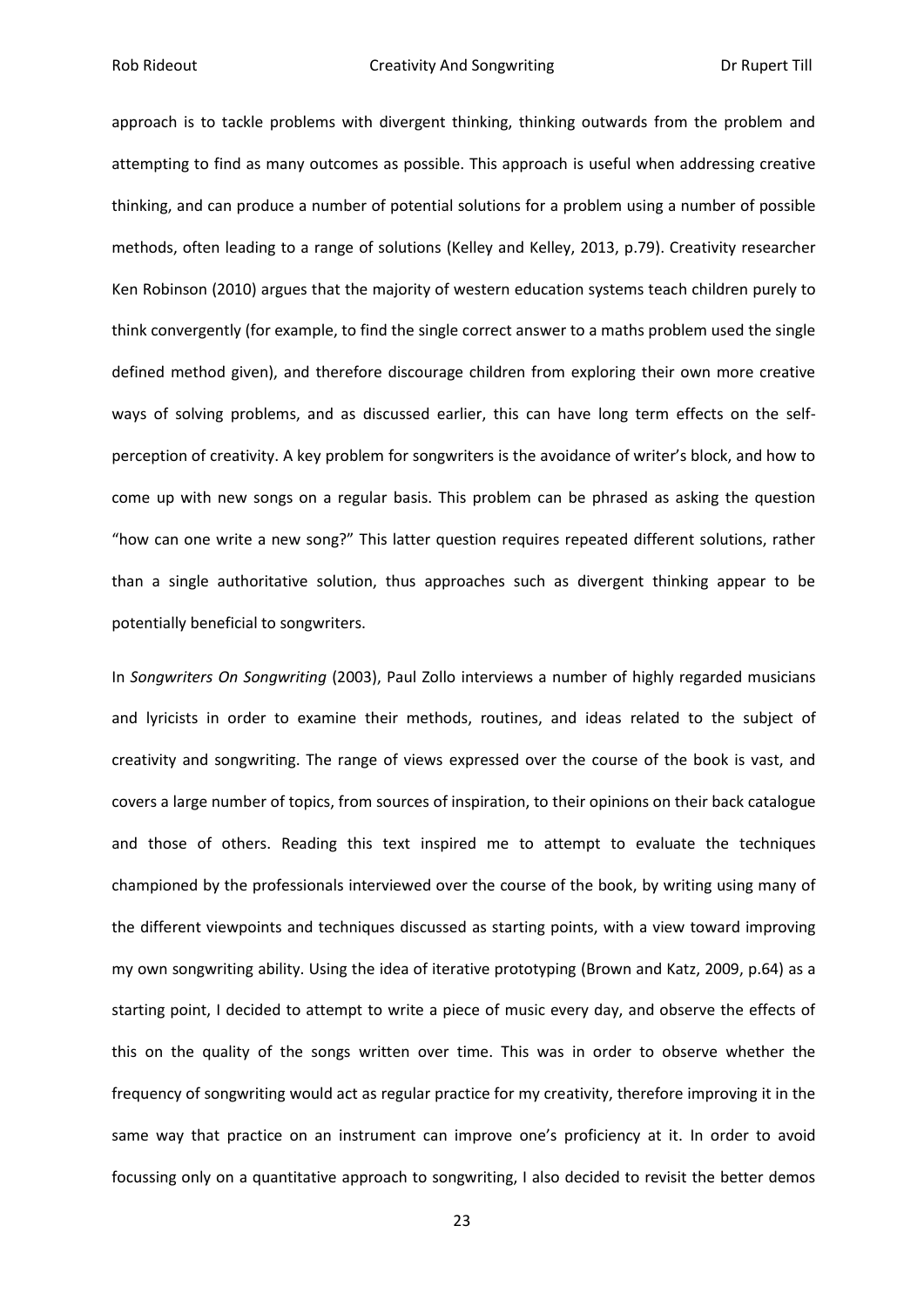and spend time working on the ones with more potential (in my opinion), in order to shape them qualitatively into finished products, and showcase these on a full length album containing 10 to 15 songs in varying styles (see Appendix 1). I would also document this process autoethnographically in order to avoid an overreliance on memory when observing the effects of the experiment on myself when making my conclusions (Ellis, 2004, p.2).

Writing as a daily routine has been championed by artists such as Randy Newmann and Carole King (Zollo, 2003, p.141 and 265 respectively). A number of writers working for companies such as Motown Records also had success with routine writing, with Motown being responsible for nearly 200 number ones since it was formed in 1959. ("The most impressive and enduring body of pure pop that rock'n'roll will ever produce" – George, 2003, p.xix). I have found that songwriting on a daily basis has had many benefits. Firstly, creating material in such bulk is statistically more likely to yield more useable ideas that have potential to grow into better songs; it provides more options to choose from, and secondly, because as in any other skill, regular practice of songwriting hones the practitioners proficiency. It has increased the quality of the ideas that have been created. In addition, having to not only write, perform, record and mix my songs every day has further benefits; it has given me a routine of practice for playing guitar, bass, drums, piano, vocals, and any other instrument that I use, improving my performance abilities, something that facilitates the development of musical ideas (Zollo, 2003, p.679). The production of a regular supply of material in a myriad of styles has allowed me to practice my production skills in mixing and mastering. In this respect, songwriting, when coupled with recording and production, can be seen as a general all inclusive workout of how an artist understands their musical surroundings. Indeed, songwriting cannot be entirely separated from performance especially since the text of popular music lies mostly within a recording (rather than a score, for example) and thus performance and production abilities are part of the creation of the final item, and fundamentally linked to songwriting.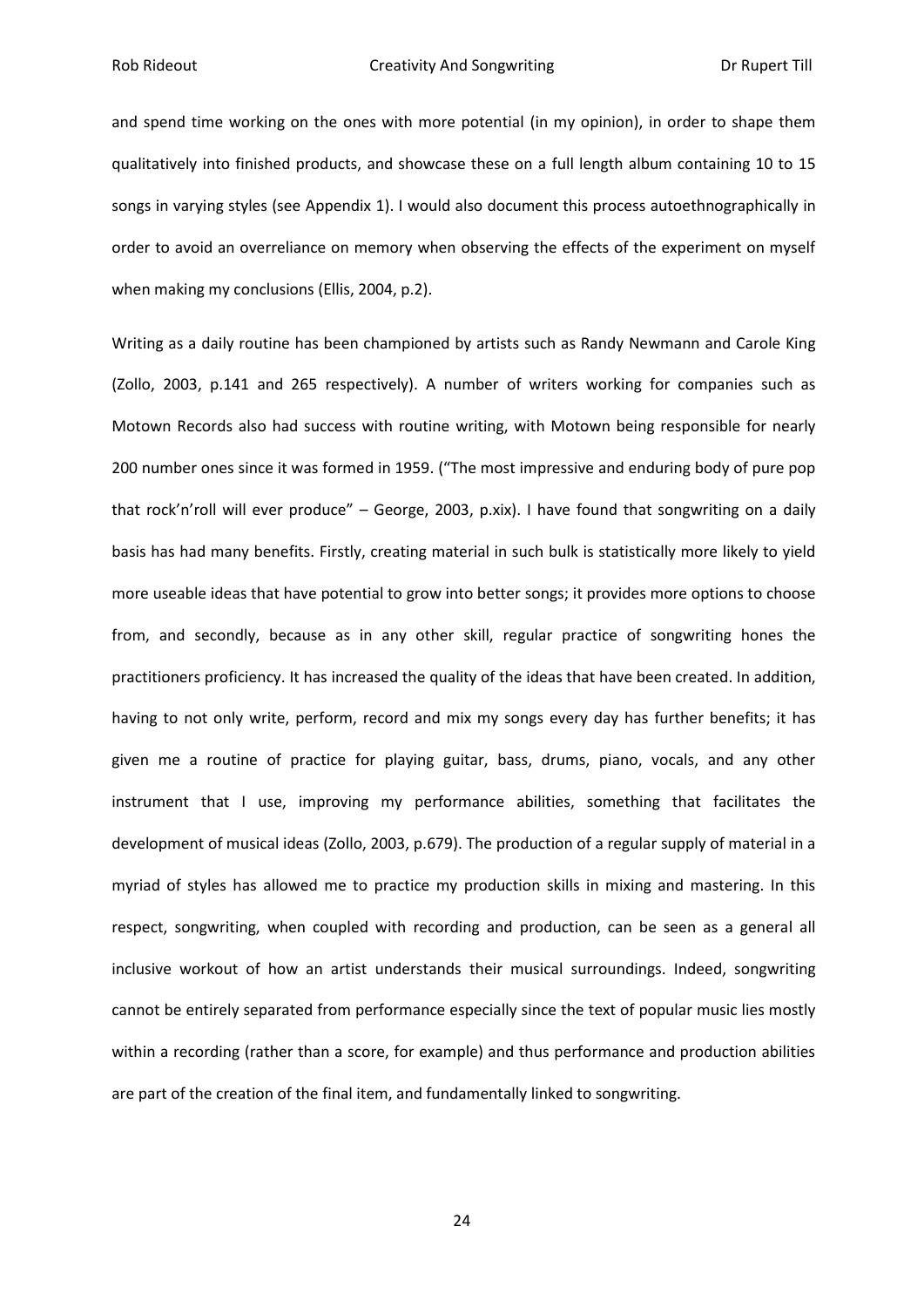The idea of a creative muscle is certainly an interesting one. Several songwriters interviewed in Paul Zollo's *Songwriters On Songwriting* (2003) believe routine practice to be an important factor in their success, and the idea of training one's creativity in the same way one would train a muscle does have precedent (Kelley, 2012). My experiment aiming to explore whether regular songwriting had positive effects on creativity, quickly bore fruit.

During this part of my research (between the  $1<sup>st</sup>$  August 2013 and the 31 $<sup>st</sup>$  April 2014) I wrote over</sup> 170 pieces, in genres ranging from typically acoustic styles such as folk, contemporary classical, and samba, to digital and electric ones, including zero input noise, dubstep/chipcore, and djent metal ("a subgenre of progressive heavy metal", Thompson, 2011), and recorded demos of 100 of these, keeping a short record of the processes I used to inspire and create them. The songs can be accessed on the attached Data CD (Appendix 2), or online at [https://soundcloud.com/rob-rideout-music,](https://soundcloud.com/rob-rideout-music) accompanied by short notes detailing the writing process for each piece.

I found that throughout the experiment, I had several different experiences of the songwriting process. Many times the song would come easily and intuitively, and I would feel as though I was simply following the music was logically going after the initial idea, but other times I would struggle to produce anything at all. In all the cases I found that in the very beginning (this often consisted of picking up an instrument and improvising) some ideas came extremely easily, but during certain days on which the ideas were not as original or exciting as others, I would often deem the idea to be unworthy of being the starting point for a song and look elsewhere. Once the initial idea had been written, the conscious desire to write towards a certain goal became apparent, and therefore on days where I had a focussed desire to create a specific genre or type of music, I found the process easier than if I simply had to form the idea into a full song with no idea of the direction in which it should go.

It quickly became apparent that the quality of the initial idea has less of an effect on the overall quality of the final song that I had originally anticipated. A good example of this was in the song "9<sup>th</sup>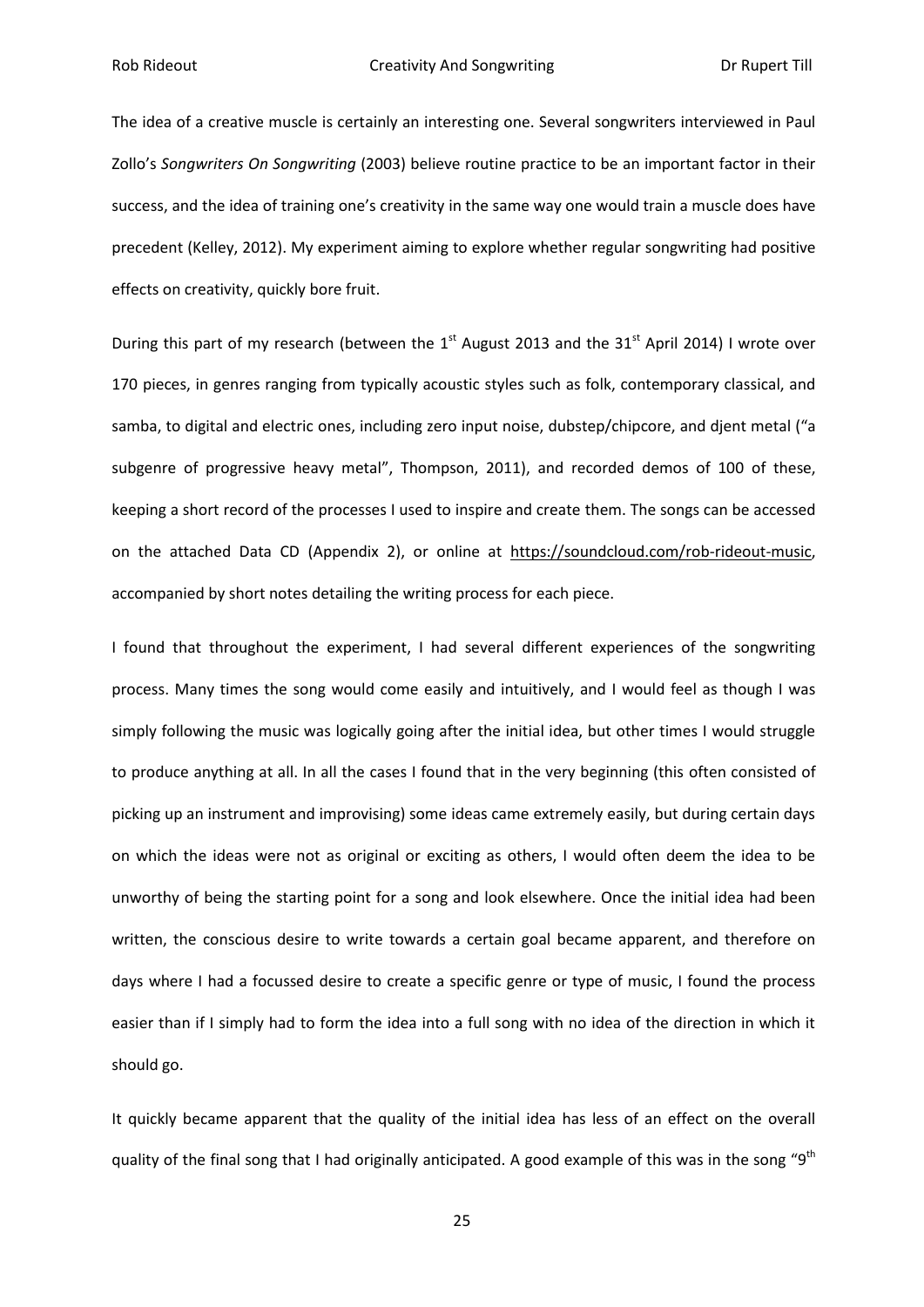October 2013 – Climbing up that Hill", which was my first day of regular writing where I felt entirely stuck for ideas. In response to this, after trying many different ideas, I resolved to return to the first simple idea I had come up with, which was a muted pattern on a single note. Upon layering some guitars over this original idea the parts became more and more melodic and eventually I began to write lyrics and a vocal melody to be placed over the top of this simple guitar part. The song grew in its complexity with each part taking inspiration from another and within a short space of time I had written a complete song which is, in retrospect, one of my overall favourites from the project.

The initial spark of inspiration often also came from existing songs or artists. The desire to create a song arose from a number of sources, but as mentioned above, being inspired by existing songs often provided a focussed desire to my work, rather than a plan to simply create something for the sake of creating. Popular music is often written in a specific genre. Hearing a particularly outstanding folk song often prompted in me a desire to create similar music, and analysing the music (even if unconsciously) gave insight into how to improve my existing stylistic authenticity, or even into how to improve a specific piece that was being worked on at the time. I found that this inspiration unlocked mental connections, which led to the solution of long toiled upon problems, in turn giving rise to higher quality work in future endeavours.

An example occurred during this experiment whilst listening to the lyrics of songwriters Randy Newman and Tom Lehrer, which contain a level of skill with words I thought myself unable to achieve. It occurred to me that this might be because for the majority of the songs I had written, I added the lyrics at the last moment, giving them limited attention, due to having more confidence with the musical (non-lyrical) parts of the song. Following this realisation, I was able to attend to the problem by spending time working specifically on lyrics, keeping the harmony and structure of the song simple, leading to songs such as "Only You" and "Superheroes", where the arrangement is sparse (the demo of "Only You", contains just vocals and an acoustic guitar), and the chords are plain, in comparison to the complex harmonic structure in a song such as "Love At First Light". I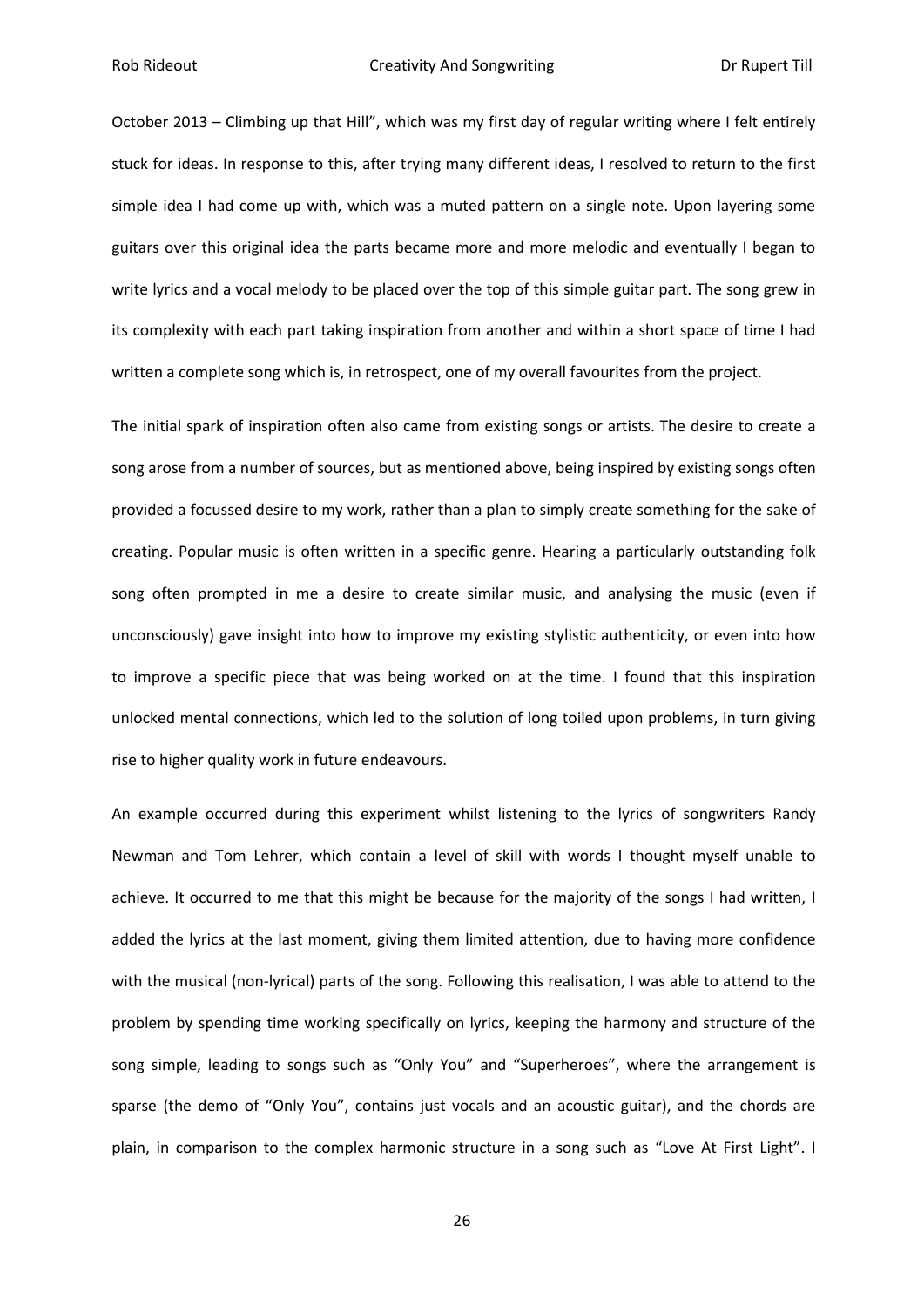applied specific lyrical techniques, learned by overt study, inspired by my craftsman like, regular approach to songwriting. By using evocative and more specific language, I was able to create a sound that felt more sincere, which seemed more striking than the original vague style of lyrics that I had previously used. For example:

The trees we used to climb have all been cut down long ago / except the sycamore, which fell down in the storm / The wheels on your old blue bike have rusted brown and grey / and the pedals cannot move them anymore (Expt. from "Superheroes", Appendix 1, Track 5)

I use specific language, using "sycamore" whereas in the past I would have instead written "tree", as suggested by Randy Newmann in *Songwriters On Songwriting* (2003, p.141), and stronger evocative language, adding the phrase "your old blue bike", as, for me, bikes are associated strongly with childhood. As a result I was able to create a character portrayal that seemed deeper and more compelling, even when I was not writing from personal experience.

Songwriters often use the phrase "write what you know" (Zollo, 2003, p.141). Evoking such personal memories made the lyrics stronger, conjuring up specific images and feelings, and allowing the words to project these feelings more adequately and completely into the song. Moore (2002) claims that having been in a situation gives a more complete picture than simply imagining it. I have found that this allows the writer to include often overlooked things, such as smells, or more abstract feelings, and the inclusion of these details in lyrics helps the listener to project themselves into the song. When listening to a song, I find that without deliberate effort I can only immerse themselves in the lyrics to the degree that the writer was prepared to immerse themselves in creating it. This idea is also expressed in Amy Tan's 2008 TED talk *Where Does Creativity Hide?* (Tan, 2008).

Even when not deliberately using an immersive storyline, details can be extremely important (Wood, 2013, p.48). I have found that the overall mood of a song can be changed hugely by a subtle shift in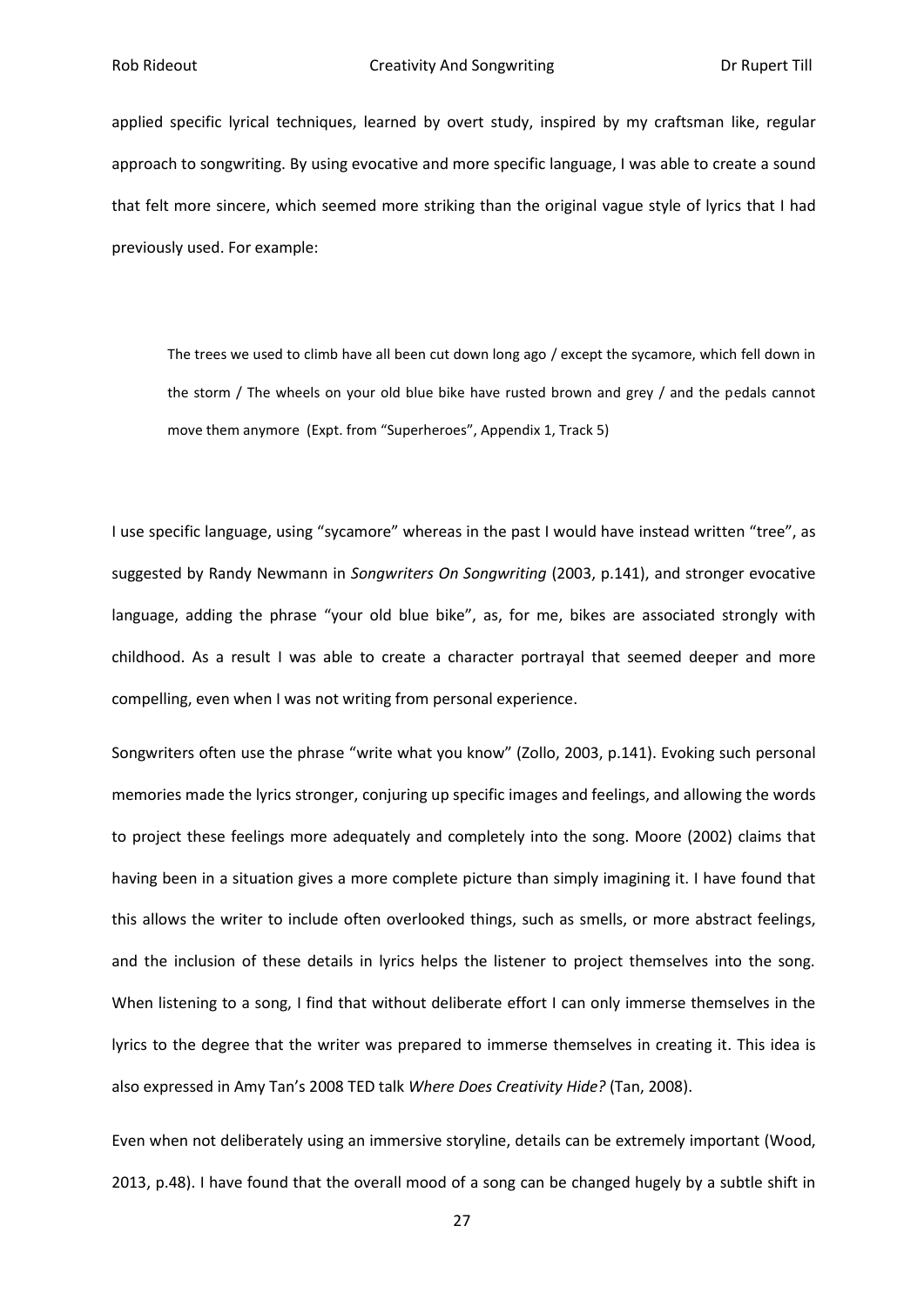language. The lyrics to "Only You" are primarily dependent on imagery, rather than explaining feelings:

Grow little acorn, someday you will be / A towering tall mighty oak tree / and when it rains, I'll stand underneath your canopy / And you can shelter me (Expt. From "Only You", Appendix 1, Track 2)

The use of natural sounding and evocative words such as "acorn", "mighty oak", "rain", "canopy", and "shelter", all come together to give an overall feeling of an organic mood, which matches with the simple nature of the chords beneath. The overarching theme of the song uses nature as a metaphor for human emotions, which ties in strongly with the folk aesthetic of the song as a whole. This intrinsic link between the lyrics and music seemed very effective, and was why I chose this song to be selected for further development for the final CD.

After selecting all of the songs for the finished CD, I revisited the lyrics to some songs. I found in general that these songs, picked out largely for their musical qualities often also contained what I believe to be strong lyrical content. This seemed interesting because I often considered lyrics to be the weakest link in my songwriting. It seems as though the songs with stronger lyrics lent themselves to more confident performances, and I found that this confidence often produced more effective vocal melodies, and these melodies allowed songs to stand out as higher quality pieces of work than songs in which the melodies were less prominent, due to a lack of surety in the lyrics. Melody has been championed as the most important part of a song by artists interviewed in *Songwriters On Songwriting* ("no one whistles a lyric." Burt Bacharach in Zollo, 2013, p.202) and my experience in writing has verified this. The songs whose quality I perceived to be the highest were those that possessed a strong melody.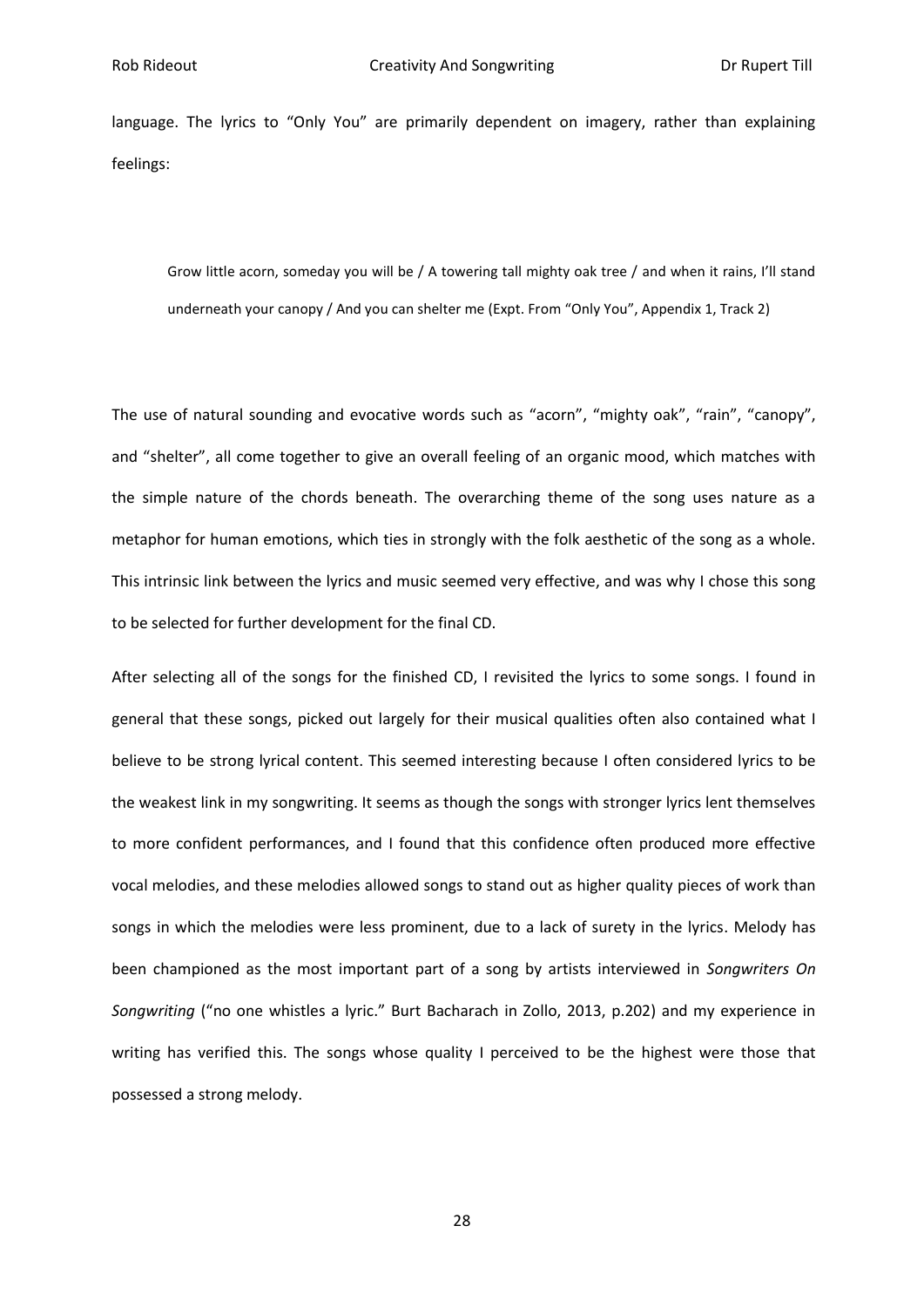Some of my favourite melodies present on the album are those in songs such as "Only You" and "Superheroes", and I feel that this came about because of the strength of the lyrics. Other songs such as "Waves" and "Last Call" are reliant almost entirely on vocal performance due to the minimal arrangement of the songs. The song "Waves" contains some of the most personal lyrics written during the course of the project, a rare occasion on which I was writing from personal experience, and for this reason I felt as though the lyrics should be more prominent in the finished song. To this end, I chose to keep the arrangement in the final recorded version as bare as possible, so as to capture the raw nature of the song.

I found that listening to a song a number of times made it difficult for me to make to make changes to some lyrics. For example: "but I just failed to see today what could be done" from "Once More With Feeling" (Appendix 1, Track 6) seemed like a particularly weak lyric, due to the way it stretches over a bar line, sounding strained. However, certain lyrics which I originally doubted the potential of became an intrinsic part of the song to me after repeated listens, such as the above example from "Once More With Feeling". For this reason, many of the lyrics on the finished album remain changed very little from the demos. There are certain exceptions, including the second verse of "Roots" (Appendix 1, Track 9), in which the lyrics were changed from "I saw the signs and felt nothing but hatred. A cry, a universal sigh, distraught and frustrated" to "I saw the signs and did nothing but waited. A cry, a universal sigh, from all I created". This was partly due to the timbre of the singer's voice, which sounded less pleasant when making the "tr" sound present in the words "hatred", "frustrated", and "distraught".

Upon review of the lyrics, I found that a number of them had been written for the sound of the words and how they fit into the rhythm and melody of the song, rather than the meaning of the words. This was present in "Crows", where the nature of how the song was written (in the Bad Idea Band) meant that the lyrics were rushed. In particular the line "Serve your sentences in silence, singing like a crow", was written to use as much alliteration as possible, but contradicts itself with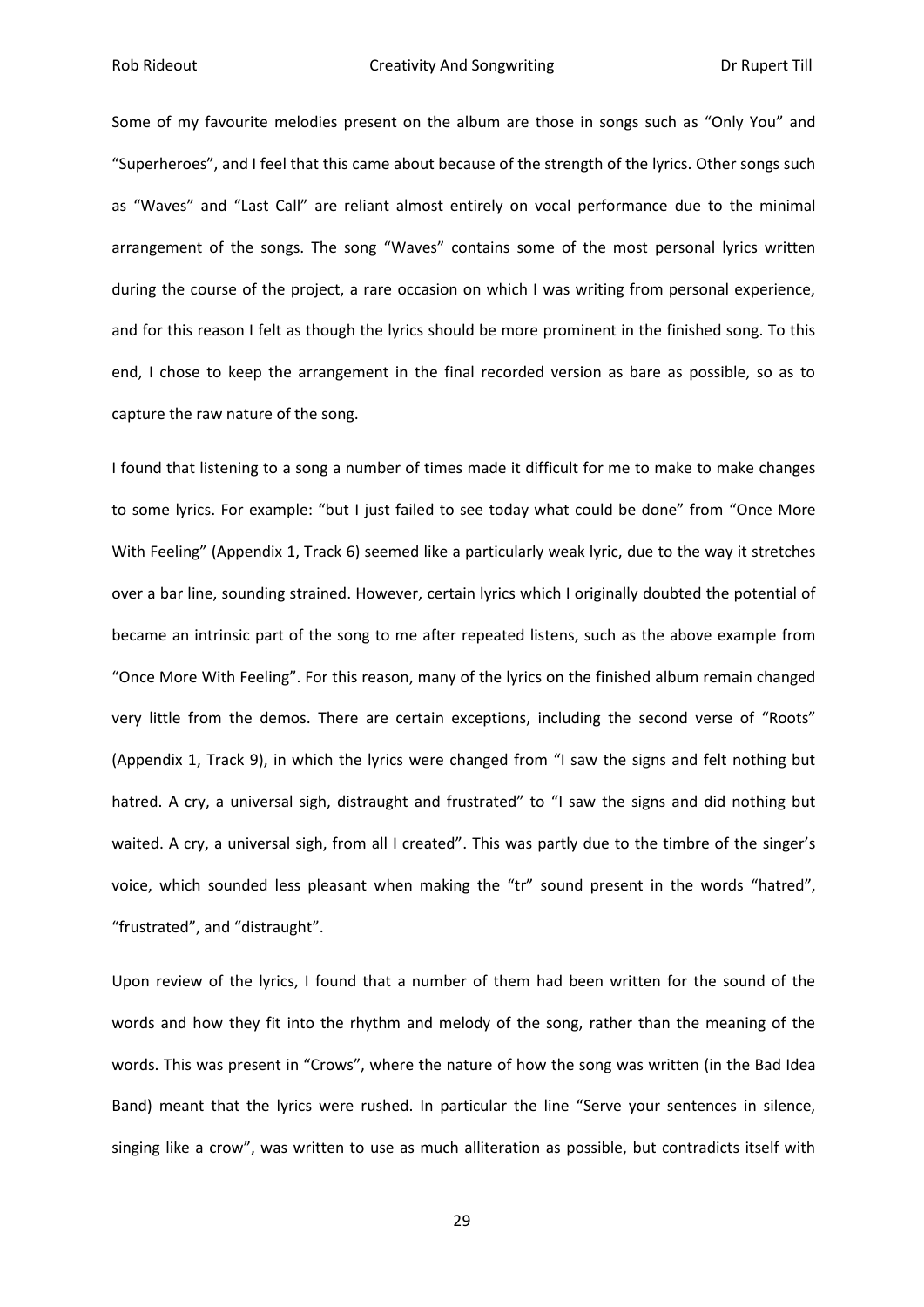"silence" and "singing". A more prominent example of this is evident throughout the lyrics of " $4<sup>th</sup>$ February 2014 – One More Song", a demo featured on Appendix 2:

Every single sound is twisted, If not the noise the rest existed systems of assisted words and ceasing and desisting verbs a shot to wait to contemplate some sort of great by sport and slate a short but sweet encounter with a pseudo cyber nanny state say what you will, but say it with style, stars and stripes and stats and smiles and sullen bribes and tribes in certain kinds of small but mighty minds surprise I find can shine aloud, astound and stop the shaking shroud while cities structured on the shade will claim a shock when stories fade ("4<sup>th</sup> February 2014 – One Last Song", Appendix 2)

In this example (and the subsequent verses) the idea of using words for their sound, rather than their meaning, is strongly prominent. I found that the recurrent theme of using "s" sounds ensures a certain timbre to the vocals which lends itself well to the acoustic rap style that this song was written for. As well as their sounds, the words are picked to ensure that each line is iambic, with a constant pattern of an accented syllable followed by an unaccented syllable followed again by accented syllable. Overall I found this approach difficult but effective, but decided against selecting this particular track for the final CD due to the nonsensical nature of the lyrics.

In order to make up a final running order for the CD, I needed to select between 10 and 16 demo tracks to re-arrange and record. To do this, I made a list of all of the complete songs which I considered to show potential. Of the 100 demo recordings I shortlisted 31 tracks for further examination. These tracks were as follows: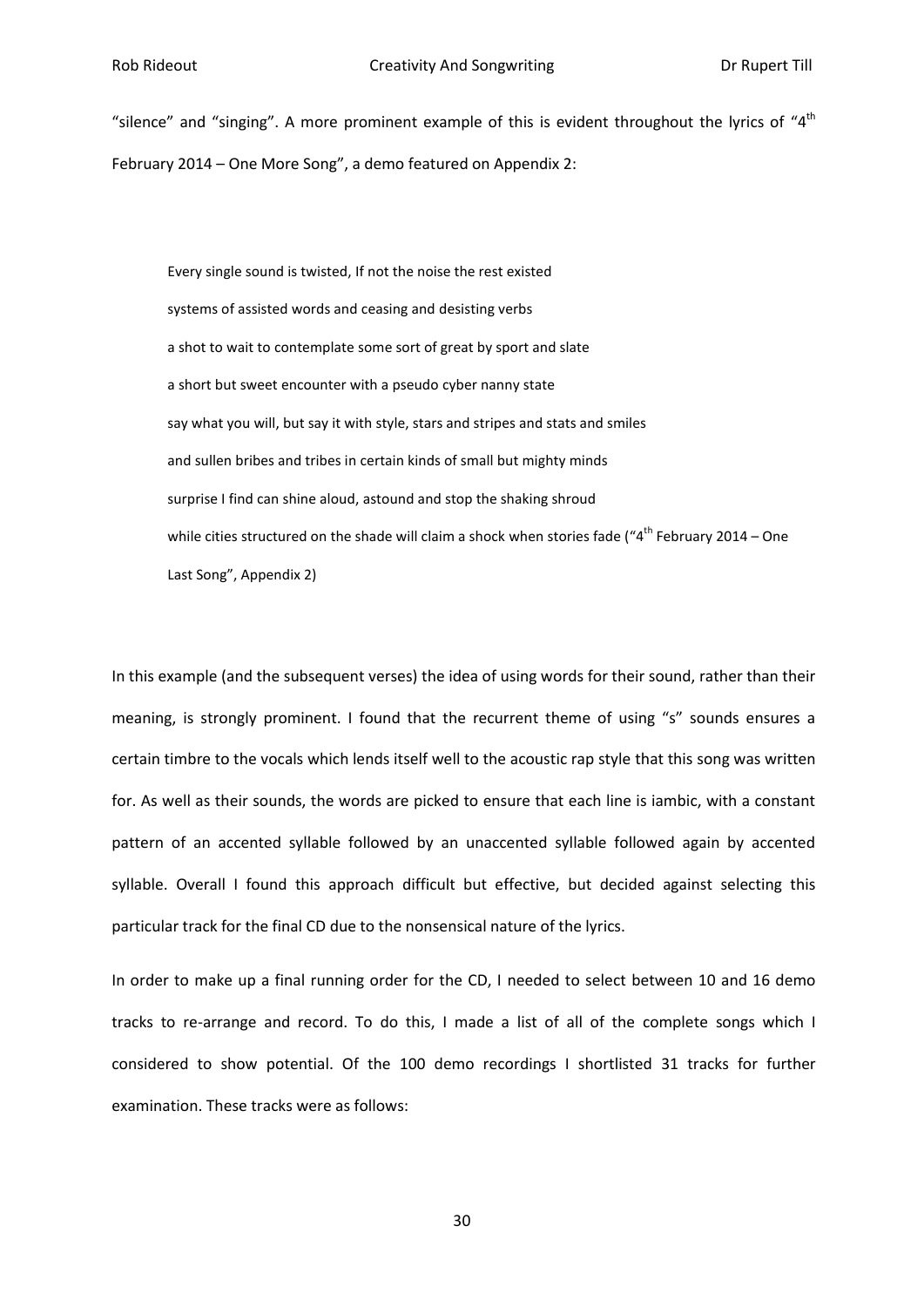" $28<sup>th</sup>$  August 2013 – Only You" "6<sup>th</sup> September 2013 - Eden" "3<sup>rd</sup> October 2013 - Rosanna" "5<sup>th</sup> October 2013 - Once More with Feeling" "8<sup>th</sup> October 2013 - Overdose" "9<sup>th</sup> October 2013 – Climbing Up That Hill" " $15^{th}$  October 2013 – Broke" " $18^{th}$  October 2013 – Waves" " $21<sup>st</sup>$  October 2013 – Kingdom of the Damned" " $23^{\text{rd}}$  October 2013 – Love at First Light" "30<sup>th</sup> October 2013 – Holidays to Vegas" " $1<sup>st</sup>$  November 2013 – Runaway" "4<sup>th</sup> November 2013 – Sunshine" " $13<sup>th</sup>$  November 2013 – Superheroes" "29<sup>th</sup> November 2013 – Here I go Again" "4<sup>th</sup> December 2013 - Jinn" " $17<sup>th</sup>$  December 2013 – Castle in the Sky" " $20^{th}$  December 2013 – Last Call" "3<sup>rd</sup> January 2014 - Cannibalise and Reconfigure" " $14<sup>th</sup>$  January 2014 – Millipede" "3<sup>rd</sup> February 2014 - Roots" "4<sup>th</sup> February 2014 - One Last Song" " $17^{th}$  February 2014 – 505" " $18^{th}$  February 2014 – Can't Quite Read Your Mind" "27<sup>th</sup> February 2014 – Let It Go Feat. Fran Wheeldon" "Bad Idea Band – Home" "Bad Idea Band – Disasterproof" "Bad Idea Band – Crows" "26<sup>th</sup> March 2014 – Somewhere Else" " $8<sup>th</sup>$  April 2014 – Don't Leave Me Alone with Her" " $15^{th}$  April 2014 – Because I Love Her"

When shortlisting titles to be included on the final album, though some electronic songs were considered ("3<sup>rd</sup> January 2014 – Cannibalise and Reconfigure" and "14<sup>th</sup> January 2014 – Millipede"), they were eventually dropped due to my relative lack of knowledge in electronic music production, as I felt that I would be unable to re-record the songs to a standard high enough for me to put alongside the rest.

Some songs, such as "Only You" and "Superheroes" were chosen for their lyrical content, whilst others including "Kingdom of the Damned", "Love at First Light" and "Runaway" were chosen to showcase the range of genres and moods in which songs had been written over the course of the experiment. "Once More with Feeling" and "505" were included due to the relative difficulties of the genres in which they were written, and "Roots" and "Rosanna" were chosen to display orchestral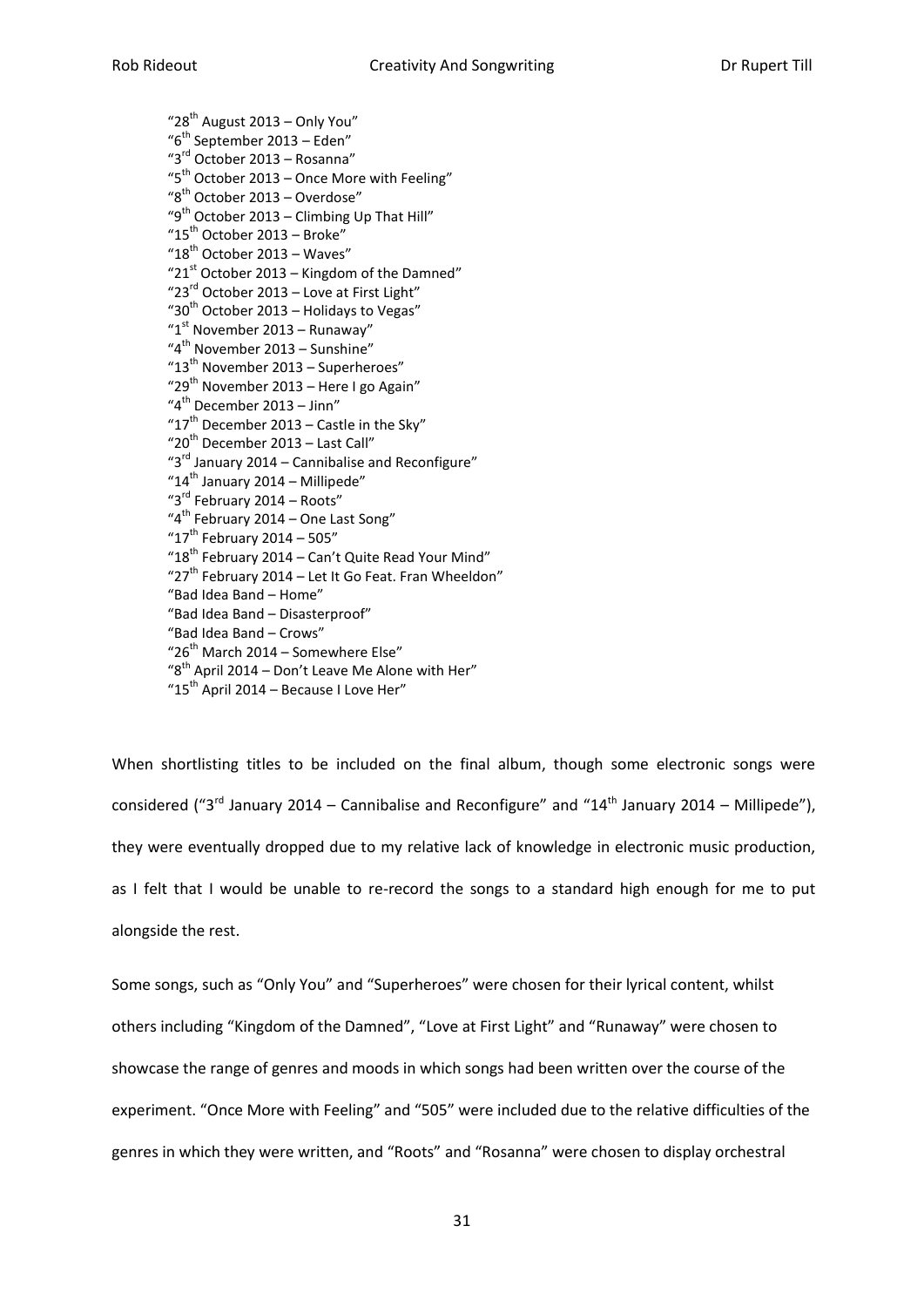arrangement in popular music styles. Since I wanted to include at least one song written collaboratively, I chose "Crows" as it also contains interest in the form of odd time signatures in heavy metal music. As well as this, I opted to include songs with minimal arrangement which focussed heavily on vocal performance, including "Waves" and "Last Call", and songs with potential for arrangement in a band context, which lead me to select "Can't Quite Read Your Mind". Finally, I chose two songs of contracting moods to widen the array of styles found on the album: "Overdose", and "Because I Love Her".

#### <span id="page-33-0"></span>**Beating Writer's Block**

The idea of writer's block has often been romanticised (Sawyer, 2013, p.54), and this has led to a perception that it is an inevitable part of songwriting. Over the course of the experiment, I have dealt with a lack of inspiration in many ways, with varying degrees of success. I found that periods of writer's block often coincided with changes of mood, leading me to suspect that writer's block often comes from the same mental state as self-editing (as explained in Kelley and Kelley, 2013). A feeling of being in a rut strongly affected my self-confidence, causing me to judge my work harshly, and ultimately unconsciously sabotage my productivity. Various methods of overcoming creative blocks are expressed in a number of studies (Leung et al, 2011; Schaefer et all, 2010), such as encouraging sufferers to engage in physical activities, which coincide with supposed methods of boosting mood or attaining a more stable and healthy mental state (Blumenthal et al, 1999; Dimeo et al, 2001). When I felt an inability to create to a perceived adequate standard, this further increased this drop in selfconfidence, which caused the problem to worsen, effectively neutralising my creative potential. Some evidence suggests that depression and mental illness can be linked with high quality creative output (Tan, 2008; Gilbert, 2009), but my experience was that a positive mood and good physical health helped me work. I found that mood and creativity were closely tied together and affected one another in complex ways, and that negative cycles related to both could be escaped by the use of a number of exercises.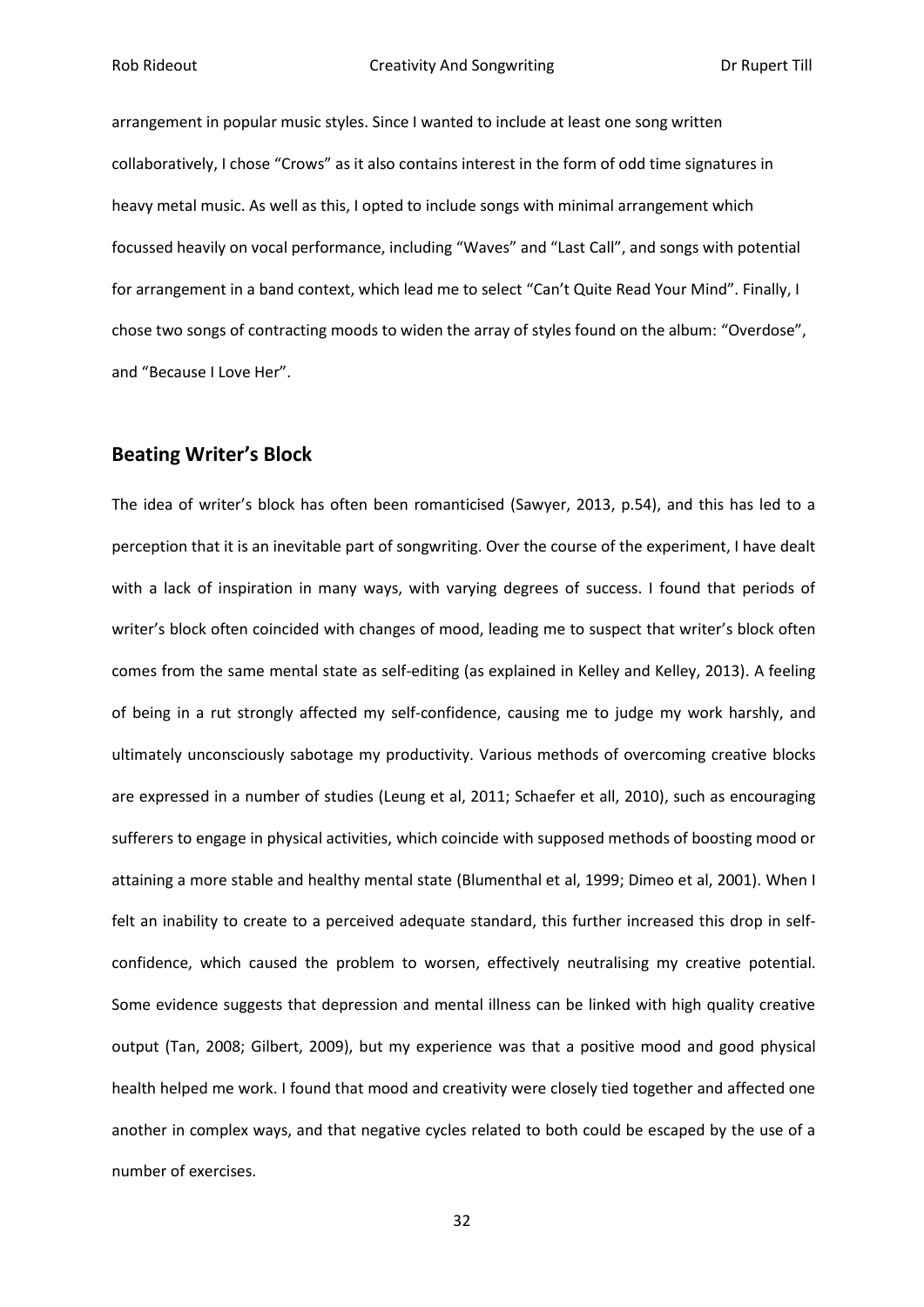Humour was a powerful tool in allowing me to overcome the self-efficacy issues related to creating work that was perceived either by myself or others as being of poor quality. A large number of songs written in periods where I found it more difficult to write were light-hearted in nature, and intended to make the songwriting process more enjoyable. A prominent example of this was "18<sup>th</sup> November 2013 – Flamingo", in which the lyrics detailed my thoughts at the time of writing:

I'm not in the mood to write a song today, so this could get pretty weird, I've got a blocked nose, so my voice sounds terrible. (" $18^{th}$  November 2013 – Flamingo", Appendix 2)

I found songs such as these to be effective in overcoming confidence issues, as the songwriting process often became strenuous after long periods, and writing more light-hearted songs enabled me to enjoy the process and ultimately improved my mood, thereby increasing my willingness to work and the quantity and quality of my songs.

An as exercise in overcoming writer's block, I attempted writing smaller pieces (as inspired by Csikszentmihalyi; cited by Sawyer, 2013, p.162; and also Kelley and Kelley, 2013, p.23) and found that the amount of pressure to create was considerably lighter when working on several small projects. These included the lines of short verses of lyrics, simple riffs or chord progressions, and melodies to existing lyrics rather than attempting to write an entire fully formed song from scratch. This allowed me to explore ideas without feeling overly committed to any one of them, ensuring that I was free to experiment with my own creative ideas without affecting any larger project which I felt deserved a higher level of concentration and commitment. Many examples of this in my portfolio (notably "24th February 2014 – Finding One", "4th April 2014 – Because 27", and "31 $^{\rm st}$  October 2013 – Playing in 21 is Scary", all found in Appendix 2) came simply from exploring guitar based riff ideas in odd time signatures, allowing me to explore the nature of odd time signatures without having to worry about contextualising them until I was comfortable with the way they felt as standalone ideas. The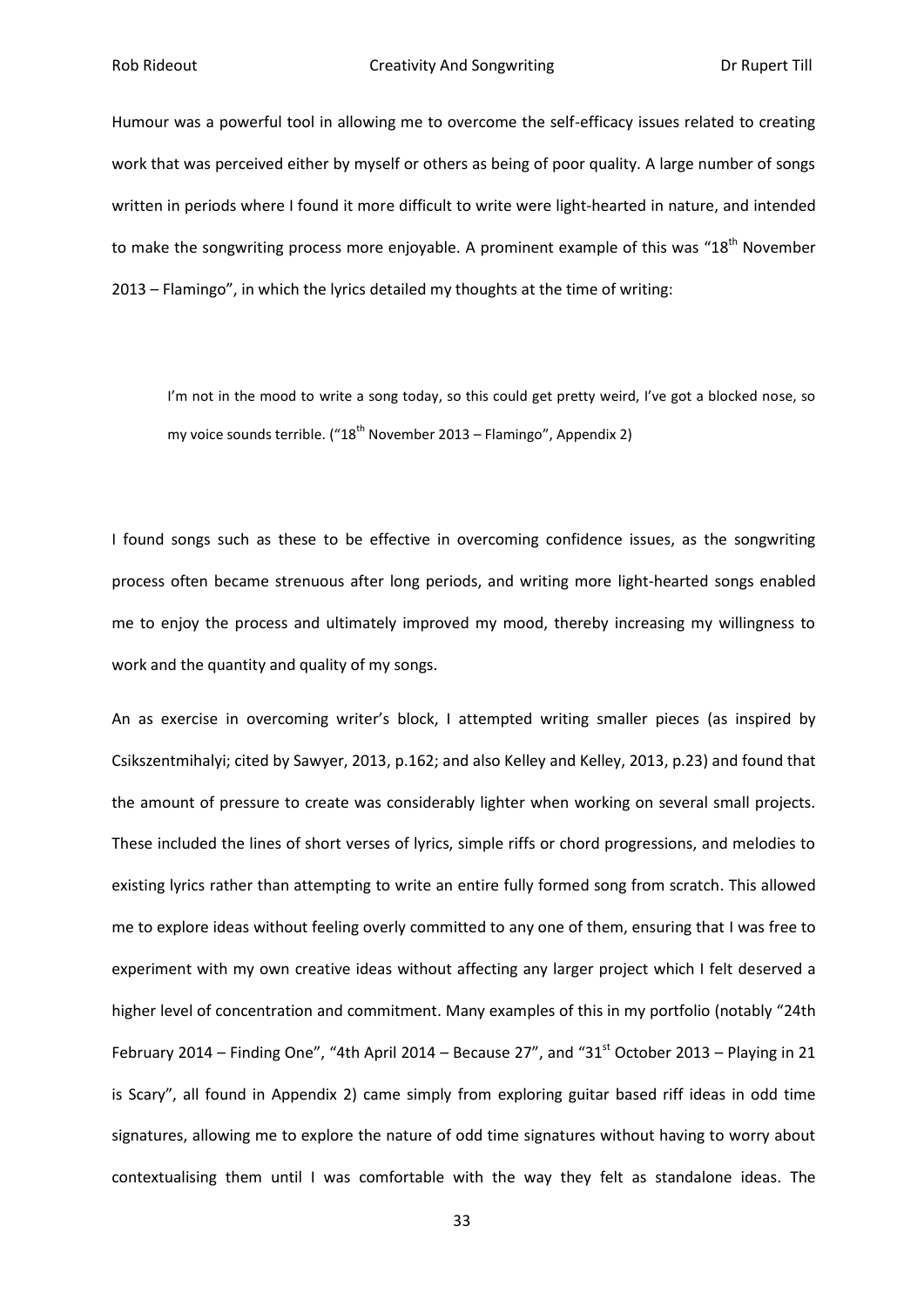confidence boost gained from small periods of implementing this idea often allowed me to continue being creative through difficult periods in which I might otherwise have not felt able to write at all.

Another method I found useful for bypassing the negative impact of overly self-editing was through writing with another person. The atmosphere of creativity when shared between two or more people can often lead to interesting new ideas, as both are able to take and manipulate ideas from another party, and the mutual effort put into such a project produced moments of immersion and flow, in which ideas came more easily, and were more frequently produced (Csikszentmihalyi, 1990), helping to overcome the self-confidence issues related to writer's block. Notable examples of this from my portfolio include "7<sup>th</sup> February 2014 – Fight For This Quest Feat. Vickie Harley" and also "27<sup>th</sup> February 2014 – Let It Go Feat. Fran Wheeldon". In both of these examples, the songs were cowritten with other musicians, and in both cases I found that the experience led to easier creativity.

However, in this situation, it is important that all parties are open to criticism, so as to allow the ideas to grow without being constrained by a single vision. Collaborative writing such as this requires selfconfidence in each writer, confidence in the co-author(s), and close, trusting, good relationships. It requires the individual to give up individual ownership of the piece and share it with the other person involved. It involves a feeling of risk, but I found it to be of great value. It is interesting to note that many of those who have been famous over long periods as songwriters have been part of songwriting teams, whether at hit factories such as Motown or the Brill Building, or in individual partnerships, such as Goffin and King, Lennon and McCartney, and Lieber and Stoller. Due to the time consuming nature of this particular project, it was unfeasible to work with another writer long term, although the benefits of sharing the creative burden have been apparent to me when writing either with a featured artist or in a band environment.

I found that writer's block often only seemed to set in when attempting to create with overfamiliar tools. When writing guitar based music for an extended period of time, it was not uncommon for me to feel as though I had exhausted the creative potential of the instrument. In these cases, I moved to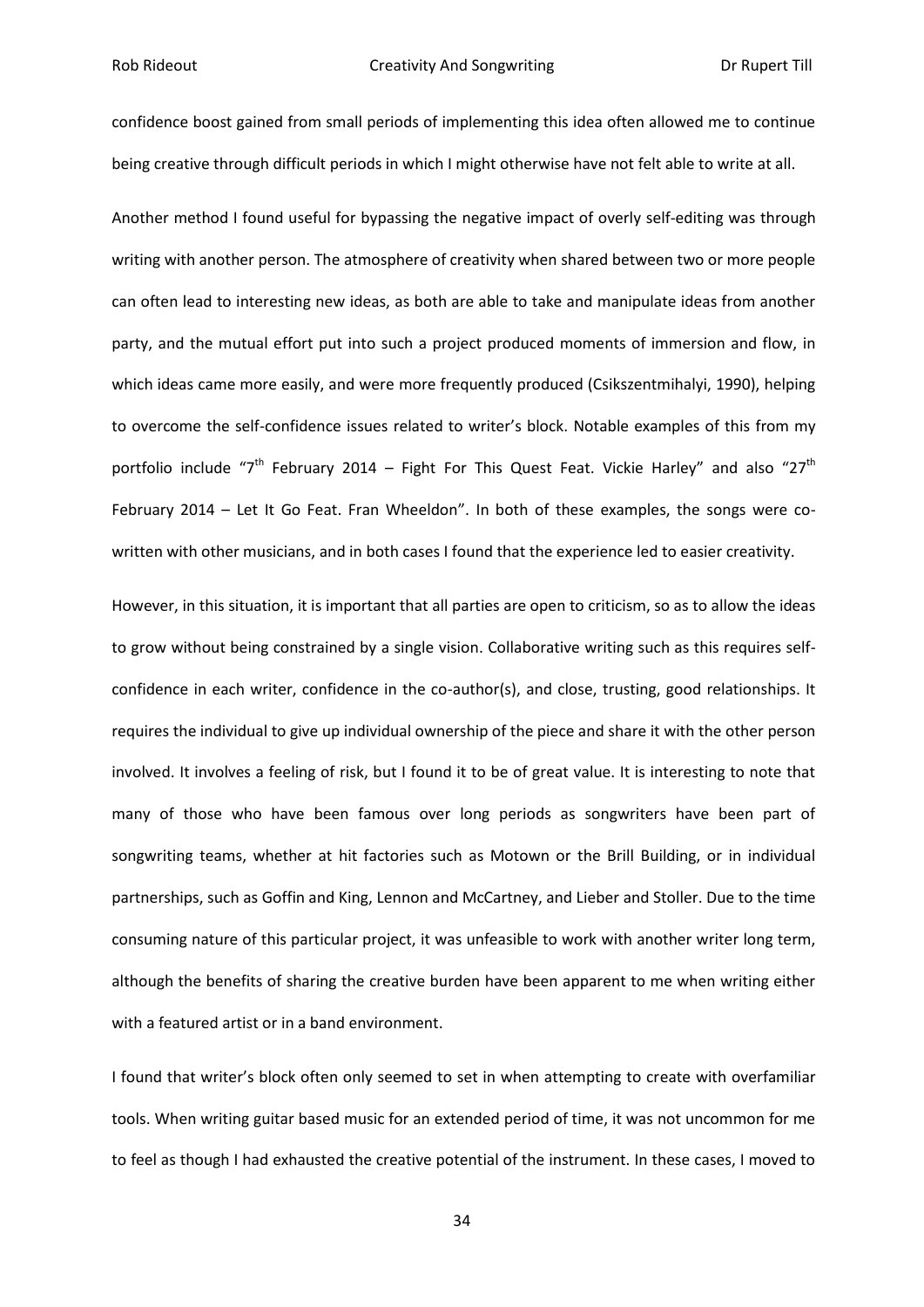writing on other instruments. In particular, moving away from guitar based music in general seemed to do a great amount for my musical creativity. This can be seen over the course of the month of January in particular, where out of 15 songs written in total; only four were in written in genres in which I consider myself comfortable. Indeed, I enjoyed writing electronic music so much ("2<sup>nd</sup> January 2013 – Level 9999", "3<sup>rd</sup> January 2014 – Cannibalise and Reconfigure", "14<sup>th</sup> January 2014 – Millipede", "15<sup>th</sup> January 2014 – Believe In Me", "16<sup>th</sup> January 2014 – Polydimensional Affairs", and "29<sup>th</sup> January 2014 – Cake for Breakfast") that at the end of the month I attempted to take an extreme example of a guitar based genre (in this case the band responsible for the original song refers to themselves as "extreme power metal", Li, 2002), and arrange the song to be entirely electronic. The result was "Through the Drums and the Bass (Dragonforce Cover)", which attracted nearly 300% more media attention than the average song in listens from that week (23 $^{\text{rd}}$  to the 30<sup>th</sup> January, up from an average of 30 views on Soundcloud to 118). I also briefly explored orchestral music during this period ("23<sup>rd</sup> January 2014 – Dawn", and "24<sup>th</sup> January 2014 – Orchestral Build"), and whilst neither of these songs were particularly successful on their own, the arrangement skills I gained from writing them helped me in writing and arranging the orchestral parts for "Roots" (Appendix 1, Track 9), which was part of what I feel makes the song stand out from those around it.

Another way I attempted of finding my way around writer's block was simply to not write altogether. It occurred to me that since all of my research pointed out the importance of time to allowed the unconscious mind to make connections, it could be conducive to my writing to simply take short breaks occasionally ("there's no creativity without down time", Sawyer, 2013, p.112). Overall, I found this method effective, but found myself impatient and frustrated at simply waiting and not making a conscious effort to write. In review, I established that this can indeed be an effective method to overcome writer's block, but I found that it clashed with my personal writing style, and was not as effective in my case as it could potentially be for other artists.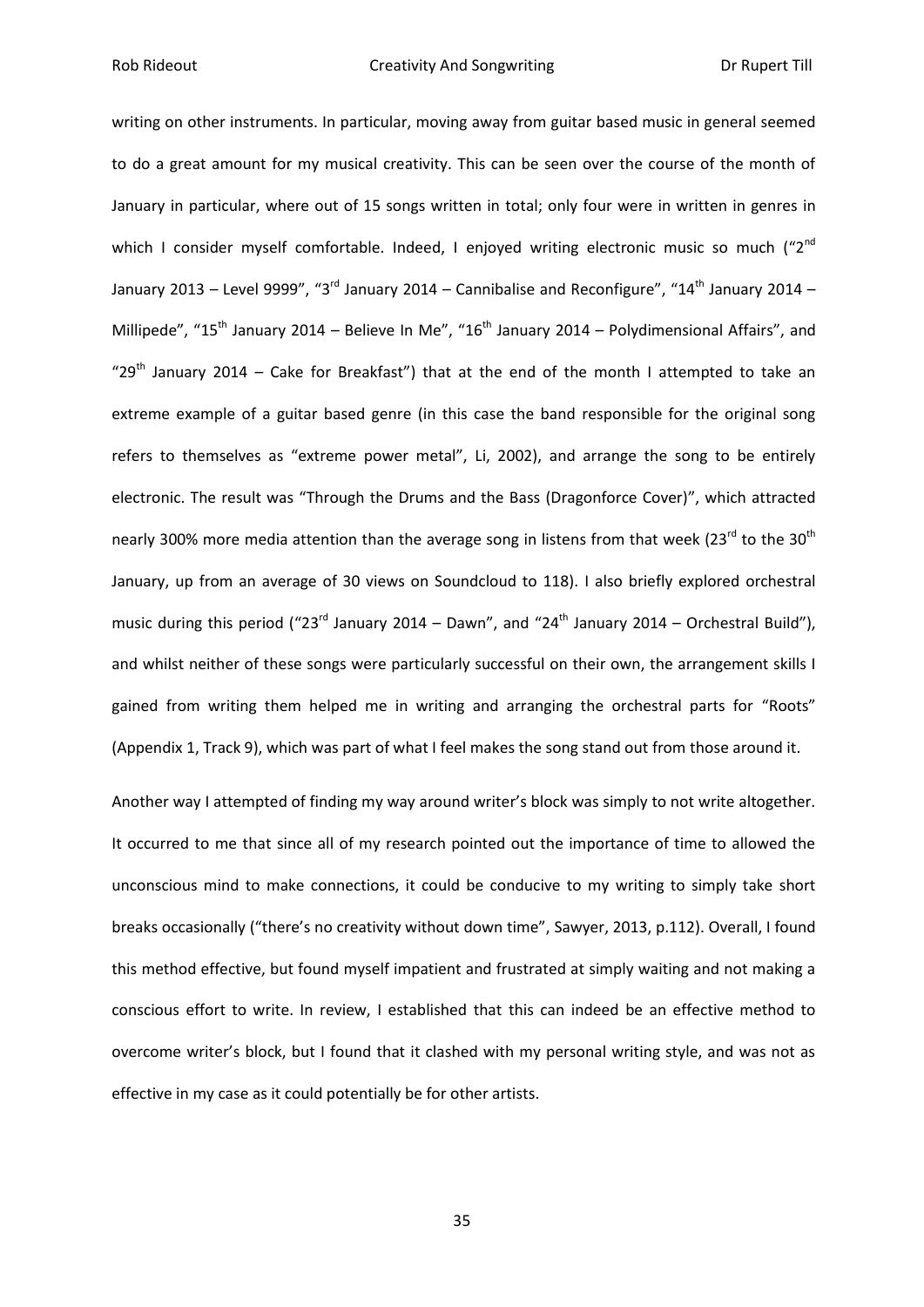Several songwriters interviewed in *Songwriters On Songwriting* claim that routine is important in writing. For this reason, I chose to adhere to a set time and place to write every day. My routine was more often than not to start early in the morning, and I found that after a few weeks I would be thinking of potential ideas as soon as I woke up, which meant that by the time I got started with recording the songs, I already had a vague idea of what the song should sound like in my head. I also experimented with using different initial ideas from which to develop the song. The order was rarely uniform, sometimes starting with lyrics and writing the rest of the song from there, and sometimes starting with a melody (or in the more pop and rock based ideas, a riff), or chord progression. The rest of the process often involved trying to imagine the rest of the song around it (as suggested by artists such as Burt Bacharach in *Songwriters On Songwriting*), or recording bits or pieces until the form and style of the song began to take shape. Often, I would fully record and produce a section of a song, then start from scratch on the next section, although this often led to clunky transitions between the sections such as the transitions in the song " $10<sup>th</sup>$  June 2013 – Definitely Not a Daft Punk Ripoff", which I felt had strong potential in the verse, but a generic and poor quality chorus.

I found that the overall style of the song depended on the first idea as many of the lyric based songs evolved into more vocal oriented styles, such as folk (one example of this is "4<sup>th</sup> February 2014 – One Last Song"), and instrumental and rhythmic ideas lead to styles which are much less reliant on complex lyrics, such as pop and rock. An example of this is "I Fell in Love with a Girl" (Appendix 1, Track 12), which was written beginning with the drums. The energy of the song relies heavily on the rhythm given by the drums, with the guitar and bass parts following the kick and snare drum parts in octaves for the verse. For this reason, I chose to omit the bass solo on the demo from the final recorded piece in favour of a short drum solo, which I feel fits into the piece more smoothly.

In conclusion, I found that there are a number of effective ways of negotiating writer's block without resorting to stopping the conscious creative process altogether. Whilst some of these techniques were more effective than others (in my case collaborative writing and moving away from well-known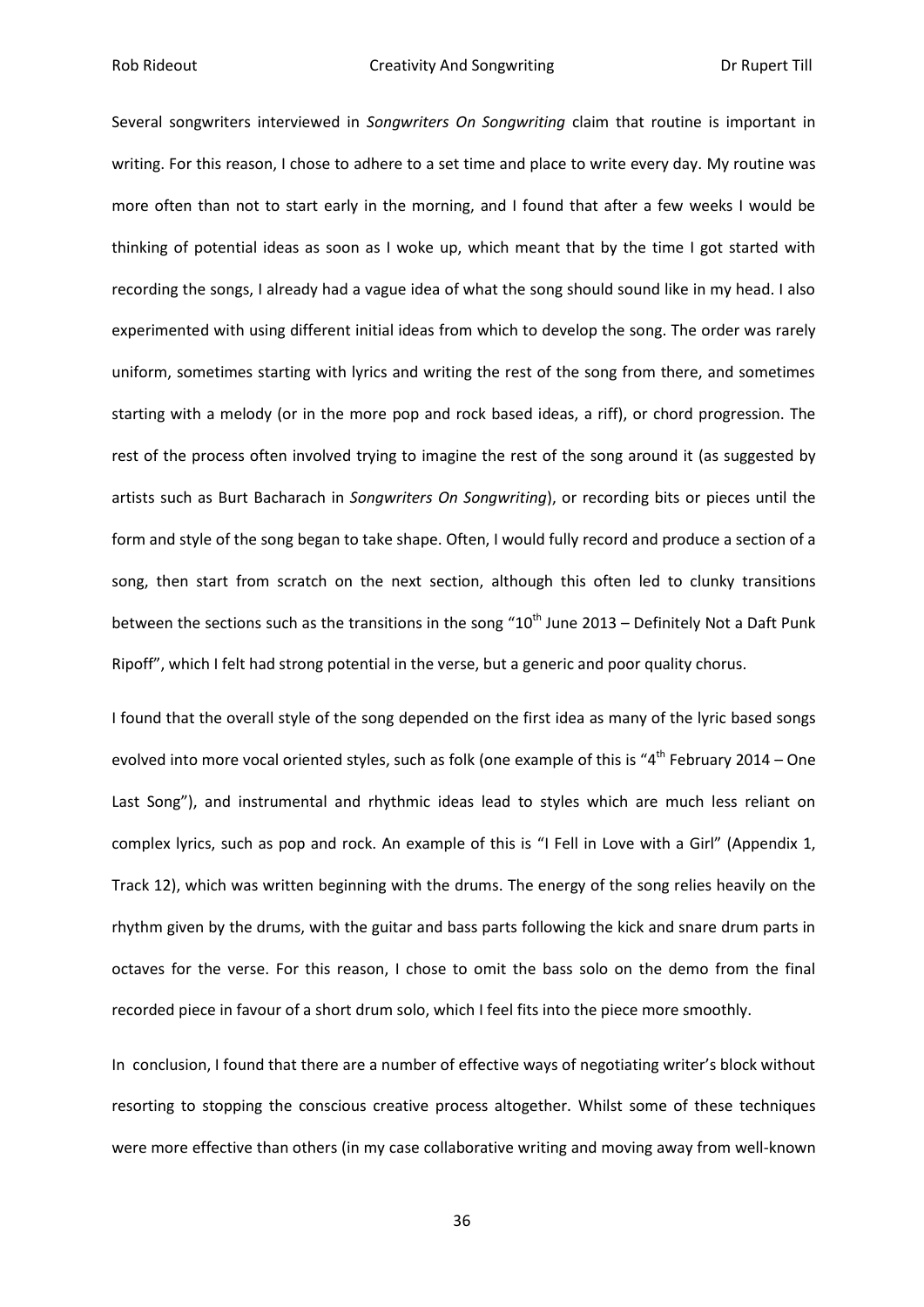styles), I can deduce from my experience that these may work differently depending on an artist's writing style, though an effective way is to address the root cause of the self-efficacy issues which cause writer's block in the first place.

#### <span id="page-38-0"></span>**The Bad Idea Band**

Since the majority of my songwriting has been unaided by others, I decided to investigate the impact of collaborating with others on creative projects in a similar timeframe to that which I allotted myself in writing songs for this experiment watching bands perform live over the course of the past few years has often prompted a feeling of jealousy, wishing that I had the chance to perform live in a similar capacity, but due to various other projects taking up my time, I felt as though I would not have time to put together a band that would be able to consistently practice and perform. This envy inspired an idea. After talking to various people who also attended such concerts, I found a large number of musicians not currently performing in a bands who cited a lack of free time as their main reason for not playing live with a band, and this made me wonder about whether it was possible to create a project which only required the necessary time and effort to be applied over a short period.

I had access to musicians able to hold their own in a band setting reasonably confidently, with the skills to improvise and write parts quickly to complement others. It was my intention to gather together a group of individuals with these skills who would be capable of collaborating in such a way as to create songs in a short period of time, to a standard which could be feasibly performed live. Just as I had written songs individually in a short time frame on a regular basis, I wanted to explore activities that would allow me to practice songwriting and performance, but with a collaborative, rather than individual, approach. I wanted to explore how to answer the question of whether individual creativity could be improved by utilising the added creativity boost given by working with another songwriter or other songwriters.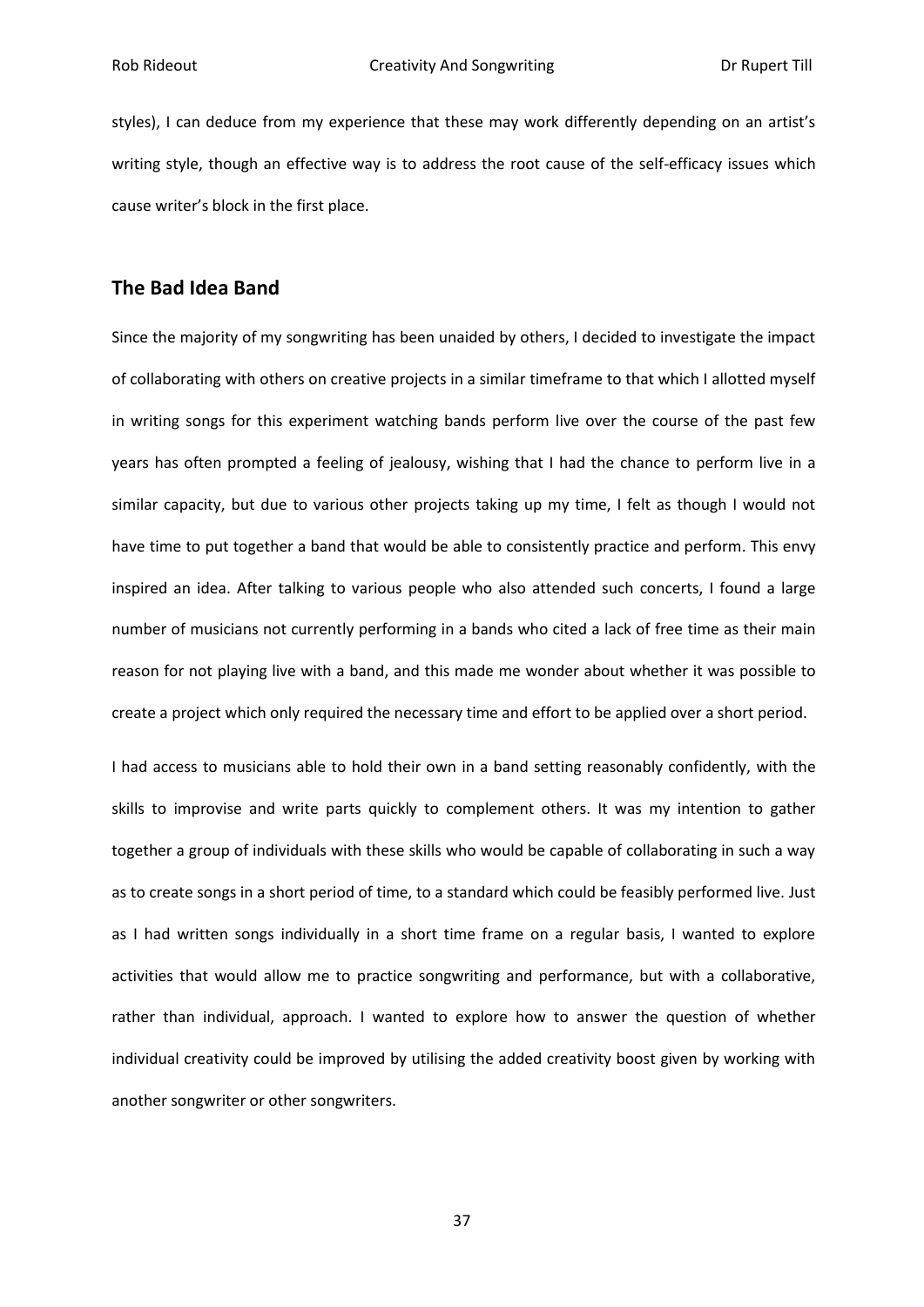I eventually refined the idea into what became known ironically as the Bad Idea Band. This name emerged due to the general feel of the first few practices and was intended to be an ironic statement of the ambitiousness of the band, despite the fact that everyone involved in the band believed the project to be a good idea. I also liked the alliteration and attention grabbing nature of the name. The premise was simply to write, rehearse and perform a short set of material for a concert, roughly five songs' worth of material, in just 12 hours. The timeframe I eventually settled on involved two hours of practice a day for six days, and to perform the completed set on the seventh day. In the first five days a new song would be written on each day (using no pre-existing ideas, meaning that everything had to be created purely in the two hours in which we were writing), and on the sixth day we would spend our two hours of time rehearsing and refining the songs which we had written. Once the set had been performed, the band would break up, allowing people to return to their normal schedules having written and performed a 30 minute set of five original songs live over the course of 12 hours. One of the songs written with the first Bad Idea Band, "Crows", has been re-recorded as one of the final pieces on the album. This piece was the fourth piece written with the band out of a total five, and the one I considered the most enjoyable to write and play. The changes in time signature presented a specific challenge to navigate with minimal rehearsal, and two members of the band were unfamiliar with quintuple timing at the outset of the writing process, but both adapted very well to the situation. Due to the band disbanding after we had played our concert, the re-arranged and recorded version present on the final album was arranged and played almost entirely by me, except the drums, which were played by one of the two drummers whom I used to record the rest of the album tracks. Three of the remaining four of these tracks can be found in demo form on Appendix 2, as "Bad Idea Band – Home", "Bad Idea Band – Disasterproof", and "Bad Idea Band – Bad Idea". The final track, "Friendly Romanian Song", was never recorded as it relied too heavily on improvisation and performance.

Through the University of Huddersfield I became involved with Collabhub [\(collabhub.org\)](http://collabhub.org/), an organisation that was run by tutor Dr Elizabeth Dobson that encourages and incubates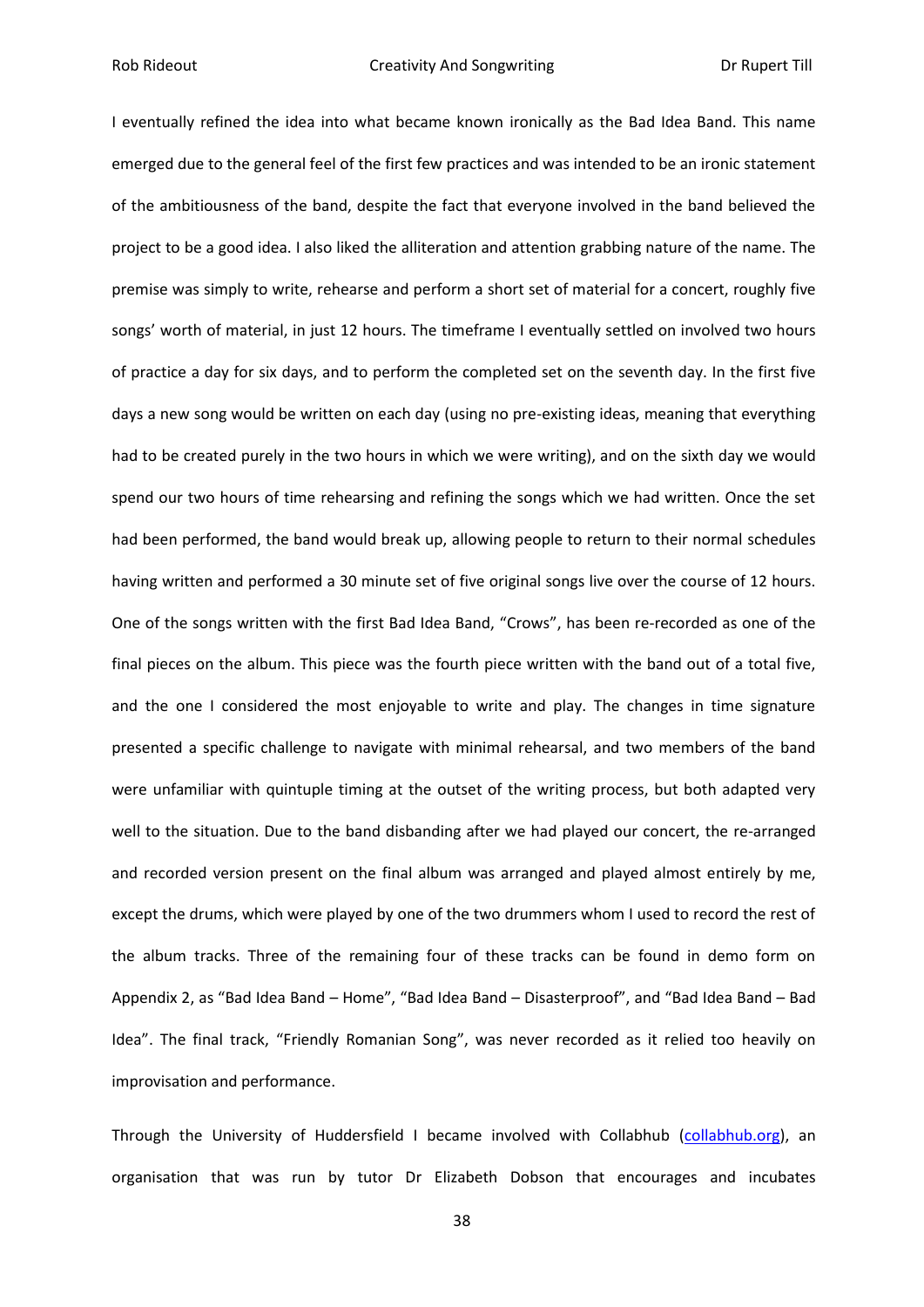multidisciplinary collaboration. Because of the nature of Collabhub's beginnings, it contains a large number of musicians and artists, and I decided to use this as my primary demographic for pitching my idea. Pitching the idea to the members of Collabhub raised a good amount of interest in the project, and it was through this that I attracted the first two members of the Bad Idea Band. After putting an advertisement out explaining my intentions on social media, I immediately received a lot of interested participants. In a small way, the advert went viral, attracting support and attention from all around northwest England (and even one email from a musician in Sweden, asking for my permission to use the idea in his area). Through this I recruited the rest of the members of the band, and set about organising the final performance. This incarnation of the band consisted of myself (bass, keyboard, and vocals), Daniel Walters (guitar and vocals), Andrei Calinescu (lead guitar), and Colin Mawdsley (drums).

The set was to be performed at Bar 1:22 in Huddersfield on the 21<sup>st</sup> March, with the Bad Idea Band supporting two other bands in a local showcase. This ensured a certain amount of pressure as the audience members drawn by the other (much more thoroughly rehearsed) bands would be expecting a polished result. Once the performance was organised, the rehearsals were arranged in the week leading up to it. Certain pre-existing commitments meant that some band members had to miss occasional writing and rehearsing sessions, but a good amount of online communication ensured that on the final day of rehearsal, everyone was well informed and able to write and play their parts. The writing in this first manifestation of the Bad Idea Band was often based on writing riffs and instrumental parts first, then organising them into a structure, only when the music was completed would we begin work on the lyrics. This often led to us running out of time and rushing a great deal of the lyrical content, which I believe was evident in many of the final songs. However, because of the background of the musicians involved, the genres often stayed within rock and metal, and therefore the lyrics were perceived to be less important in this case than if we were playing in more vocal oriented styles.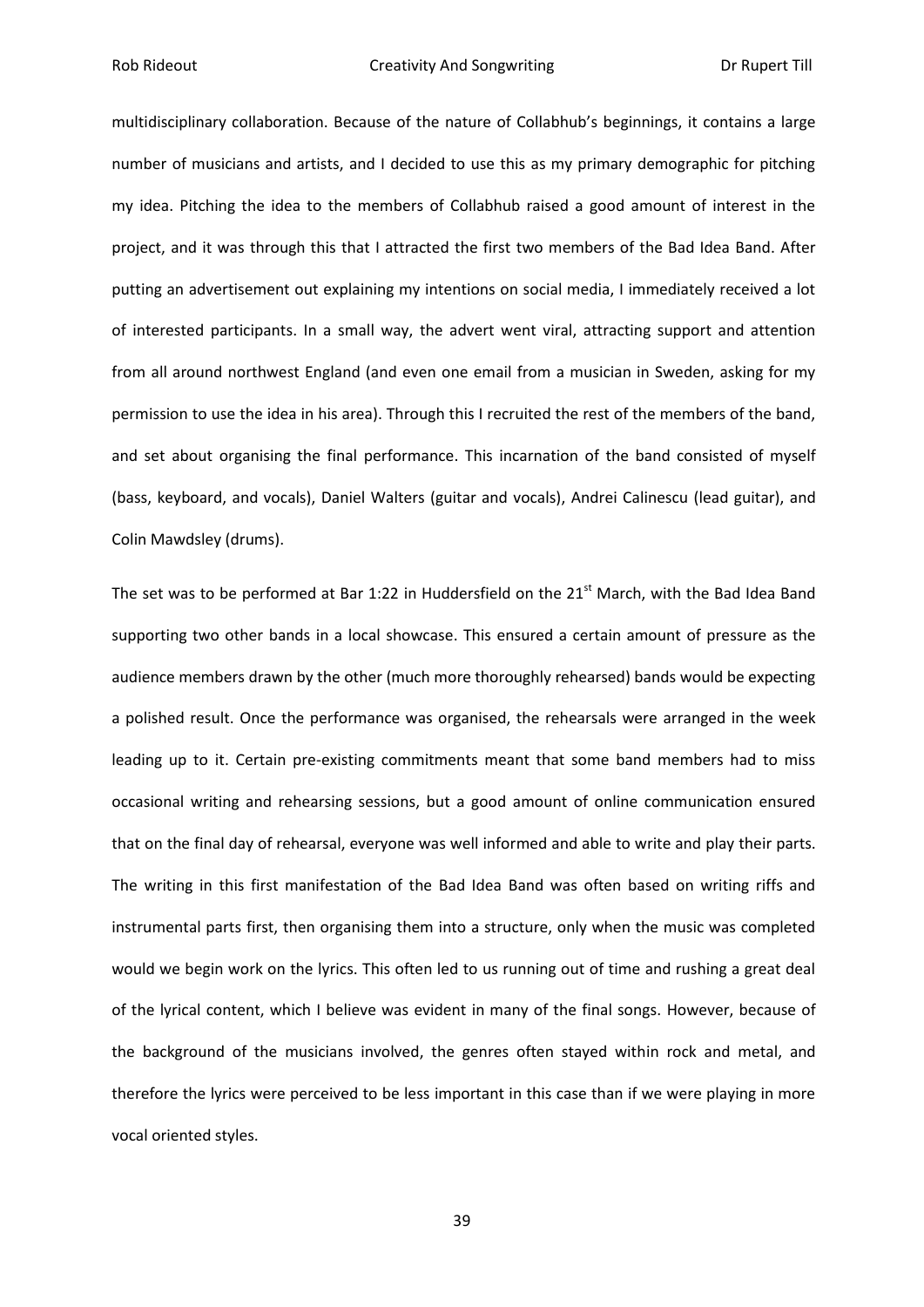The final performance of the material from the first incarnation of the Bad Idea Band was very effective. The impromptu nature of the band meant that communication was very important and this ensured a level of onstage chemistry and excitement often missing from well-rehearsed bands. The success of the idea and performance prompted more musicians to inquire about the project, which lead to the Bad Idea Band V2 being formed a few months later.

For the second incarnation of the band, I had a slightly more specific brief (as described below), which has been shown both to aid creativity (Sawyer, 2013, p.117), and hinder it (Reverberi, Toraldo, D'Agostini & Skrap, 2005). In the case of Reverberi et al's research, this was due to participants focussing on the wrong section of the problem after feeling as though some work had been done for them by narrowing the field of potential solutions available. In the former example, Sawyer (2013, p.117) claims that creativity can be improved by certain constraints as it gives a greater feeling of play whilst creating, allowing me to explore many small avenues of creativity in order to increase my proficiency in each of them:

Successful creators are playful and inquisitive. When you live your life with a playful attitude, you develop an instinct to spend five minutes here and there mastering tiny boxes— just like children at play learn everything about how marbles roll on different carpet textures, or how a Slinky travels down the stairs. Before you know it, you're an expert in hundreds of tiny boxes. And that's when good things start to happen unexpectedly— because good ideas come from blending lots of different tiny boxes. (Sawyer, 2013, p.125)

For this reason, I was excited to see the effect it had on the resulting creative output compared to the performance of the first iteration of the band. We were asked to play at the Collabhub Symposium, an event showcasing and celebrating multidisciplinary collaboration held at Huddersfield University.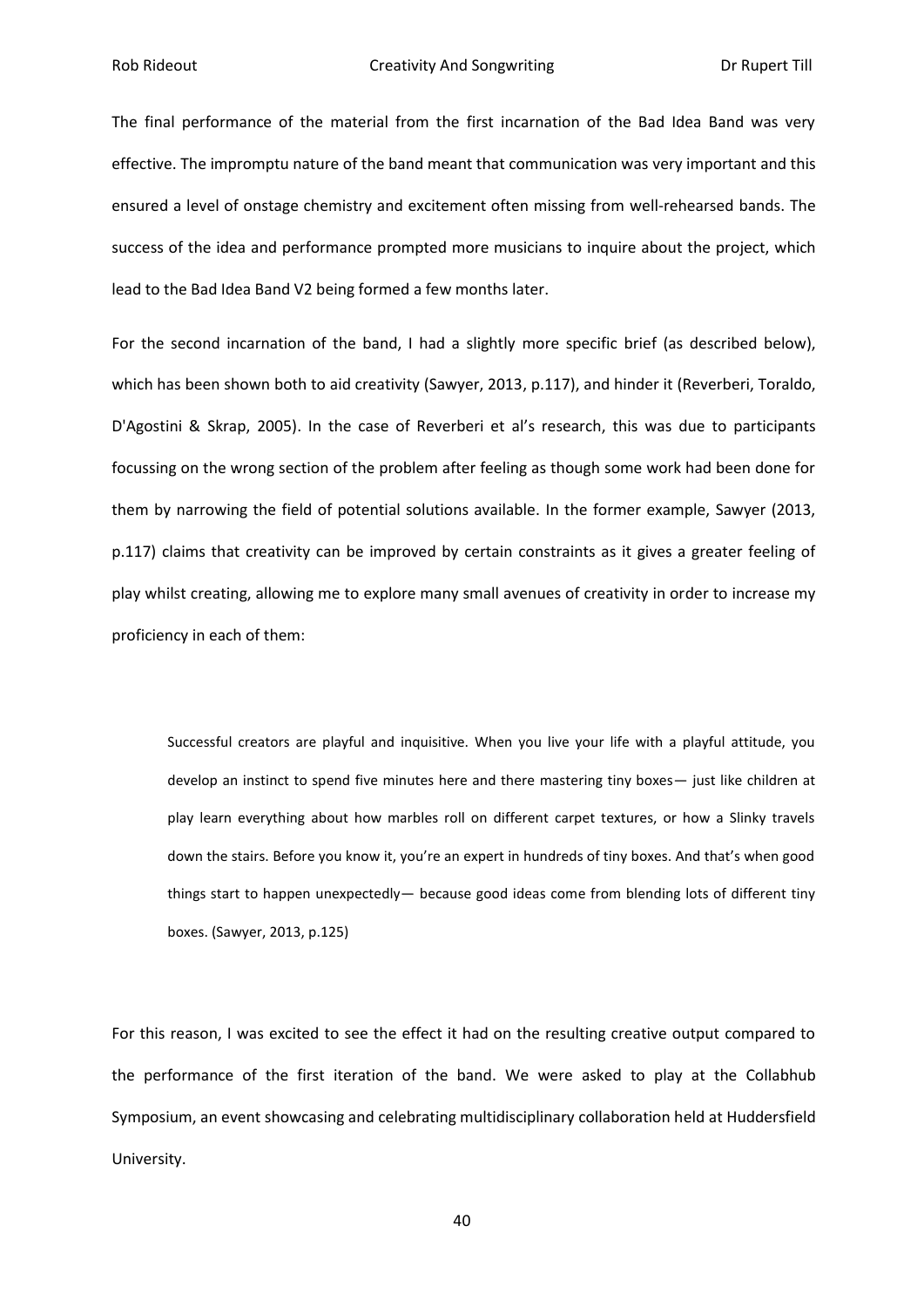Due to the nature and location of the event, the band could not be amplified, which lead to a more specific choice of instruments that would be audible without amplification. After advertising for new members, I attracted five other musicians who wanted to participate, including an accordion player, in addition to guitar, bass guitar, piano, vocals, and percussion. The musicians in this band were also more willing to try different instruments, which led to some swapping of instruments between songs, which as discussed earlier (on pp.31-32), helped to improve creativity in writing sessions. The acoustic nature of the band also meant that we leant more towards a folk aesthetic, meaning that the lyrics were more prominent.

In this instance of the band, I found that having a dedicated singer (in contrast to the first band, where vocal duties were split between the bass player and a guitarist) was helpful, as this allowed to the delegation of work to be distributed more evenly, ensuring that the singer could work on lyric ideas and vocal melodies while the rest of the band put together the skeleton of the song. When the basic structure of the song was complete, having these small ideas already in place gave good points to build on when the band wrote the remainder of the lyrics, and I found that the fact that the creative momentum had already built by the time we got onto writing lyrics made the process seem easier. This made rehearsals more relaxed, and we found ourselves consistently succeeding in writing complete songs within the given two hours.

Interestingly, the fact that the creative burden rested on a larger number of people meant that the workload was distributed more evenly between us, and this had a tangible effect on the songwriting. The atmosphere surrounding the writing process was much more relaxed in the second band, and the songs reflected that, being much more light-hearted in nature. This tied in well with the necessary instrumentation, creating an enjoyable atmosphere in which it was possible to involve the audience using clapping patterns and easy hooks for them to sing along with. This experience felt even more enjoyable than the first performance (possibly due to the reduced pressure of knowing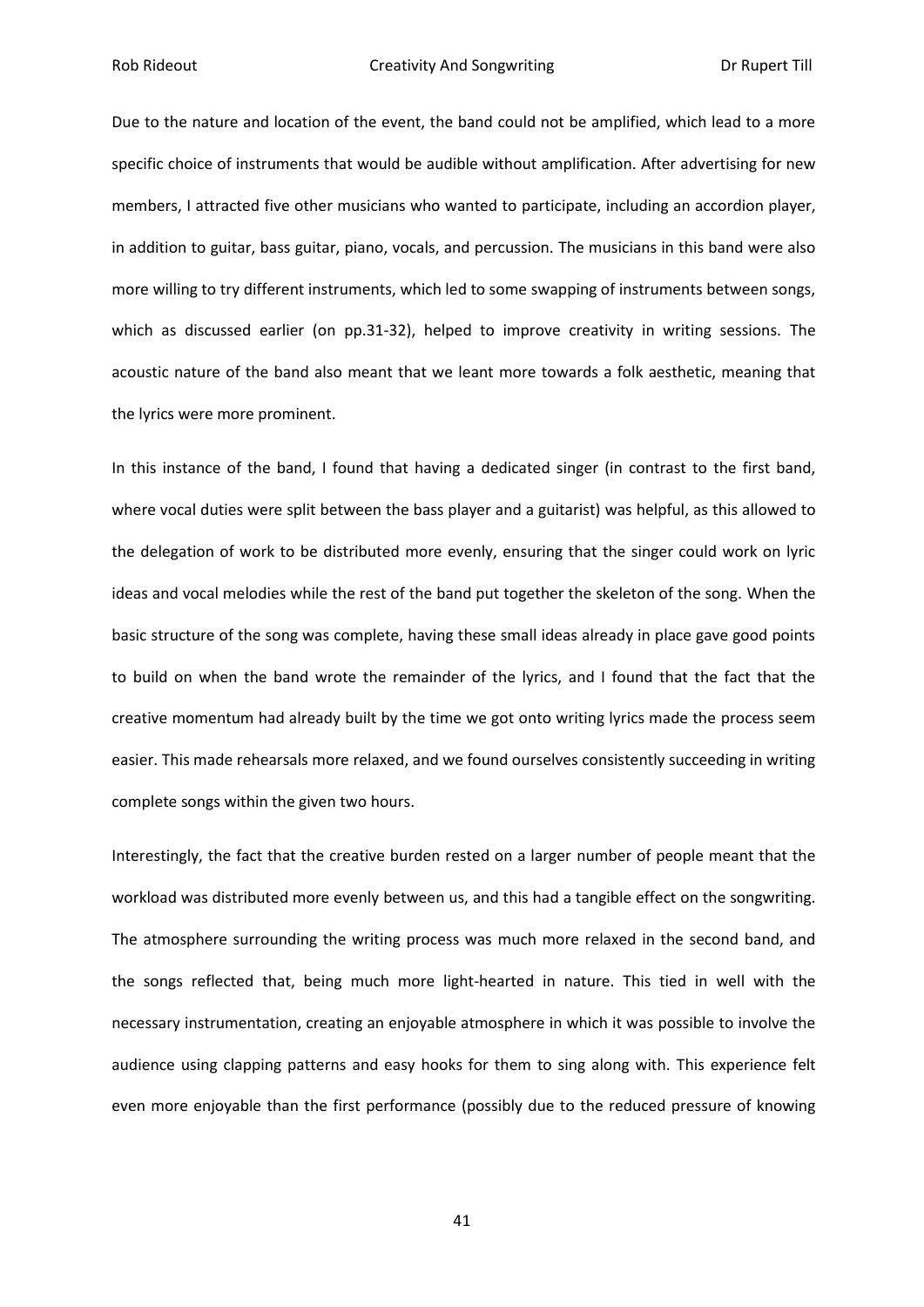that a good performance was attainable, having achieved it in the past), and again, attracted a number of people who inquired about involvement in the Bad Idea Band for its next performance.

Many bands write in groups, both in rehearsal and in the studio. With the latter there is a certain amount of time pressure, due to the financial aspect of paying for a certain amount of days in the studio, and this relates to the time pressure in writing with the Bad Idea Band. Bands such as Deep Purple have championed writing in the studio, and have mentioned in interviews that writing in a group with time constraints can be an effective method of writing good quality songs ("the great thing about a band playing together is that you work off each other", Glover, quoted from *Classic Albums: Deep Purple – The Making of Machine Head,* 2002)

I believe that this idea has a huge amount of potential, and will certainly pursue it in future as a means of developing and honing my own creativity, as well as a technique for allowing others to try similar projects in a creative environment. The success of the second Bad Idea Band performance resulted in me being approached by representatives of Huddlefest, a local music and creative arts festival based in Huddersfield taking place in September, to form and perform with a third version of the Bad Idea Band. I feel as though future attempts will yield a more definite solution as to whether creativity can be improved through collaboration in this way, but my findings in the field so far have all been positive.

#### <span id="page-43-0"></span>**Pastiche as a Creative Tool**

The prevalence of variations on a theme in classical music (Caplin, 1998, p.71) gives precedent for using prior pieces as inspiration, and has since been used in pop forms (blues music, for example, Till, 2007, in *Cross the Water Blues,* p.183) and as mentioned previously, inspiration can often come when observing the high quality work of others. In a songwriting context, this could be watching a good live performance or hearing a particularly well written song. Research has linked active emotional states with high outputs of creativity (George and Zhou, 2007). For those studying music, this could be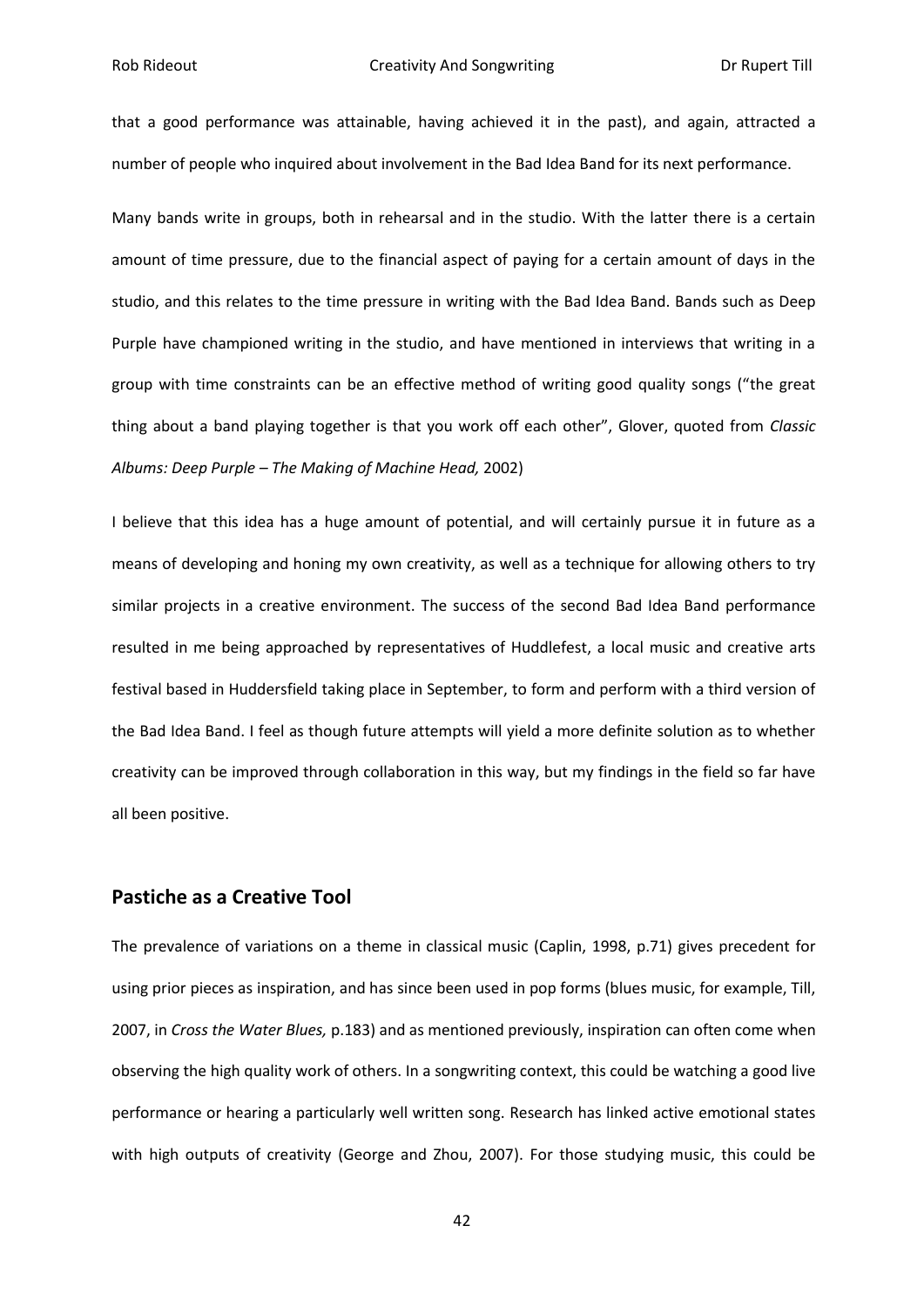achieved by an intense enjoyment of the music of others. I often found that I was inspired to write music by witnessing other performances. This inspiration led me to follow certain stylistic points of the genre in which the source music was written, giving a starting point which made it easier to write in genres which I perceived to be particularly difficult, such as fingerstyle guitar pieces. An example of this was in writing the track "Once More with Feeling", which I was inspired to write following a performance by fingerstyle guitarist and singer songwriter Jon Gomm. The techniques involved in fingerstyle guitar playing include the use of alternate and open tunings, and playing several voices or melodies on a single guitar at once in order to accompany the lead line. I found both of these ideas intimidating due to the difficulty of the style and my lack of confidence with this technique.

One of Gomm's songs, "Wukan Motorcycle Kid", involved a very low tuning on the bottom E string of the guitar, so when deciding on a tuning for my guitar when writing the song, I decided to tune the low E string down to the A an octave below the A on the next string. I then spent a small amount of time detuning the strings until I found an open tuning which I liked (the final tuning used for the song was AAC#DAC#). I found this an interesting way of writing, due to the fact that no standard chord or scale shapes are applicable when writing in this tuning, and therefore I had to work out the melody and harmony by ear and learn to play from a fresh point of view, which had the effect of moving me away from clichés or predictability, which can often be a result of a my fingers favouring certain patterns and shapes on the fretboard after years of practice (possibly a result of being taught a correct and incorrect way of playing, similar to the aforementioned example of the child using the wrong end of a pencil).

The resulting piece was a deliberate attempt to capture the feeling and style of Jon Gomm's performance, and this led to the writing of what I think is one of the strongest tracks on the finished album. It should be noted however, that there was no material lifted from the stimulus piece and used in the track, meaning that whilst "Once More With Feeling" is similar in style to some of Jon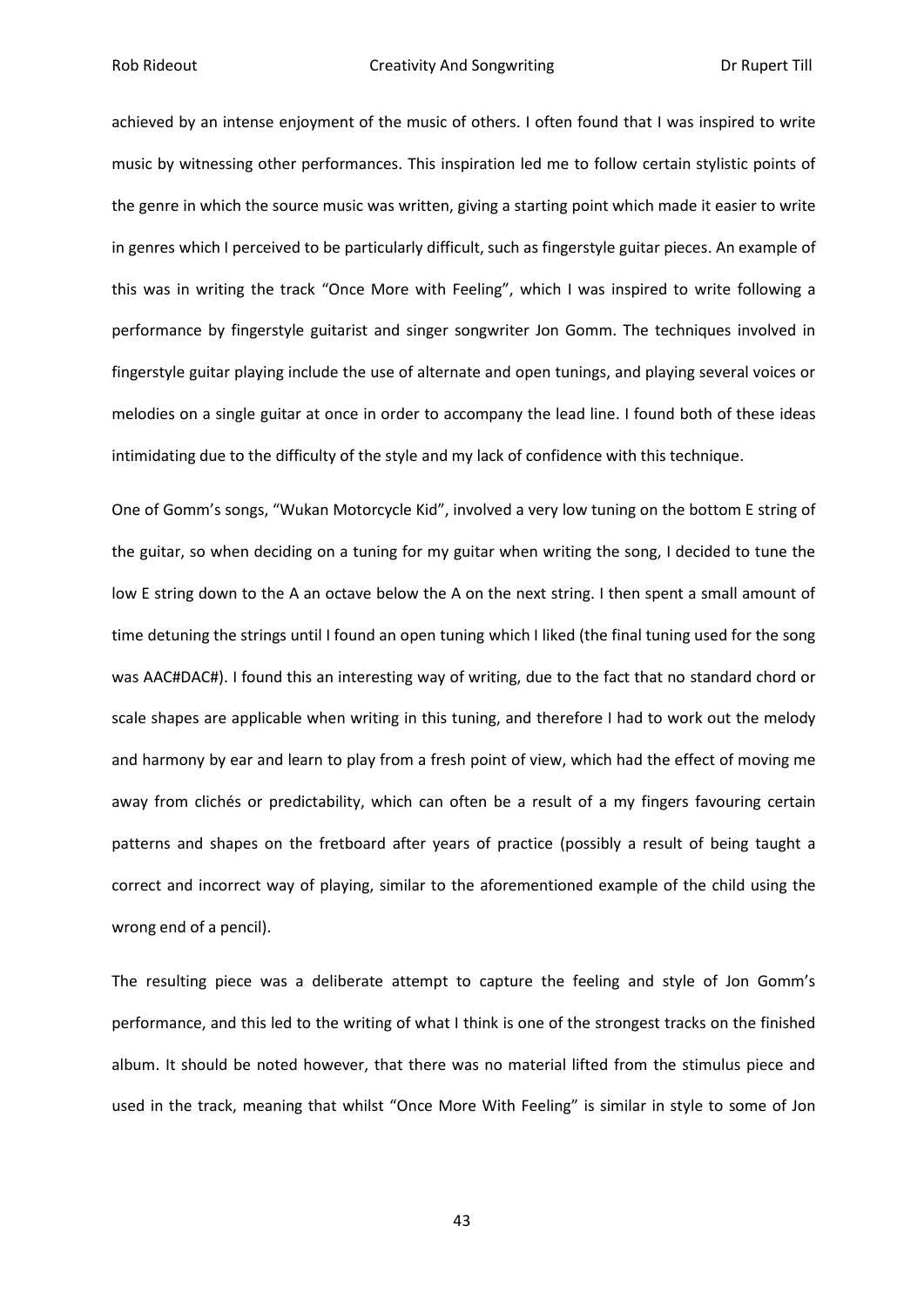Gomm's pieces, the similarity comes from its inspiration and not a desire to create a carbon copy of a specific piece.

To a lesser extent, the piece "505" was inspired by artists such as Steve Vai and Joe Satriani. In the same way that I found the idea of creating a fingerstyle piece intimidating, the concept of a track relying so heavily on the lead guitar was also an interesting challenge as it becomes necessary to write a melody interesting enough to carry the song without the help of lyrics. I decided to keep the traditional structure of Verse, Chorus, Verse, Chorus, Middle 8, and Chorus, after seeing similar styled pieces as part of the Rockschool Grades curriculum. As the piece was being written, I decided to direct it in such a way to make it have a similar sound (and also instrumental difficulty level) to a rock/metal grade eight guitar piece. I tested this song on its intended audience amongst the music students at a local music school at which I work as a guitar tutor, many of whom have since learned and performed "505". It received widespread approval as both a track for listening and a challenge in learning to play, leading me to consider it a success. It was for this reason that I chose to include the song on the final CD.

#### <span id="page-45-0"></span>**Conclusions of the Experiment**

Overall, I found the frequency and effort dedicated to my writing had an effect on the quality of the finished products. This can be seen in figs. 1 and 2 below.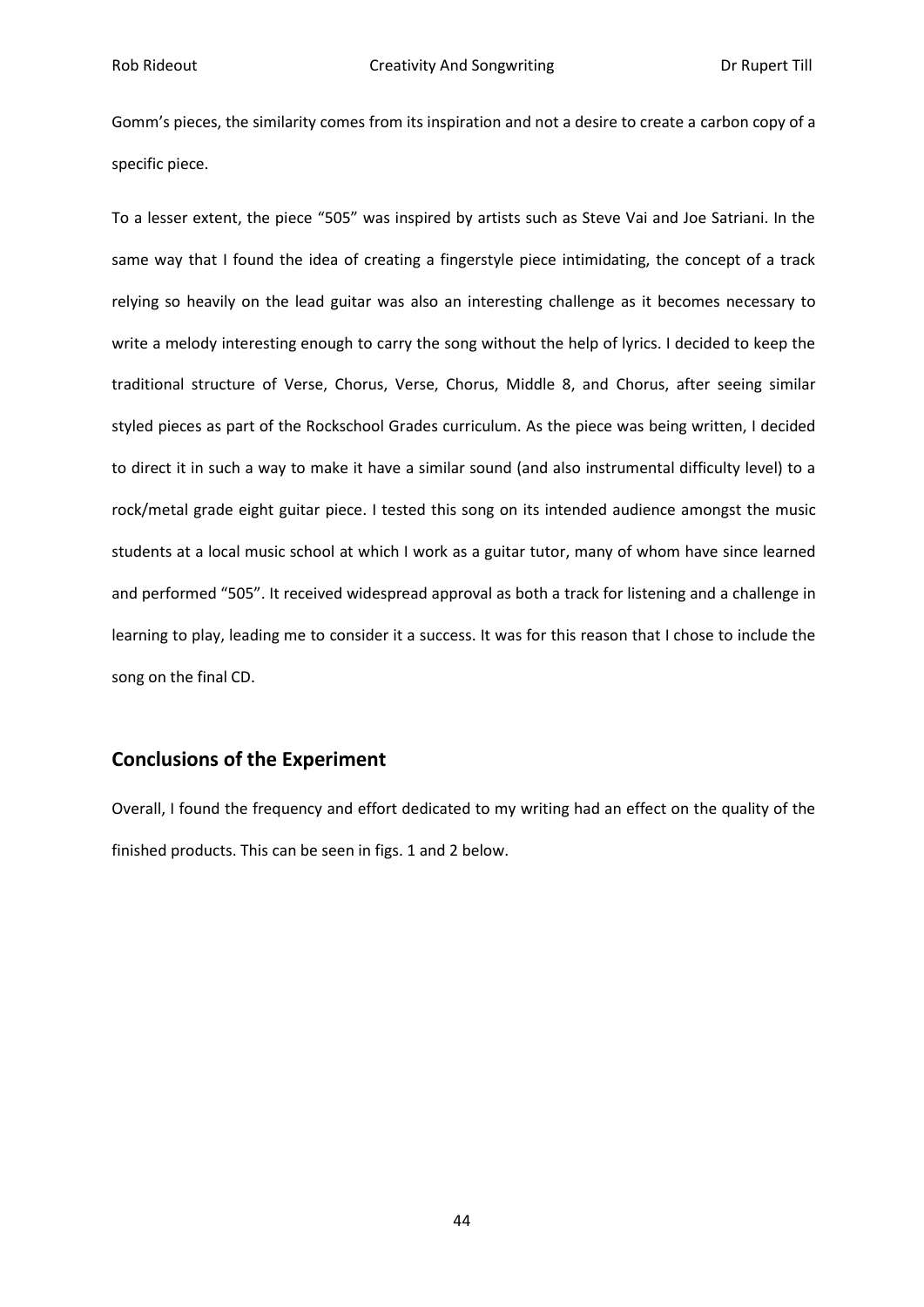

| . .<br>w |
|----------|
|----------|

In fig. 1, I have charted the number of songs written in each given month against the number of songs that were deemed to be good enough to include on the final album. There seems to be a strong correlation, especially around the initial writing period from September to December 2013. Interestingly, there appears to be a delay on the improvement in quality of the songs after this initial period. The dip in activity in February may not correspond to the spike in the quality of the songs in that same month. I suggest that this dip is responsible for the resulting lack of useable songs from March, and that the high level of activity during the January period was responsible for the high quality of the songs written in February. Indeed, after the initial writing period there does appear to be a delay in the effectiveness of the writing, suggesting that contrary to my original belief practice does not provide instant gratification in terms of quality of output. More, it is a slower process whereby a high number of songs written will gradually improve the quality of the songs written in the future. This is also indicated in the troughs as well as the peaks in the graph, and I found that after a certain amount of time of consistent daily writing with little increase in quality, self-efficacy issues can re-emerge, prompting a lack of creativity, despite the fact that the few pieces created were of a relatively high standard. The perception in hindsight of these increases in quality led to an increase in activity for the next month (March) where the cycle began again. In conclusion, with this knowledge,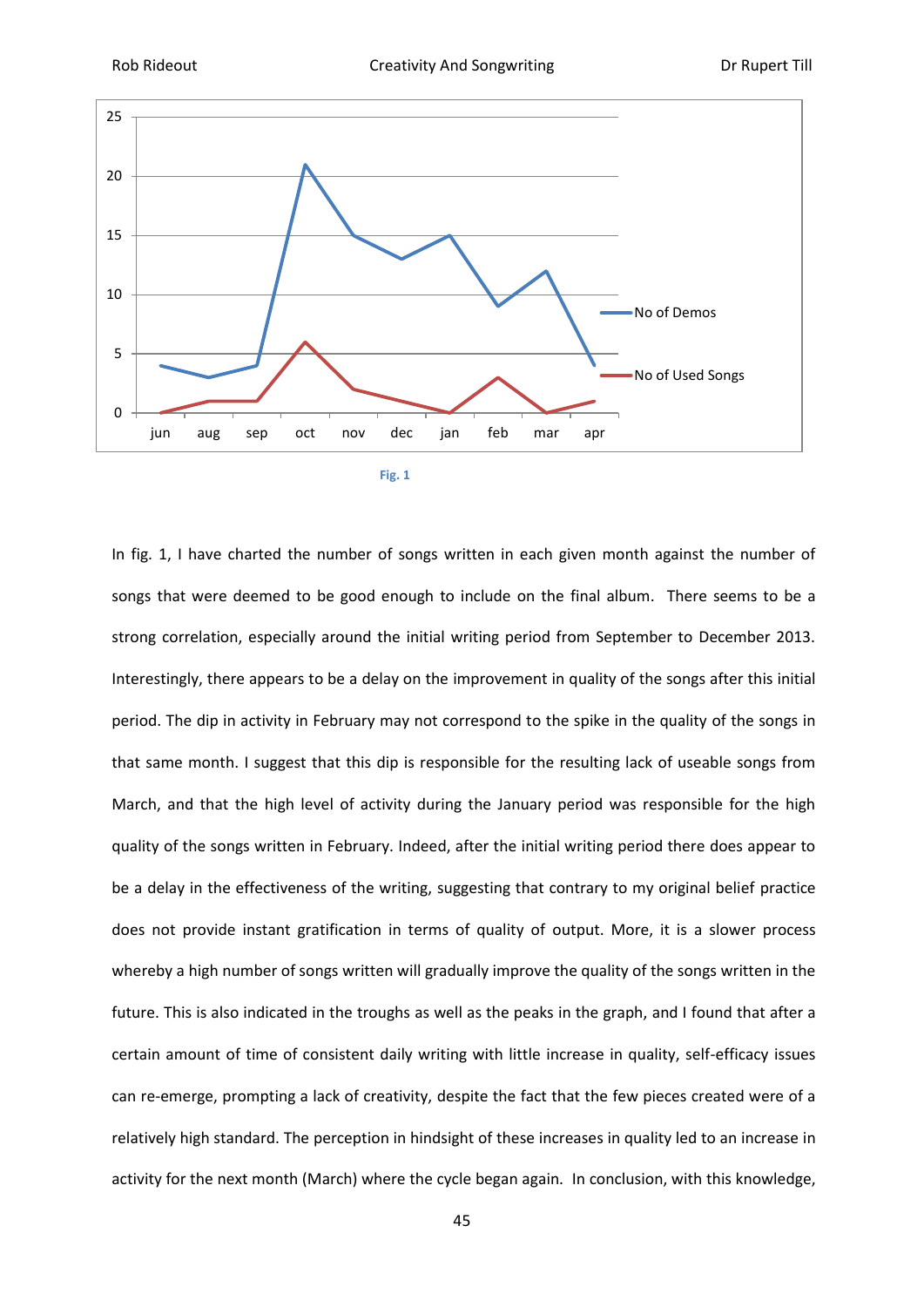I would suggest a routine writing schedule with no breaks in order to produce the highest quality output possible, as breaks from writing practice appear to have a particular, detrimental effect on my creativity.

In order to find an alternative explanation for the drop in correlation, I looked into the amount of time spent on the recorded songs, and found that the number of songs taken from a certain month has a stronger correlation with the amount of time spent writing the songs than purely the number of songs written in that month. Since I made detailed notes whilst writing the songs (including the amount of time spent writing), it was easy to calculate the average amount of time spent per day on songwriting and recording.



#### **Fig. 2**

Shown here is the average time per day spent on writing and recording the songs plotted against the percentage of songs from that month which were included on the finished record. There is a much stronger correlation between these variables, indicating a positive link between the numbers of hours spent writing a song, and my perceived quality of it. This could be due to a number of factors.

I suggest that the relationship between these variables is one of mutual causation, and not simple cause and effect. The amount of time I spent working on a song could be attributed to the fact that its potential was recognised during the writing process, and that my willingness to spend time on a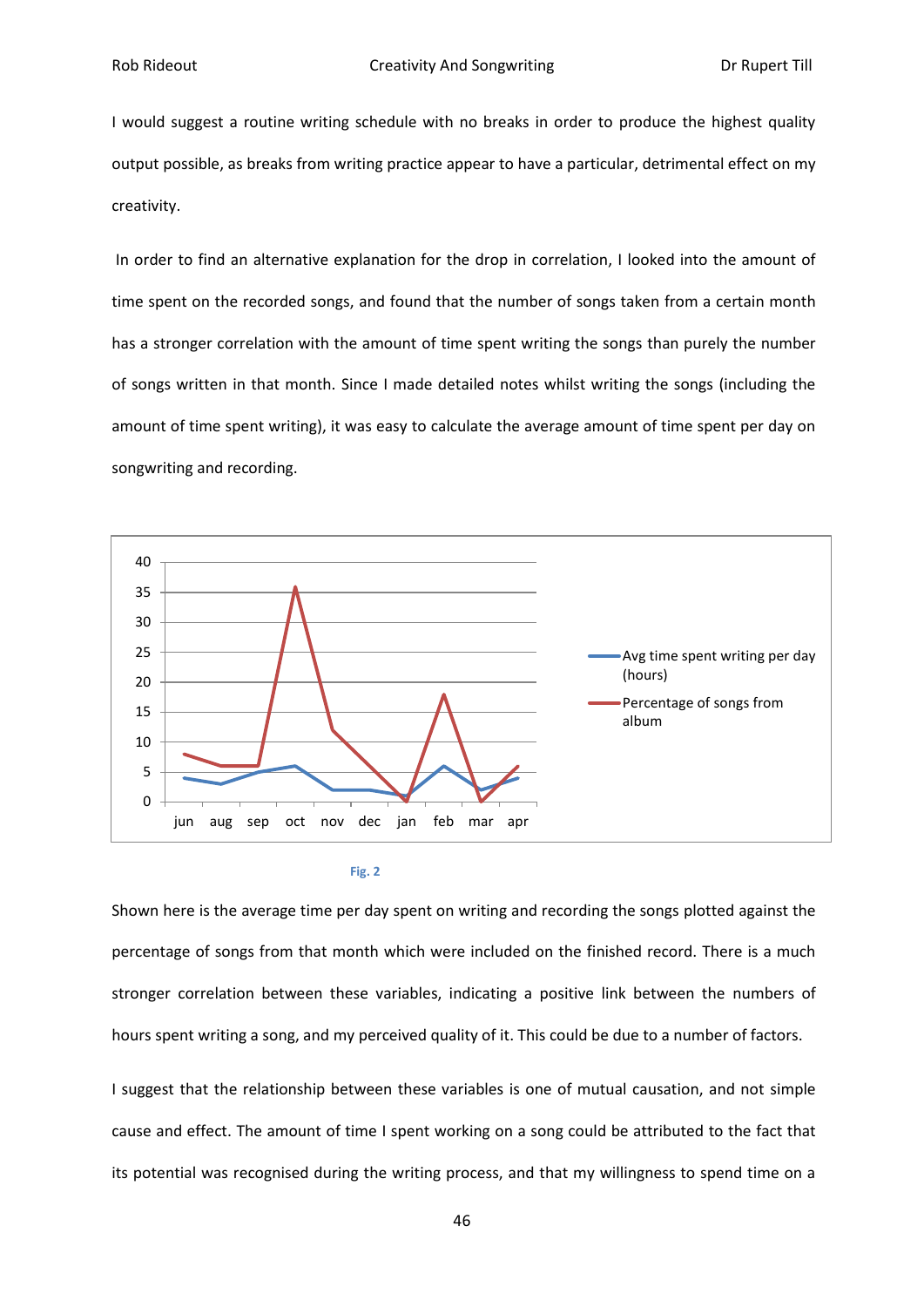song is affected by my personal opinion on the quality of the song at the time of writing. Many times if I believed the song to have strong potential during the course of the writing process it resulted in the song being more fun to write (an important aspect in writing every day, as I found that the processes can quickly become stale, if done without consideration of this, as discussed above, p.30), and therefore more time was dedicated to working on it. This extra commitment of time seems to me to have been one of the factors that separated average songs from songs that were perceived as successful.

Finally, in an attempt to measure my general creativity before and after the course of routine writing, I decided to test my creativity using Tim Brown's 30 Circles Test (2008). Before the writing section of the experiment began, I took this test and scored 19/30 (filling in 19 of the 30 circles in the given time of 90 seconds). After the writing portion of the experiment was over, 170 days later, I retook the test and found that I filled all of the 30 circles within the first 60 seconds of the test. Although this could have been for a number of reasons, including the fact that I had previously attempted the test and therefore had a small amount of practice, I felt the results of the experiment as I filled in the circles, feeling much freer to do so in the second test after training myself over the course of the experiment to ignore my reflex to edit my own ideas.

#### <span id="page-48-0"></span>**Examples of Forced Creativity in Other Media**

On 19<sup>th</sup> January 2014 was the HudDevField game jam. A game jam is an event at which people from every aspect of game development gather, split into teams, and have a set amount of time (usually 12, 24, or 48 hours) to complete a full game. Teams usually consist of at least one programmer/coder, one game designer/artist, and someone to write music/design sound effects for the game. Usually teams each have several of each of these, allowing them to divide the effort between them in order to create the finished product as quickly as possible. The event that I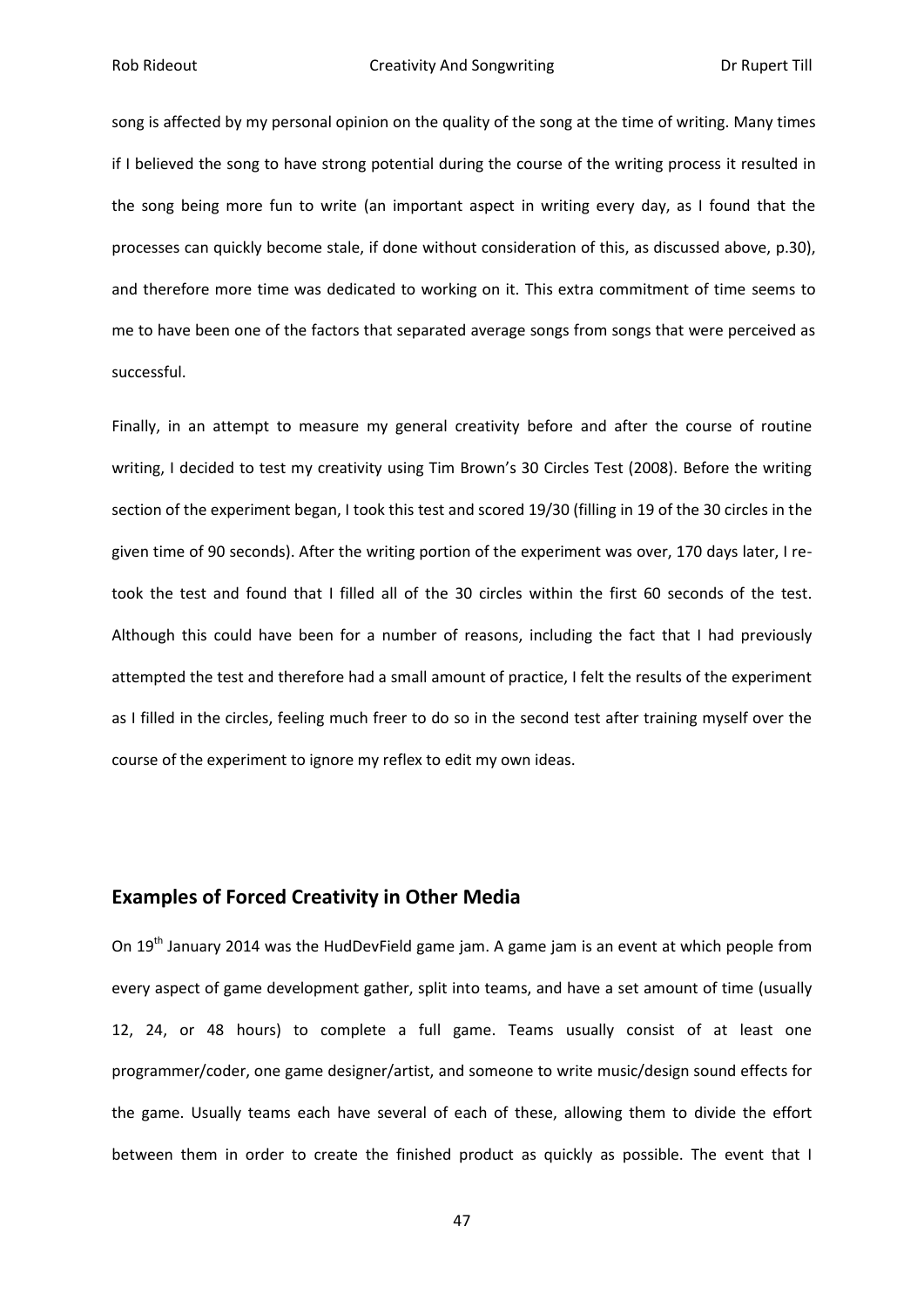attended was relatively small, with teams consisting of three to five members. This, combined with the 12 hour limit we were given to complete our game, resulted in a number of unfinished and buggy games. Some teams kept in touch once the event had finished, with a view towards working on the game in their own time to complete it to a standard at which it could feasibly be published online as a finished game, with all of the core game mechanics fully functional. This dynamic reflects a way of working that is well documented in music and collaborative songwriting. The division of labour is not uncommon in musical creativity, especially in dividing responsibility between writing the music, writing the lyrics, and producing/mixing the track. In commercial pop music, all of these different aspects of the song are often outsourced to different artists, who specialise in their own field, and then the song is given to an established pop music artist to sing. The song is passed through many hands and creative minds before the finished product is complete.

This also inspired me, as part of my desire to exercise my creativity in media to which I was unaccustomed, to try and create a video game. Over the course of the game jam, I talked to various programmers and artists about their experience with creating for video games, and found that the code is often simply a means to an end. The majority of what makes a good game is simply the quality of the basic idea.

Over the following week, I learned to use a free visual programming language based on if functions, called Stencyl [\(http://www.stencyl.com\)](http://www.stencyl.com/), to create basic video games, seeking to establish whether my experience of creativity in a musical setting would allow me to exercise creativity more freely in a medium to which I was unaccustomed. After creating four to five very basic prototypes of games, developed one which progressed into a fully formed playable multiplayer arena shooter style game, which I named Colosseum 2120.

The concept of the game was inspired by a minigame on "Crash Bash", a game released by Sony Computer Entertainment (2000), in which the players control tanks, and must shoot each other's vehicles to destroy them in an arena style setting. For my game, I decided that after a bullet was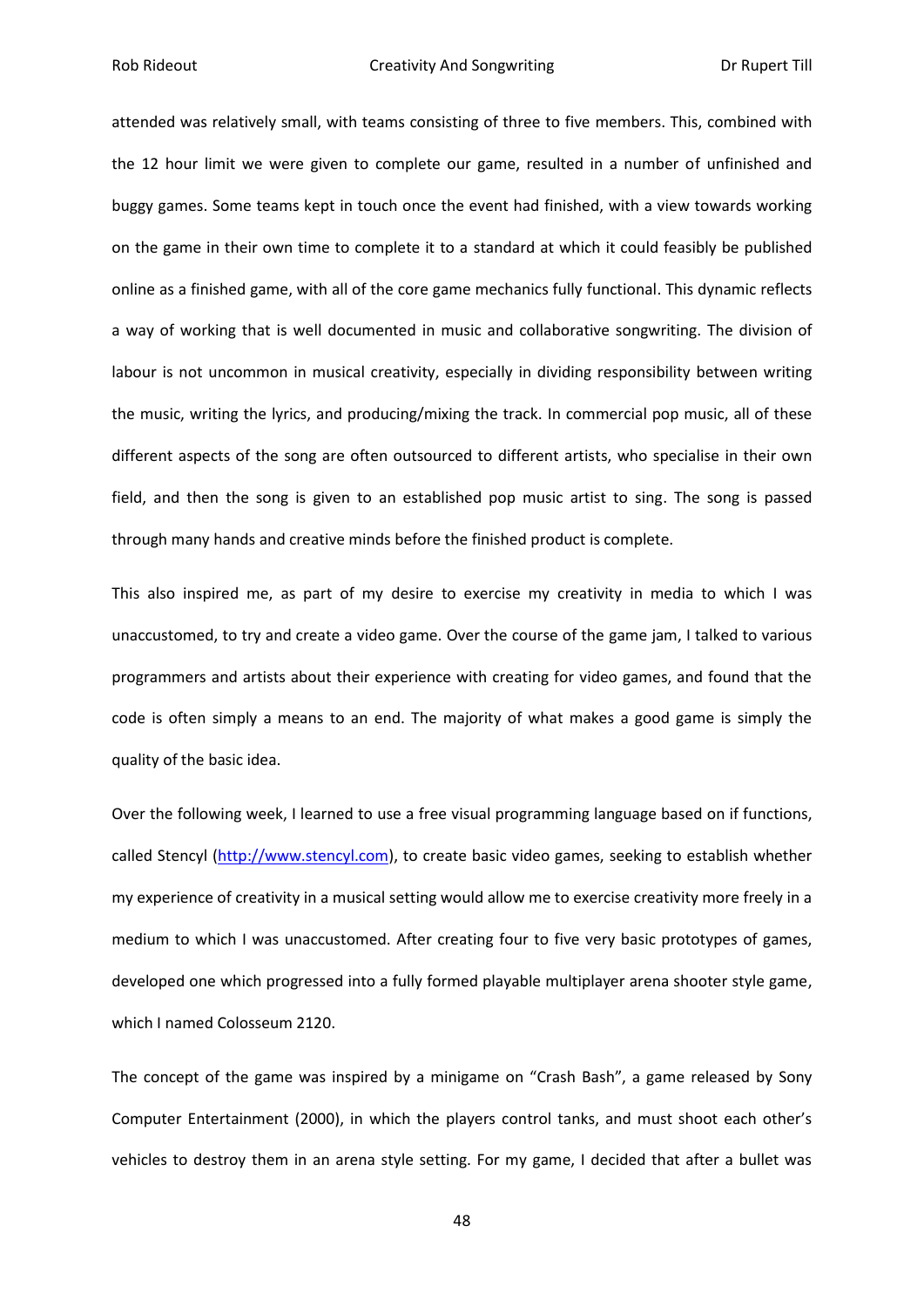fired, it would continue bouncing around the arena, providing an extra obstacle for the players to avoid. After testing, I allowed players to destroy existing bullets by shooting them, preventing gameplay from becoming too messy. I later implemented a laser attack to add an extra element of skill to the game. The finished product can be found online at [http://www.newgrounds.com/portal/view/633746.](http://www.newgrounds.com/portal/view/633746) The game received reasonably poor reviews on the website (just below three out of five stars), but I feel as though the things I learned from creating a game have given me a deeper understanding of how to create music to be used in them, aiding my future endeavours in writing for these types of media. I found that my experience in exercising creativity every day helped me when creating things other than music. During my experiences in other media, I found that the core psychological techniques I had developed to overcome creative blocks (such as accepting failure as a valid path to success, and not letting a bad product affect my self-confidence or deter me from making another attempt) were important in allowing me to create games, art, and poetry efficiently, and I am confident that without these techniques I would not have been able to release (or indeed finish) something outside of what I consider to be my field of expertise.

#### <span id="page-50-0"></span>**Play**

There is an intimate connection between play and creativity (Sawyer, 2013, p.102). Creativity is, at its very core, a childish activity, in that it requires one to let go of their inhibitions in order to produce original content. The idea of creativity is inextricably linked to that of play; Brown (2008) and Kelley and Kelley (2013) believe that revisiting our creative roots as children yields interesting creative results. In Tim Brown's 2008 TED talk *Tales of Creativity and Play* (2008) he outlined the importance of free thought in creativity. This inspired me to create a system that would allow the user to input in an entirely free manner, with absolutely no constraints, in order to create music that was harmonically and rhythmically assonant, by imposing strict guidelines on how the data was interpreted. To achieve this, I eliminated the idea of wrong notes, bad timing, and dissonance to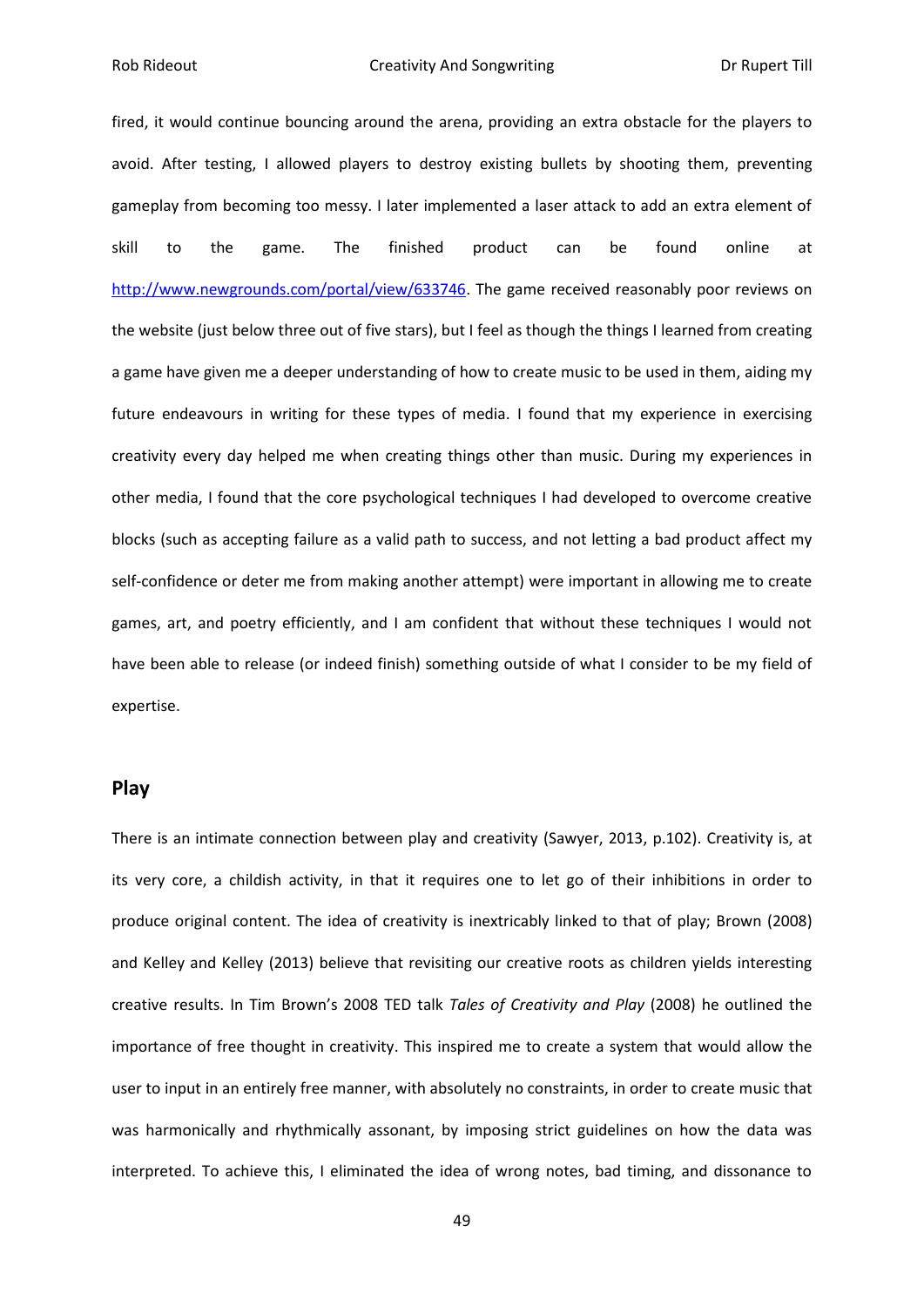allow me to express myself more fully by using real time quantisation and tuning. The results of this experiment were recorded and can be found in Appendix 2 as "3<sup>rd</sup> March 2014 – Play".

The lead synthesiser sound was created using a monophonic synthesiser patch (in NI Massive) tuned and quantised in Reaper in real time to ensure that whatever is input by the user on a MIDI keyboard, the output is always single quaver notes in the key of G pentatonic major. Other instruments included a noise patch with a slow attack and reverb, allowing the user to control the timbre of the sound using dials on a MIDI keyboard which were mapped to change parameters such as noise colour, volume, and delay. There were also various pads upon which individual notes were assigned to diatonic chords, which also allowed the user to change the harmonic structure of the piece using a MIDI device. Altogether, there were six instruments set up, mapped over three MIDI devices, which all produce harmonically assonant, and aesthetically pleasing sounds when played together. This allows the artist (or artists) to create freely, without worrying about negative effects of dissonance, wrong notes, or playing out of time.

Whilst playing on this hardware, I found the experience to be extremely enjoyable. The elimination of wrong notes allowed me to experiment in way I would usually never attempt when trying to write assonant and rhythmic music, including using extended keyboard techniques such as key clusters or multi-finger tremolo. If explored further, I would like to turn this into a small installation complete with bespoke hardware aimed at children, allowing them to play freely whilst creating something which would be desirable to listen to. Other examples of songs where I used the idea of play as a compositional tool include " $16<sup>th</sup>$  October 2013 – Raspberries are the Best Fruit", in which I used two delay units to create a no input electroacoustic noise piece from the digital feedback, and "5<sup>th</sup> November 2013 – Bird in a Jar", which was a contemporary percussion piece written after receiving a challenge to create a piece using only an empty jam jar and a metal spoon.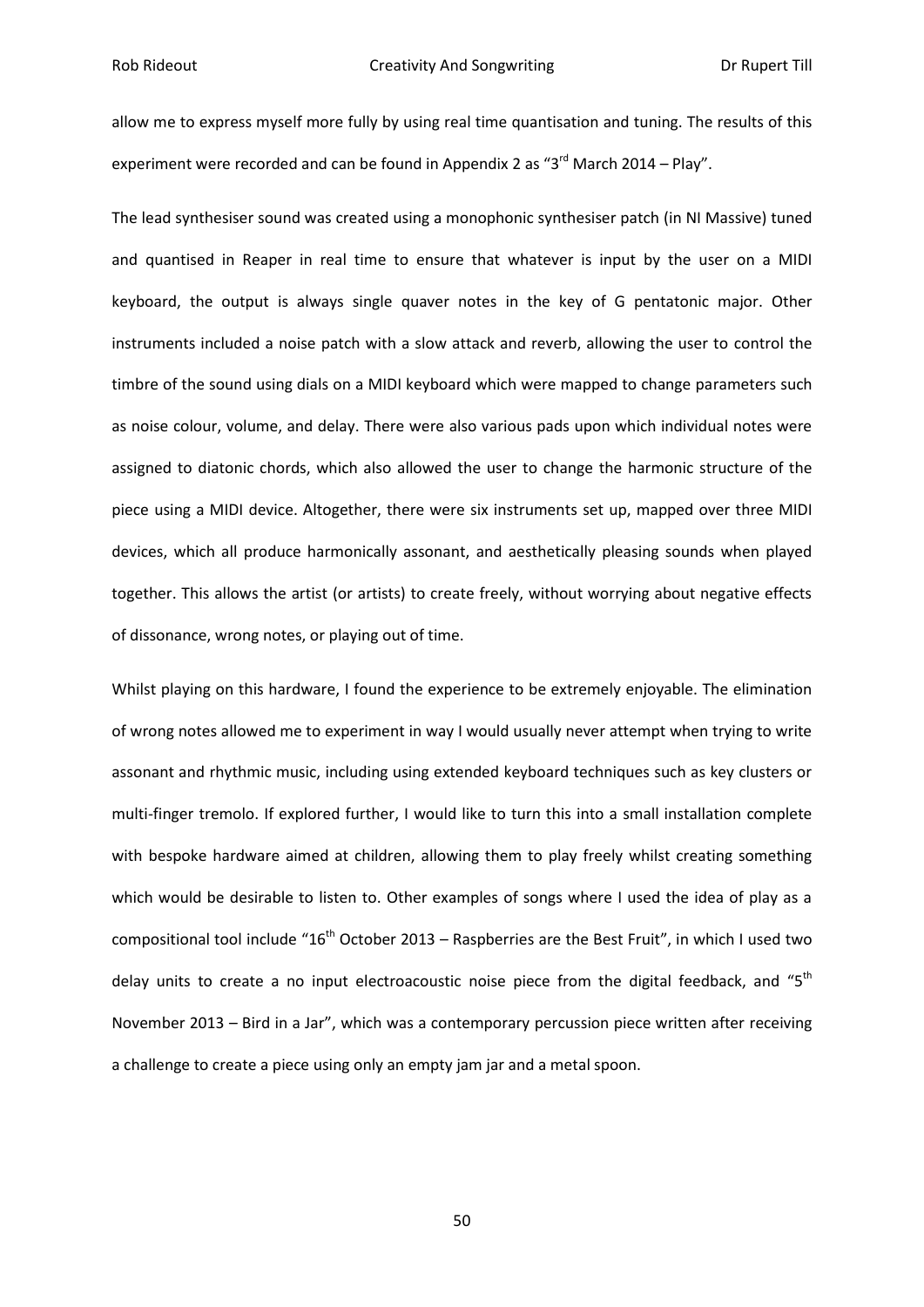#### <span id="page-52-0"></span>**Conclusion**

This thesis has shown a range of literature that concludes that an important aspect of creativity is self-confidence. To achieve this confidence it is necessary to rule out the stigmatisation of mistakes and poor results and view them as a necessary step on the path to high quality creative output. Research has also shown that creativity is something that is inherent in all of us, not a gifted few, and is possible to relearn, even after an extended period in which creativity has not been exercised.

My research has suggested that creative thought is simply the act of making unconscious connections between existing knowledge, and that in a songwriting context this may simply be the act of unconsciously drawing parallels between music and concepts that inspire the individual and attempting to create something which is a reflection of these influences. This influence may spark either the initial idea or the desire and direction in which to develop it and turn it into a complete and finished piece of music.

Through regularly writing songs, my creativity became easier over time, as I became more accustomed to the techniques used to create a full song from the initial idea, and became more confident with the use of ideas that were not necessarily as promising to me at the outset as others. A number of exercises aimed at practicing and developing creativity have been attempted, such as creating art outside my field of expertise, both within songwriting (creating music in genres which I have never considered before), and also in a wider creative sense, using the creative skills I have gained from regular songwriting to enhance my creativity in other artistic and problem solving scenarios. I also found that these methods may vary in their effectiveness, depending on the preferred writing style of the artist in question, but that regular songwriting is an important tool in learning to create a greater quantity and higher quality of ideas and pieces, and the experiment has shown that this regular writing improves both songwriting and general creativity, applicable to other artistic and problem solving scenarios, eventually reaching the point at which ideas and inspiration can be produced at will after developing a creative routine.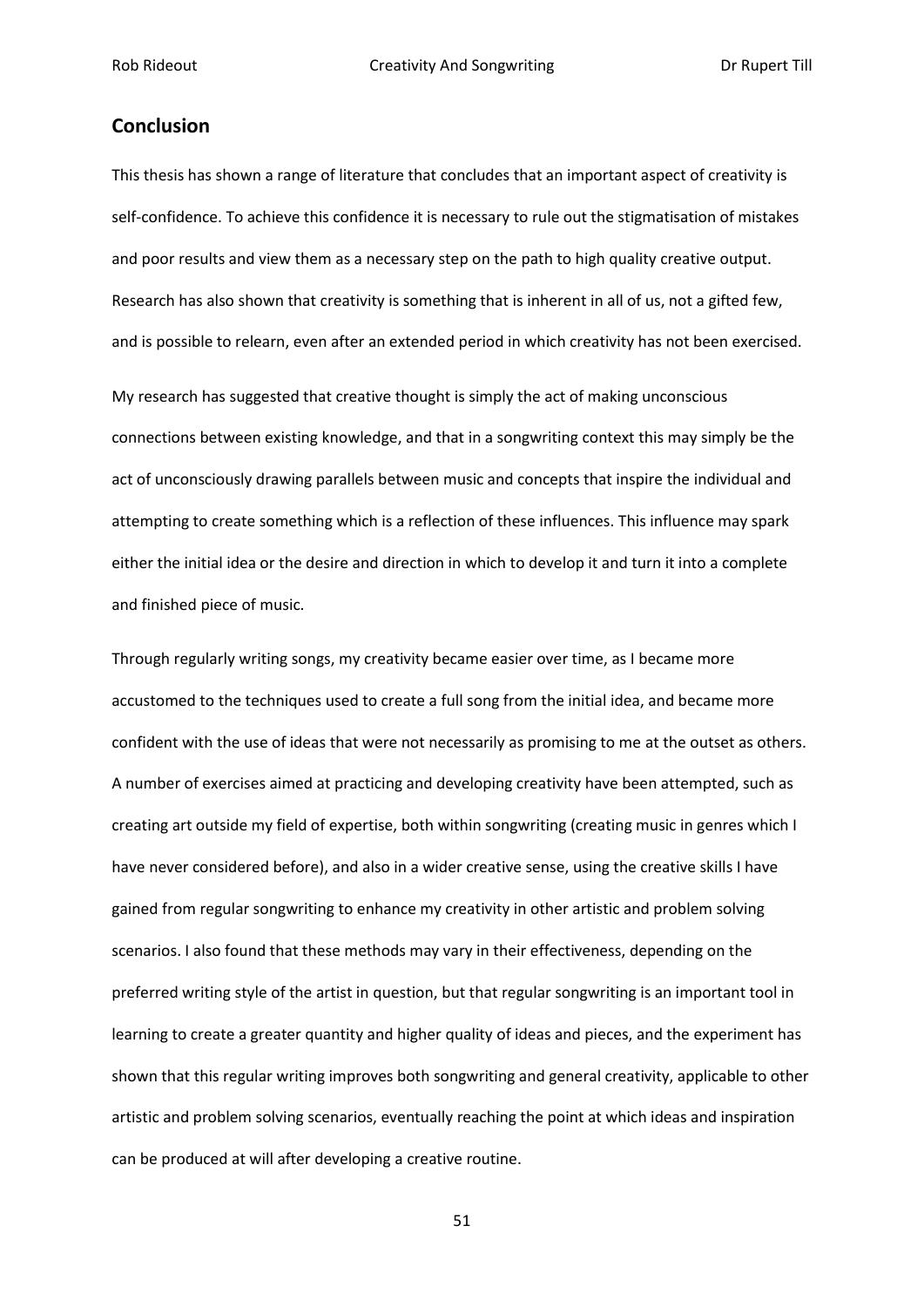In conclusion, I have found that the time spent writing over the course of the experiment and the use of the various techniques suggested the literature review have had a positive effect on my creativity and on the quality of my songwriting and general creativity. My personal findings corroborate the theoretical ideas suggested in the various texts reviewed, that creativity can benefit from regular practice, and my hypothesis that general creative exercises (as described in the texts mentioned previously) are applicable to improving artistic creativity and songwriting has been supported by my findings. After routinely writing for a period of 170 days, I found that my attempts at songwriting yielded a greater number of ideas and an increase in the consistency of the generation of higher quality ideas. An improvement in general creativity was also shown in other creative pursuits and problem solving, including an improvement on the score of a creativity test.

Although in my case a certain amount of creative confidence was already present, I feel as though the ideas present in this experiment could be applicable to an individual with little or no artistic experience, improving both the quality and quantity of their creative output by making them aware of the nature and psychology of creativity. These techniques could also be used to gradually improve self-efficacy and confidence in songwriting, or creative confidence in general.

The literature review revealed a strong consensus regarding the importance of self confidence in creativity, and that creativity is, merely the ability to create links between existing nodes of knowledge, and is an ability which is accessible to everyone from an early age. Research suggests that the creative connection (leading up to the moment of realisation) is a primarily unconscious activity, and therefore after the initial absorb state in which knowledge is gathered, an ideal solution is to allow the unconscious mind to work on the problem, or even to take a break altogether. In the way that muscles require time to heal and grow after use, creativity can be thought of in a similar capacity, needing time away from being used to make connections between unconscious knowledge to ultimately present complete solutions for problems (Kelley and Kelley, 2013, p.2) and become stronger for future use.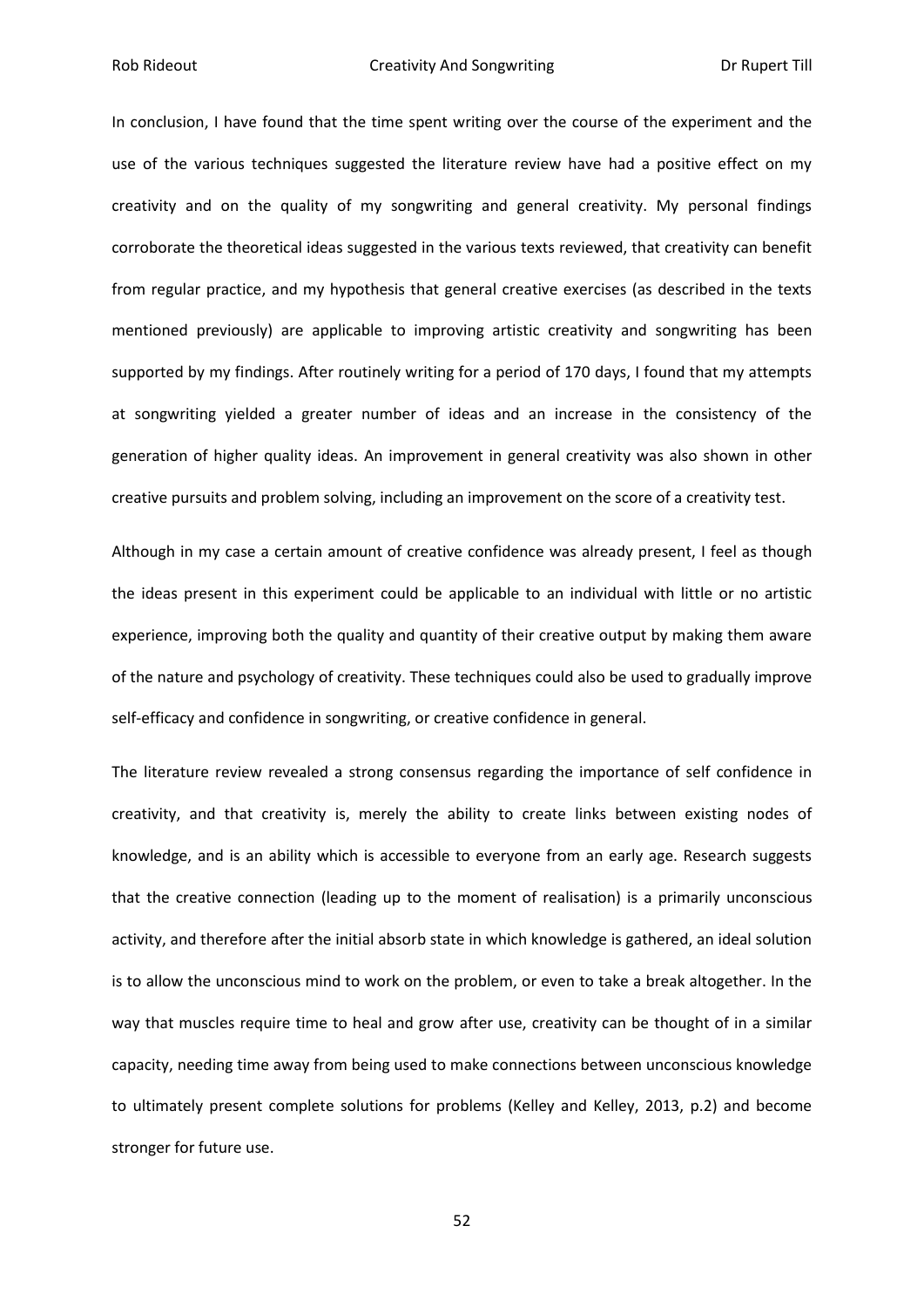The literature review in the thesis contains a wide variety of sources from which I have drawn my conclusions, including video lectures on creativity, interviews with successful writers, books and journal articles on the psychology of creativity, and more informal books and articles on ways of improving songwriting. Whilst some methods and concepts proved controversial (the idea of creativity being more naturally present in some people, for example), many ideas were universally acknowledged to improve creativity. One such idea was that of regular practice.

The autoethnographical aspects of the thesis have been recorded in such a way that many of the drawbacks of autoethnographical research have been avoided, including making detailed notes at the time of writing to avoid reliance on memory. However, some negative aspects of autoethnographical study (a small sample size, for example) were unavoidable.

Over the course of the experiment, I have drastically changed my perception of writer's block. From perceiving it as my most dangerous obstacle at the outset of the experiment, research (and subsequent experience) has shown me that it is easily manageable by working on several smaller ideas at once, working with another person, or by treating it as a symptom of a deeper change in mood that can often be overcome after dealing with the root causes of the primary issue.

This project has raised a number of questions that could be asked in future research. A longer term and more scientific study into personal creativity and songwriting, carried out on a significantly larger sample size of participants (and not autoethnographically), would increase understanding of the subject further, especially if this sample included individuals who perceive themselves as uncreative from the outset, with a view towards allowing them the creative confidence to involve themselves in songwriting or other artistic pursuits, or simply increasing their confidence suggesting ideas in a workplace environment.

Also of interest for further research is the concept of the Bad Idea Band, and the nature of collaborative creativity, especially when working to a specific and short deadline, and the use of this idea to explore the collaborative creativity of other demographic groups, including children,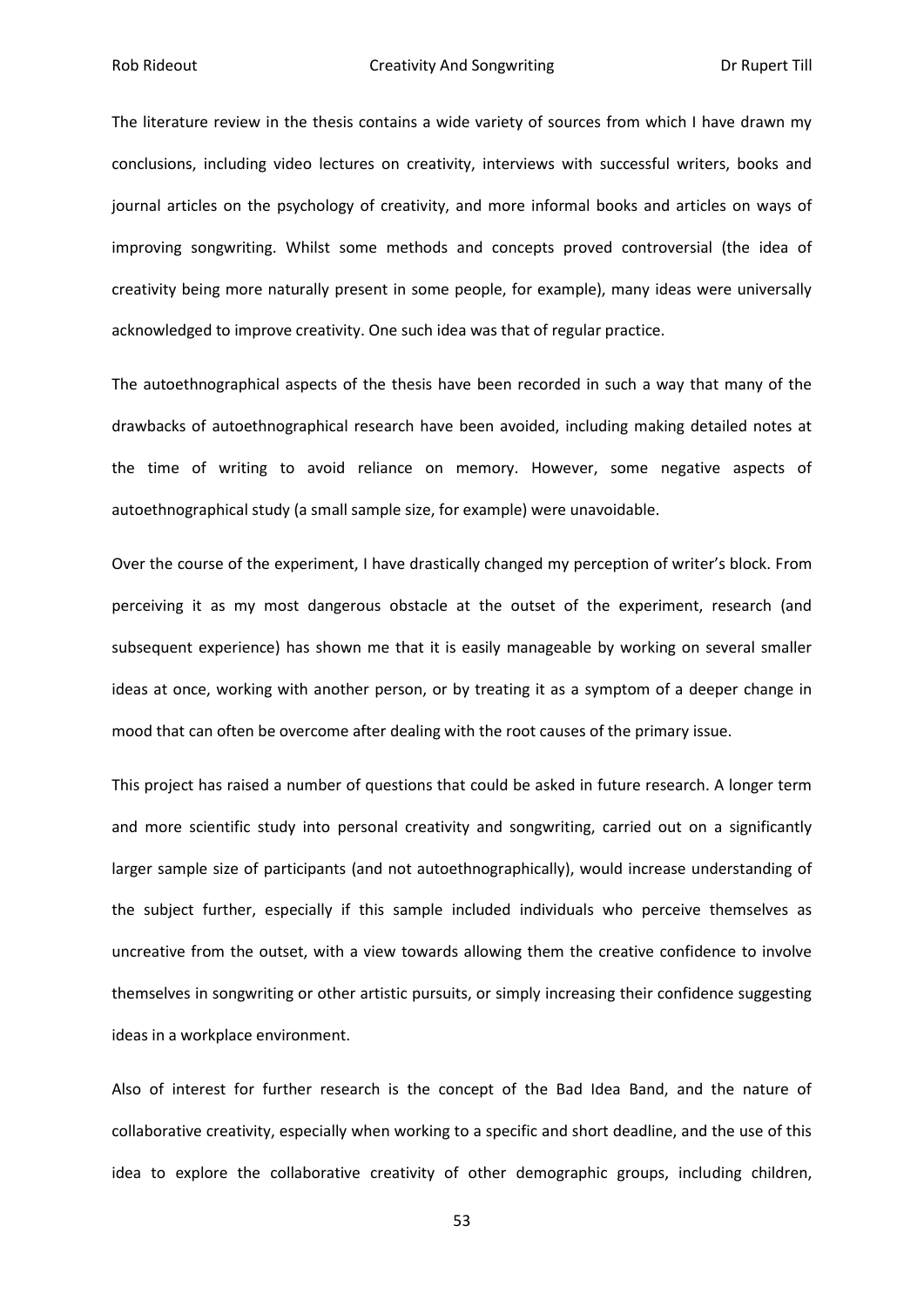especially those young enough to have not yet learned the reflex to stifle their own potential ideas. In my experience over the course of this experiment, I found collaboration with others to be a useful tool in songwriting, yielding higher quality results more often than individual songwriting.

The research I have carried out has also informed me of the importance of musical and creative education in schools, due to the widespread applicability of the skills and competencies learned through them (self-esteem and the ability to work with others, for example), the overall importance of creativity as a life skill, and the detrimental potential of stigmatising mistakes. Creativity is slowly becoming recognised as important in all aspects of daily life, including in business, where the problem solving skills it provides are essential. The self-confidence it is possible to learn from artistic creativity can build a strong creative attitude and enable people who would otherwise lack the creative confidence to express their ideas to do so, ensuring a greater flow of ideas and originality in all walks of life.

In short, this research has shown that creativity can be improved by regular practice.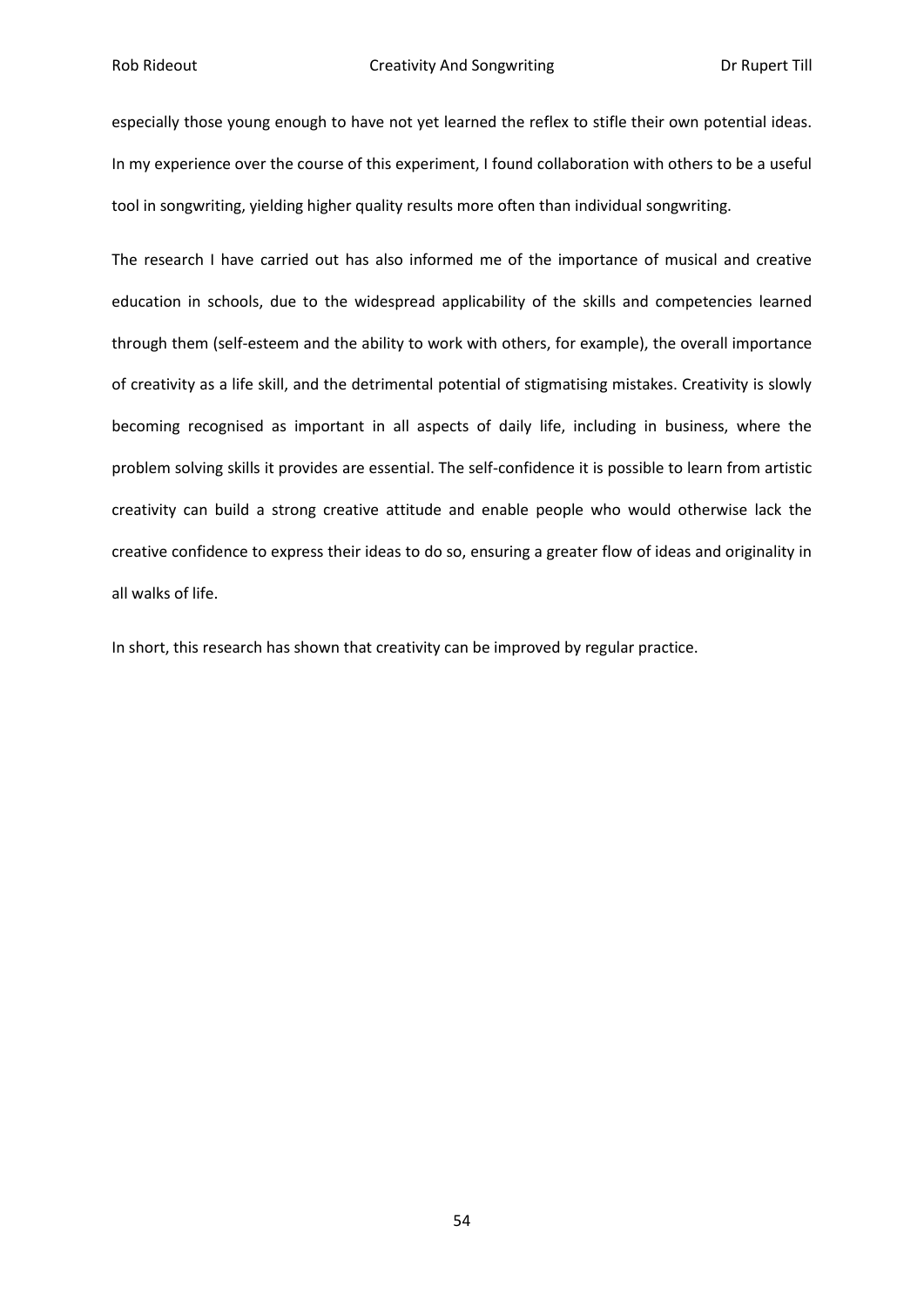#### <span id="page-56-0"></span>**References**

Bandura, A. (1977). Self-efficacy: toward a unifying theory of behavioral change. *Psychological review*, 84(2), p.191.

Berman, S. and others, (2010). Capitalizing on complexity. *IBM Global Business Services, Somers, USA*.

Bidault, F. and Castello, A. (2009). Trust and creativity: understanding the role of trust in creativityoriented joint developments. *R\&D Management*, 39(3), pp.259--270.

Blumenthal JA, Babyak MA, Moore KA et al (1999) Effects of exercise training on patients with major depression. Arch Int Med 159:2349–2356

Bowman, R. (1997). *Soulsville, U.S.A.* (1st ed.). New York: Schirmer Books.

Brene Brown [http://blog.ted.com/2012/03/02/vulnerability-is-the-birthplace-of-innovation](http://blog.ted.com/2012/03/02/vulnerability-is-the-birthplace-of-innovation-creativity-and-change-brene-brown-at-ted2012/)[creativity-and-change-brene-brown-at-ted2012/](http://blog.ted.com/2012/03/02/vulnerability-is-the-birthplace-of-innovation-creativity-and-change-brene-brown-at-ted2012/)

Brown, T. (2008, May). Tim Brown: Tales of Creativity and Play [Video file], Retrieved from: [http://www.ted.com/talks/tim\\_brown\\_on\\_creativity\\_and\\_play](http://www.ted.com/talks/tim_brown_on_creativity_and_play)

Brown, T. and Kātz, B. (2009). *Change by design*. 1st ed. New York: Harper Business.

Burnard, P., Murphy, R., Akuno, E., Biddulph, J., Blair, D., Boyack, J., Giglio, M., Howell, G., Marsh, K., Ruthmann, A., Upitis, R. and Wheeler, J. (2013). *Teaching music creatively*. 1st ed.

Burstein, J., & Andersen, K. (2011). *Spark* (1st ed.). New York: Harper.

Caplin, W. (1998). *Classical form* (1st ed.). New York: Oxford University Press.

Carson, S. (2010). *Your creative brain*. 1st ed. San Francisco: Jossey-Bass.

Cauty, J. and Drummond, B. (1998). *The manual*. 1st ed. London: Ellipsis.

Chang, H. (2008). *Autoethnography as method*. 1st ed. Walnut Creek, Calif.: Left Coast Press.

*Classic Albums: Deep Purple – The Making of Machine Head*. Matthew Longfellow, (2002). [DVD] Isis Productions

Cook, N. (1998). *Music: A Very Short Introduction.* Oxford: Oxford University Press

Csikszentmihalyi, M. (1990). *Flow*. 1st ed. New York: Harper & Row.

Dimeo F, Bauer M, Vahram I, Proest G, Halter U (2001) Benefits from aerobic exercise in patients with major depression: a pilot study. Br J Sports Med 35:114–117

Donovan, M. (2012). *Adventures in writing*. 1st ed. San Francisco: Swan Hatch Press.

Edwards, D. (1980). *How to be more creative* (1st ed.). San Francisco, Calif.: Occasional Productions.

Ellis, C. (2004). *The Ethnographic I*. 1st ed. Lanham: AltaMira Press.

Eysenck, M., & Keane, M. (1990). *Cognitive psychology* (1st ed.). Hove: Erlbaum.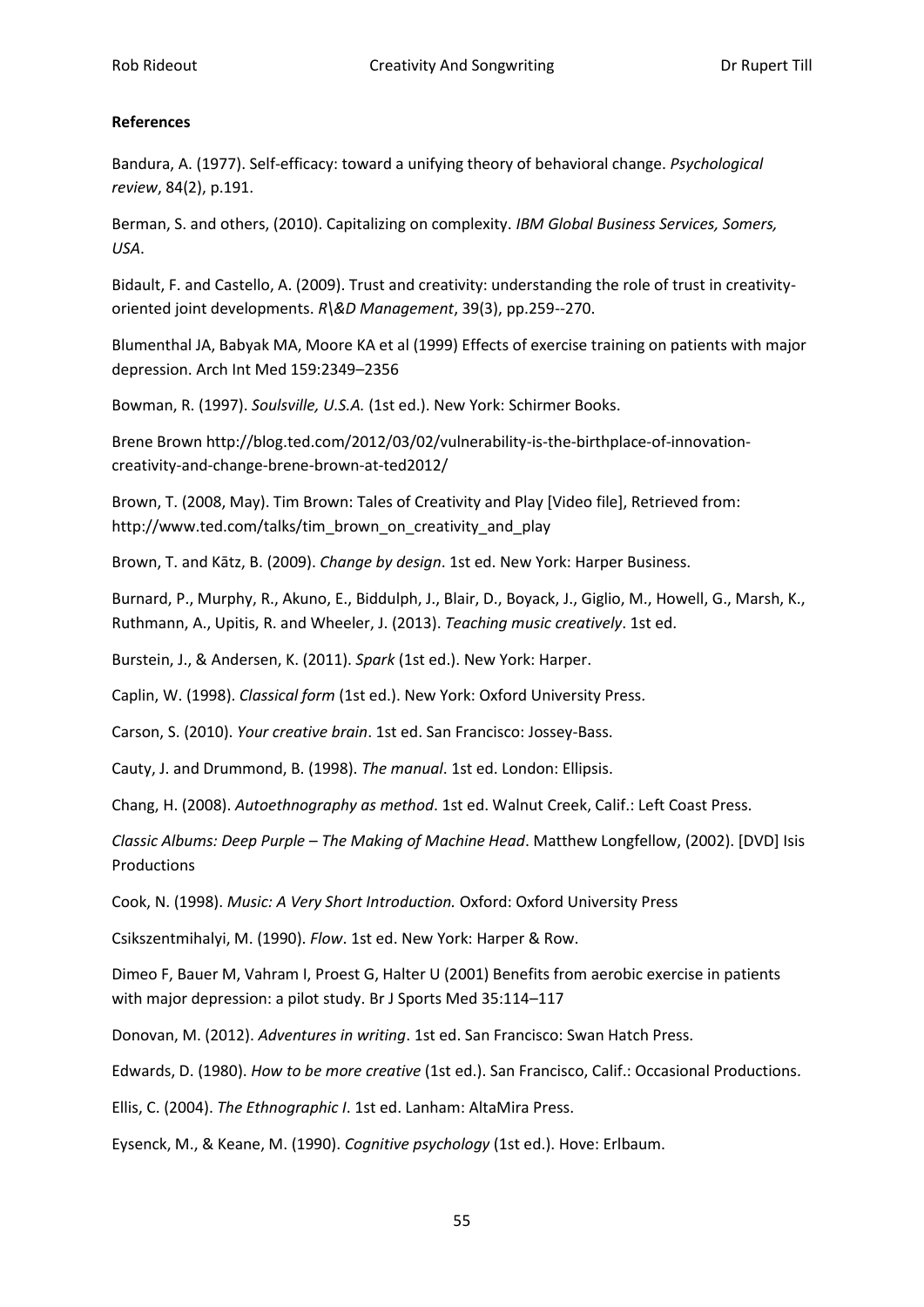Ferguson, K. (2012, June). Kirby Ferguson: Embrace The Remix [Video file], Retrieved from: https://www.ted.com/talks/kirby ferguson\_embrace\_the\_remix

Foulds, L. R. (1983). The Heuristic Problem-Solving Approach. [The Journal of the Operational](http://www.jstor.org.libaccess.hud.ac.uk/action/showPublication?journalCode=joperresesoci)  [Research Society](http://www.jstor.org.libaccess.hud.ac.uk/action/showPublication?journalCode=joperresesoci) Vol. 34, No. 10, pp. 927-934 <http://www.jstor.org/stable/2580891>

Gardner, R.A. and Gardner, B.T. (1969) 'Teaching Sign Language to a Chimpanzee.' Science. 165, p664-72.

George, J. and Zhou, J. (2007). Dual tuning in a supportive context: Joint contributions of positive mood, negative mood, and supervisory behaviors to employee creativity. *Academy of Management Journal*, 50(3), pp.605--622.

George, N. (1986). *Where did our love go?*. 1st ed. New York: St. Martin's Press.

Gilbert, E. (2009, February). Elizabeth Gilbert: Your Elusive Creative Genius, [Video file], Retrieved from: http://www.ted.com/talks/elizabeth\_gilbert\_on\_genius

Guilford, J. (1967). *The nature of human intelligence*. 1st ed. New York: McGraw-Hill.

Harris, S. (2011, November). Stefon Harris: There are No Mistakes on the Bandstand. [Video file], Retrieved from:

[https://www.ted.com/talks/stefon\\_harris\\_there\\_are\\_no\\_mistakes\\_on\\_the\\_bandstand](https://www.ted.com/talks/stefon_harris_there_are_no_mistakes_on_the_bandstand)

Howard-Jones, P. (2008). Fostering creative thinking: co-constructed insights from neuroscience and education. *ESCalate*.

Hung, S. (2014). italiancharts.com - Gorillaz - Clint Eastwood. *Italiancharts.com*. Retrieved 24 August 2014, from:

http://www.italiancharts.com/showitem.asp?interpret=Gorillaz&titel=Clint+Eastwood&cat=s

Johnson, S. (2010, July). Steven Johnson: Where Good Ideas Come From [Video file], retrieved from: https://www.ted.com/talks/steven\_johnson\_where\_good\_ideas\_come\_from

Kaplan, N., Kennedy, E., Lipmann, F. and Lipmann, F. (1966). Current aspects of biochemical energetics; Fritz Lipmann dedicatory volume.

Kelley, D. (2012, March). David Kelley: How To Build Your Creative Confidence [Video file], Retrieved from: [http://www.ted.com/talks/david\\_kelley\\_how\\_to\\_build\\_your\\_creative\\_confidence](http://www.ted.com/talks/david_kelley_how_to_build_your_creative_confidence)

Kelley, D. and Kelley, T. (2013). *Creative confidence*. 1st ed.

Kneller, G. (1965). *The art and science of creativity*. 1st ed. New York: Holt, Rinehart and Winston.

Lee, S.(*2013) On Not Writing*. [video] Available at: https://www.youtube.com/watch?v=IrXVaytvJtQ [Accessed 22 Aug. 2014].

Leung, A. et al., *Embodied Metaphors and Creative "Acts"* (2011). Cornell University ILR Collection.

Li, H (2002) ["Interview with Herman Li".](http://www.metaltraveller.com/en/gigs/dragonforce/interview_power_within.html) metaltraveller.com. April 2012. Retrieved 29 May 2012 from "http://www.metaltraveller.com/en/gigs/dragonforce/interview\_power\_within.html"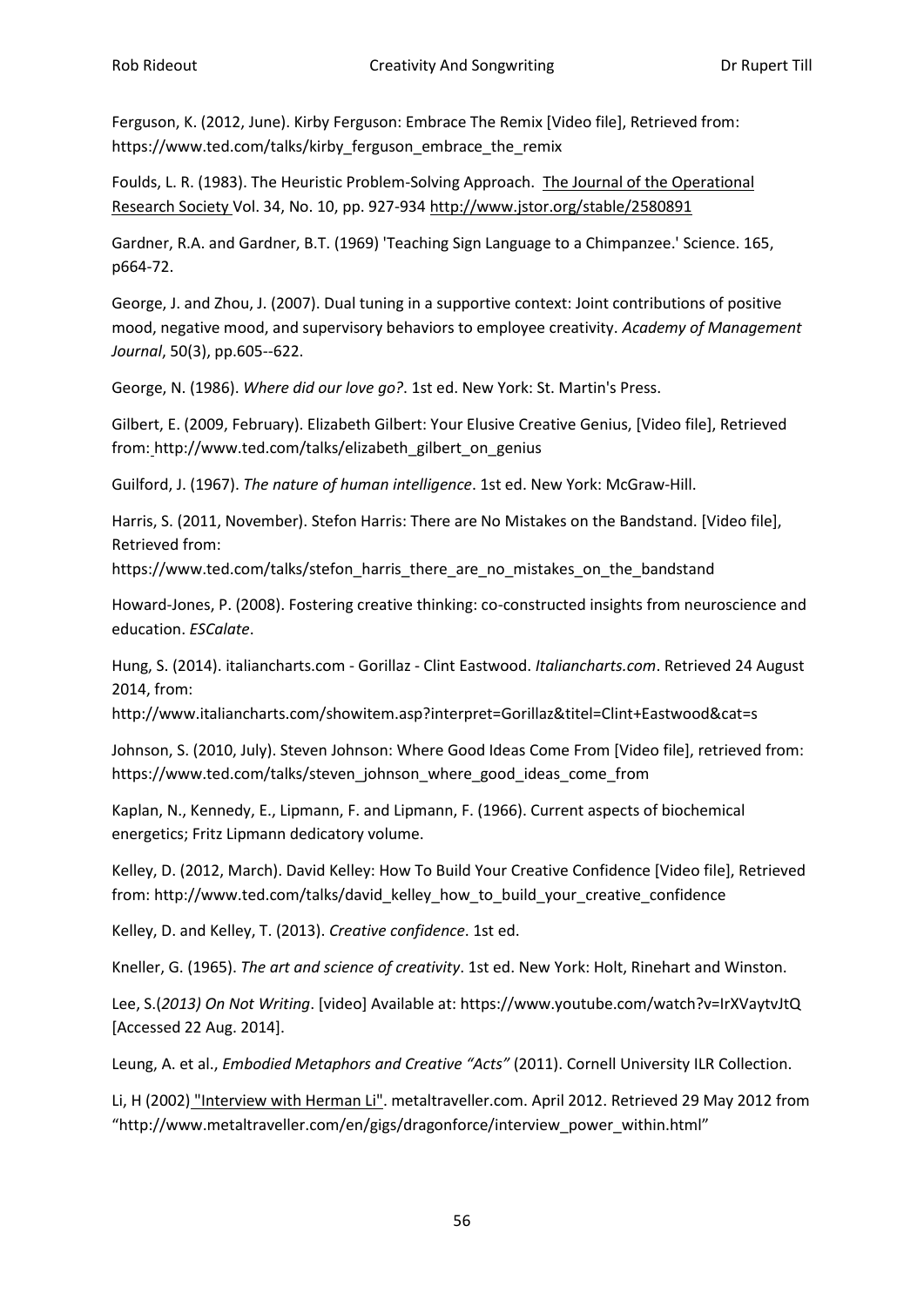Lippman, L. G. (1996). Short Report Concerning the Einstellung Effect. Journal Of General Psychology, 123(3), 233.

<http://www.tandfonline.com/doi/citedby/10.1080/00221309.1996.9921275>

Loftus, E., & Palmer, J. (1974). Reconstruction of automobile destruction: An example of the interaction between language and memory. *Journal Of Verbal Learning And Verbal Behavior*, *13*(5), 585--589.

Luchins, A.S. (1942) Mechanisation in problem solving. The effect of Einstellung. Psychological Monographs: [http://www.jstor.org/stable/info/10.1086/665048](http://www.jstor.org/stable/info/10.1086/665048?__redirected)

Macdonald, Ruth K. *Dr Seuss.* Boston: Twayne Publishers, 1988. ISBN 0-8057-7524-2 (pp. 138-139)

Mizrahi, I. (2008, February). Isaac Mizrahi: Fashion and Creativity [Video file], Retrieved from: [https://www.ted.com/talks/isaac\\_mizrahi\\_on\\_fashion\\_and\\_creativity](https://www.ted.com/talks/isaac_mizrahi_on_fashion_and_creativity)

Poulos, C. (2008). *Accidental ethnography* (1st ed.). Walnut Creek: Left Coast Press.

Proulx, T. and Heine, S. (2009). Connections From Kafka Exposure to Meaning Threats Improves Implicit Learning of an Artificial Grammar. *Psychological Science*, 20(9), pp.1125--1131.

Puccio, G. (2012, December). Gerard Puccio: Creativity as a Life Skill [Video file], Retrieved from: http://tedxtalks.ted.com/video/Creativity-as-a-Life-Skill-Gera

Tan, A. (2008, February). Amy Tan: Where Does Creativity Hide? [Video file], Retrieved from: [https://www.ted.com/talks/amy\\_tan\\_on\\_creativity](https://www.ted.com/talks/amy_tan_on_creativity)

Till, R, in Wynn, N. (2007). *Cross the water blues* (1st ed.). Jackson: University Press of Mississippi. P.

Reed-Danahay, D. (1997). *Auto/ethnography* (1st ed.). Oxford: Berg.

Reich, S., & Hillier, P. (2002). *Writings on music, 1965-2000* (1st ed.). Oxford: Oxford University Press.

Reverberi, C., Toraldo, A., D'Agostini, S., & Skrap, M. (2005). Better without (lateral) frontal cortex? Insight problems solved by frontal patients. *Brain*, *128*(12), 2882--2890.

Ridley, M. (2010, July). Matt Ridley: When Ideas Have Sex [Video file], Retrieved from: https://www.ted.com/talks/matt\_ridley\_when\_ideas\_have\_sex

Robinson, K. (2006, February). Ken Robinson: How Schools Kill Creativity [Video file], Retrieved from: [https://www.ted.com/talks/ken\\_robinson\\_says\\_schools\\_kill\\_creativity](https://www.ted.com/talks/ken_robinson_says_schools_kill_creativity)

Robinson, K. (2011). *Out of our minds*. 1st ed. Oxford: Capstone.

Sawyer, K. (2013). *Zig zag*. 1st ed.

Schaefer, S., Lövdén, M., Wieckhorst, B., & Lindenberger, U. (2010). Cognitive performance is improved while walking: Differences in cognitive–sensorimotor couplings between children and young adults. *European Journal of Developmental Psychology*: Volume 7, Issue 3, 2010.

Silvia, P. (2006). Artistic training and interest in visual art: Applying the appraisal model of aesthetic emotions. *Empirical Studies Of The Arts*, *24*(2), 139—161

Sloane, P. (2010). *How to be a brilliant thinker*. 1st ed. London: Kogan Page.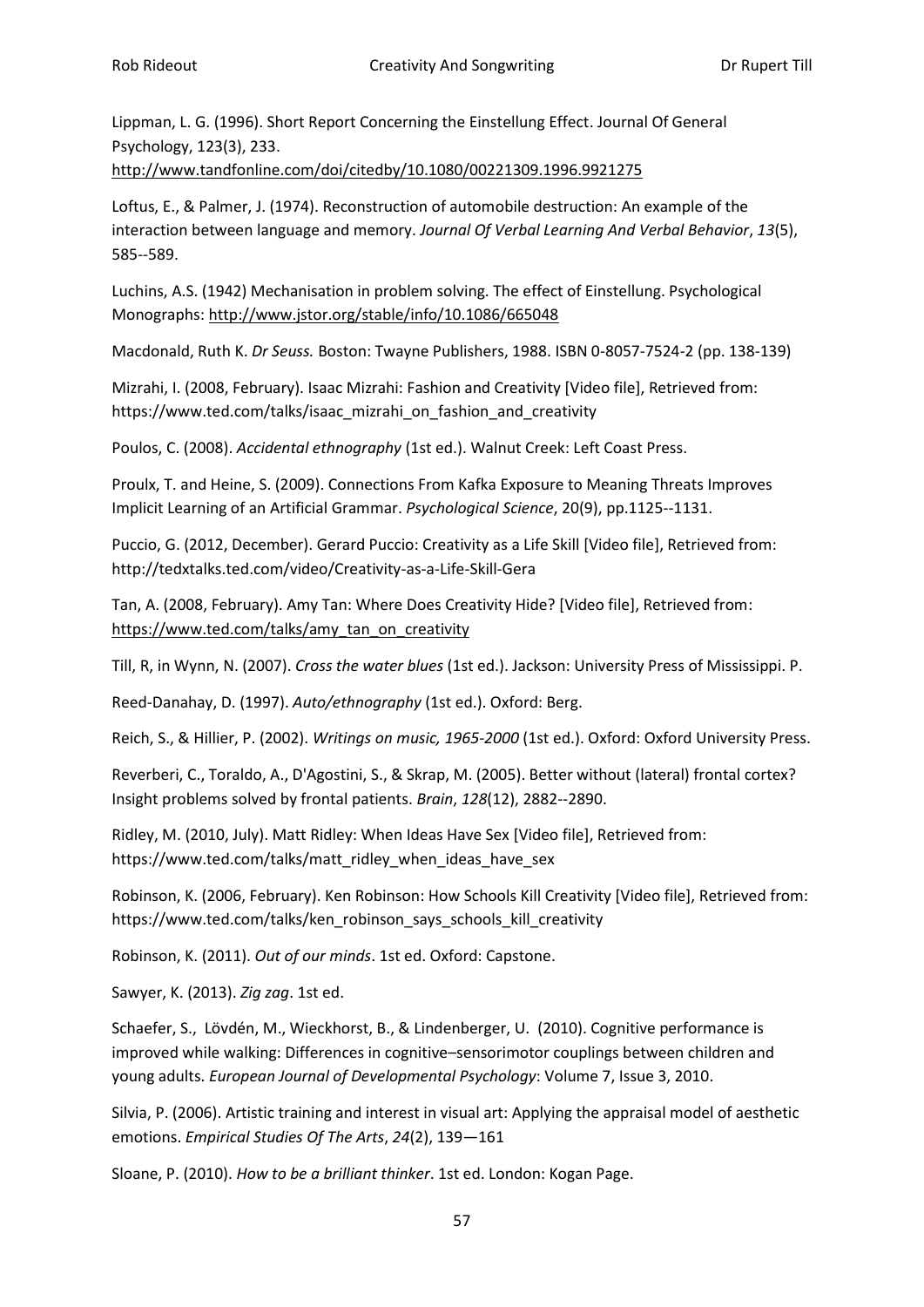Sony Computer Entertainment. (2000). Crash Bash [Playstation video game]. Universal Interactive Studios

Thompson, J. (2011). Djent, the metal geek's microgenre. *The Guardian*. [online] Available at: http://www.theguardian.com/music/2011/mar/03/djent-metal-geeks [Accessed 3 Sep. 2014].

Wall, S. (2008). An autoethnography on learning about autoethnography. *International Journal Of Qualitative Methods*, *5*(2), 146--160.

Weisberg, R. (1993). *Creativity*. 1st ed. New York: W.H. Freeman.

Whitehead, C. 1999. The Intuitionist. New York: An-chor Books

Wood, J. (2008). *How fiction works*. 1st ed. New York: Farrar, Straus and Giroux.

Young, J. (2003). *A technique for producing ideas*. 1st ed. New York: McGraw-Hill.

Zollo, P. (2003). *Songwriters On Songwriting*. 1st ed. New York: Da Capo Press.

#### <span id="page-59-0"></span>**Discography**

Edelweiss, (1988). "Bring Me Edelweiss", *Bring Me Edelweiss* [12"] Europe, GiG Records

Foo Fighters, (2007). "The Pretender", *Echoes, Silence, Patience & Grace*. [CD] Los Angeles, California: Roswell.

Gomm, Jon. (2013) "Wukan Motorcycle Kid*", Secrets Nobody Keeps* [CD] Self-Released

Gorillaz, (2001). "Clint Eastwood*"*. *Gorillaz* [CD] Parlophone.

Gorillaz, (2005). "Feel Good Inc.". *Demon Days* [CD] Parlophone.

Lehrer, T. (1953) *Songs by Tom Lehrer* [LP] US, Lehrer Records

Newmann, R. (1977) *Little Criminals* [LP Album], US, Warner Bros. Records

Waits, T. (1973). *Closing Time*. [CD] Hollywood, California: Asylum.

Waits, T. (1976). *Small Change*. [CD] Hollywood, California: Asylum.

Waits, T. (1985). *Rain Dogs*. [CD] Island.